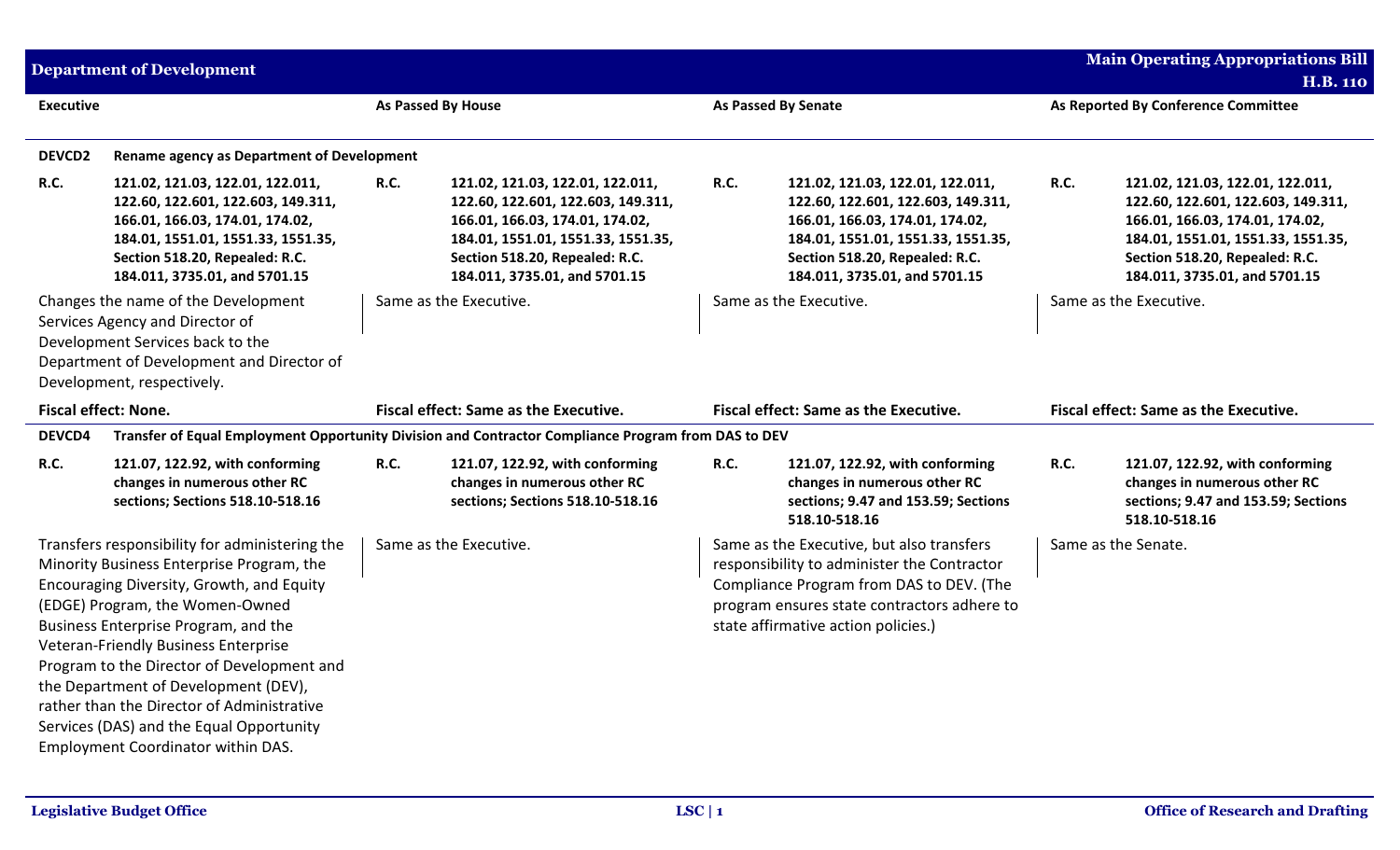| <b>Department of Development</b>                                                                                                                                                                                                                                                                                                                                                                                                                                                                                                                                                                                                                                    |                           |                            | <b>Main Operating Appropriations Bill</b><br><b>H.B. 110</b> |
|---------------------------------------------------------------------------------------------------------------------------------------------------------------------------------------------------------------------------------------------------------------------------------------------------------------------------------------------------------------------------------------------------------------------------------------------------------------------------------------------------------------------------------------------------------------------------------------------------------------------------------------------------------------------|---------------------------|----------------------------|--------------------------------------------------------------|
| <b>Executive</b>                                                                                                                                                                                                                                                                                                                                                                                                                                                                                                                                                                                                                                                    | <b>As Passed By House</b> | <b>As Passed By Senate</b> | As Reported By Conference Committee                          |
| Transfers the administration of these<br>function effective July 1, 2021. Specifies that<br>business related to these functions ongoing<br>as of this date be completed by DEV in the<br>same manner and with the same effect as<br>being done by DAS. Provides for the<br>continuation of DAS rules for these<br>programs under DEV until modified or<br>rescinded by the latter agency. Specifies that<br>no judicial or administrative matter related<br>to these programs pending on the transfer<br>date is affected by the transfer of these<br>programs from DAS to DEV.                                                                                     | Same as the Executive.    | Same as the Executive.     | Same as the Executive.                                       |
| Specifies that the transfer of these programs<br>and any reassignment of certain functions<br>from DAS to DEV are not appropriate<br>subjects for collective bargaining.                                                                                                                                                                                                                                                                                                                                                                                                                                                                                            | Same as the Executive.    | Same as the Executive.     | Same as the Executive.                                       |
| Provides for the transfer of DAS employees<br>who administer these programs from DAS to<br>DEV. Authorizes the Director of DEV to<br>establish, change, and abolish positions and<br>assign, reassign, classify, reclassify, transfer,<br>reduce, promote, or demote all employees<br>of DEV who are not subject to public<br>employee collective bargaining. Specifies<br>that this authority extends to assigning or<br>reassigning exempt employees to bargaining<br>unit positions when appropriate and how<br>this is to be accomplished under the state's<br>job classification plan. Specifies that actions<br>taken under this authority are not subject to | Same as the Executive.    | Same as the Executive.     | Same as the Executive.                                       |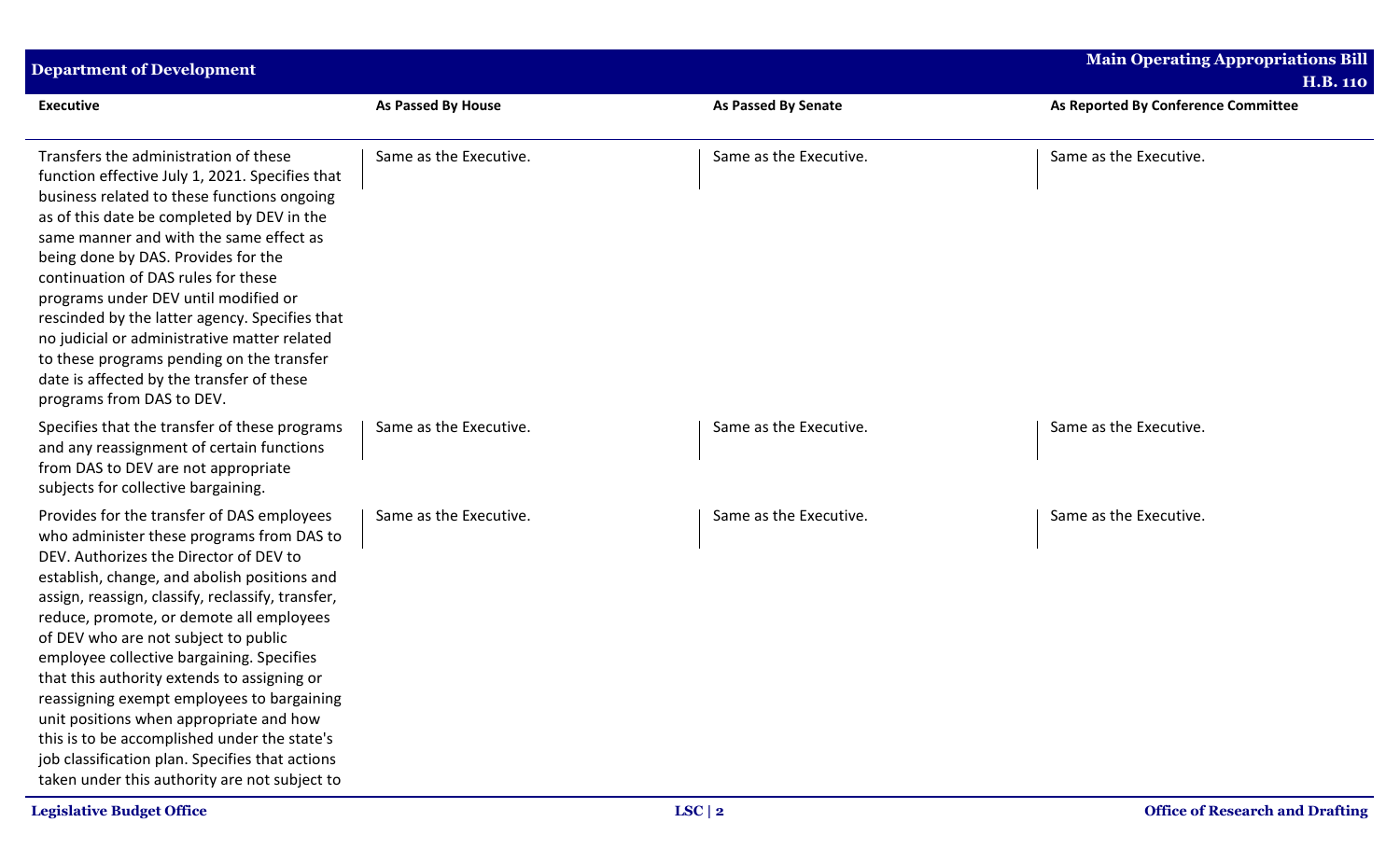| <b>Department of Development</b>                                                                                                                                                                                                                                                                                                                                                                                                                                |                        |                            | <b>Main Operating Appropriations Bill</b><br><b>H.B. 110</b> |
|-----------------------------------------------------------------------------------------------------------------------------------------------------------------------------------------------------------------------------------------------------------------------------------------------------------------------------------------------------------------------------------------------------------------------------------------------------------------|------------------------|----------------------------|--------------------------------------------------------------|
| <b>Executive</b>                                                                                                                                                                                                                                                                                                                                                                                                                                                | As Passed By House     | <b>As Passed By Senate</b> | As Reported By Conference Committee                          |
| appeal to the State Personnel Board of<br>Review.                                                                                                                                                                                                                                                                                                                                                                                                               |                        |                            |                                                              |
| Allows the Director of DEV to enter into<br>contracts with private or government<br>entities for staff training and development<br>to facilitate the transfer of the business<br>certification functions from DAS to DEV.                                                                                                                                                                                                                                       | Same as the Executive. | Same as the Executive.     | Same as the Executive.                                       |
| Gives the Controlling Board authority to<br>increase appropriations for any fund (except<br>GRF) as needed to pay for increases in<br>employee compensation pursuant to<br>collective bargaining contracts or increases<br>that are provided for exempt employees<br>under current law. Appropriates the<br>increased amounts.                                                                                                                                  | Same as the Executive. | Same as the Executive.     | Same as the Executive.                                       |
| Requires the Director of Budget and<br>Management to make the needed budget<br>and accounting changes resulting from this<br>transfer, such as renaming or creating new<br>funds or consolidating existing ones, and<br>canceling and establishing encumbrances.<br>Appropriates the amounts of the established<br>encumbrances. Specifies that all records,<br>documents, files, equipment, assets, and<br>other materials are transferred from DAS to<br>DEV. | Same as the Executive. | Same as the Executive.     | Same as the Executive.                                       |
| Requires the Director of the Legislative<br>Service Commission to renumber the rules<br>pertaining to the programs to move them<br>from DAS to DEV.                                                                                                                                                                                                                                                                                                             | Same as the Executive. | Same as the Executive.     | Same as the Executive.                                       |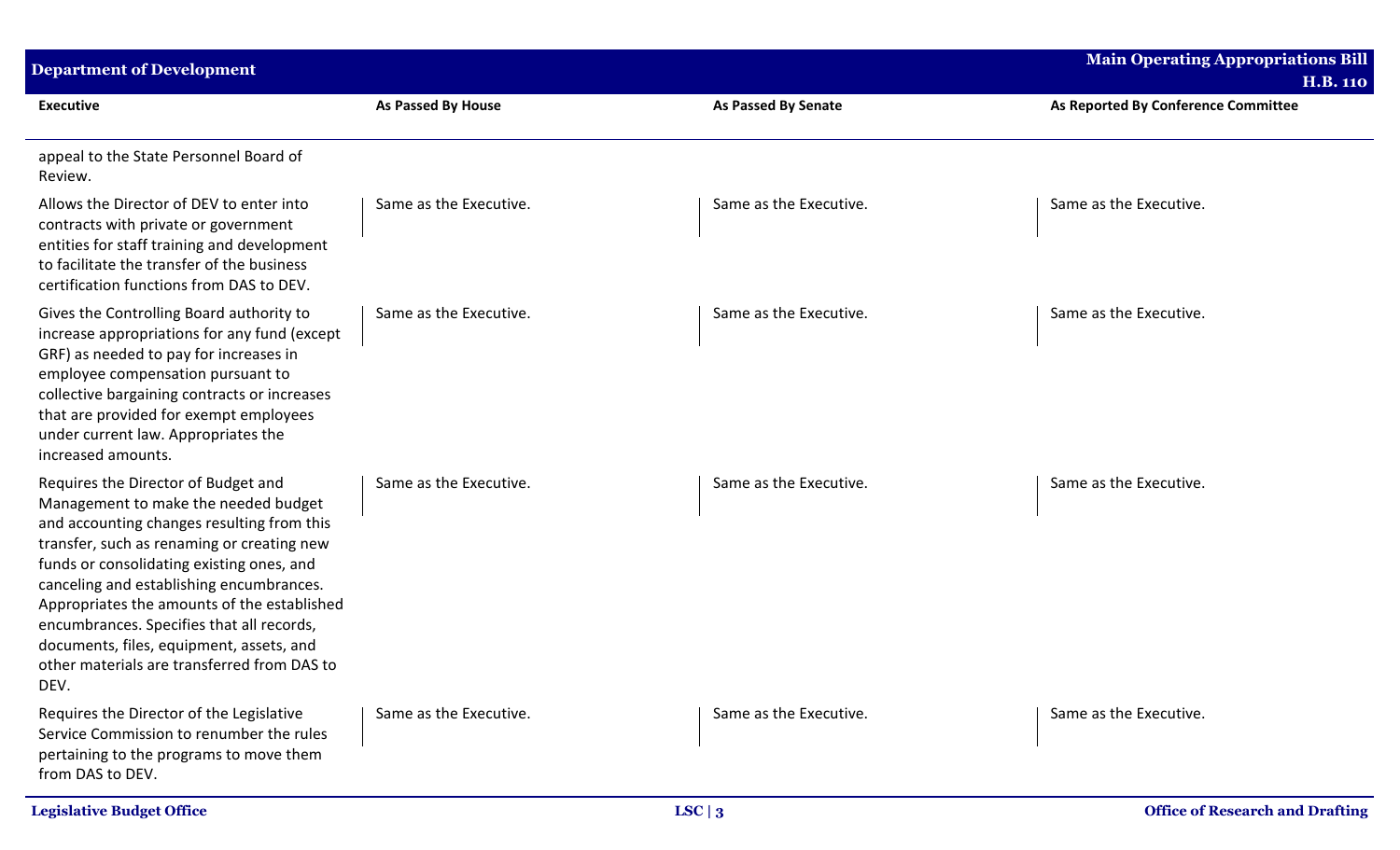| <b>Department of Development</b>                                                                                                                                                                                                                                                                                                  |                                                                                                                                                                                                                                                                                                                                                                                                                                                                                                                                                                                                                                                                                                                                                                                                                   |                                                                                                                                   | <b>Main Operating Appropriations Bill</b><br><b>H.B. 110</b> |
|-----------------------------------------------------------------------------------------------------------------------------------------------------------------------------------------------------------------------------------------------------------------------------------------------------------------------------------|-------------------------------------------------------------------------------------------------------------------------------------------------------------------------------------------------------------------------------------------------------------------------------------------------------------------------------------------------------------------------------------------------------------------------------------------------------------------------------------------------------------------------------------------------------------------------------------------------------------------------------------------------------------------------------------------------------------------------------------------------------------------------------------------------------------------|-----------------------------------------------------------------------------------------------------------------------------------|--------------------------------------------------------------|
| <b>Executive</b>                                                                                                                                                                                                                                                                                                                  | As Passed By House                                                                                                                                                                                                                                                                                                                                                                                                                                                                                                                                                                                                                                                                                                                                                                                                | <b>As Passed By Senate</b>                                                                                                        | As Reported By Conference Committee                          |
| No provision.                                                                                                                                                                                                                                                                                                                     | Requires DEV, on September 1, 2023, and<br>with the cooperation of DAS, to submit a<br>report to the General Assembly and<br>Governor regarding the effect of the transfer<br>of these business certification programs<br>from DAS to DEV and requires the report to<br>include data comparing the efficiency of the<br>two departments in administering the<br>program on all of the following if available:<br>(1) the number of businesses certified by<br>DSA as compared to before by DAS, (2) the<br>length of time required for DEV to process<br>certifications compared to DAS, and (3) the<br>number of complaints received from<br>applicants regarding the certification<br>process under DEV versus under DAS.<br>Requires the report to also contain<br>information about the transfer of employees | Same as the House.                                                                                                                | Same as the House.                                           |
| <b>Fiscal effect: Increases costs to the Minority</b><br><b>Business Development Division within DEV</b><br>for overseeing these additional programs,<br>and simultaneously reduces costs for DAS.<br>The executive provides funding for these<br>purposes under GRF appropriation item<br>195405, Minority Business Development. | <b>Fiscal effect: Same as the Executive with</b><br>some additional administrative cost for<br>preparing the report regarding the effect of<br>transferring the business certification<br>programs from DAS to DEV.                                                                                                                                                                                                                                                                                                                                                                                                                                                                                                                                                                                               | Fiscal effect: Same as the House, but<br>funding for the Contractor Compliance<br>Program is also transferred from DAS to<br>DEV. | Fiscal effect: Same as the Senate.                           |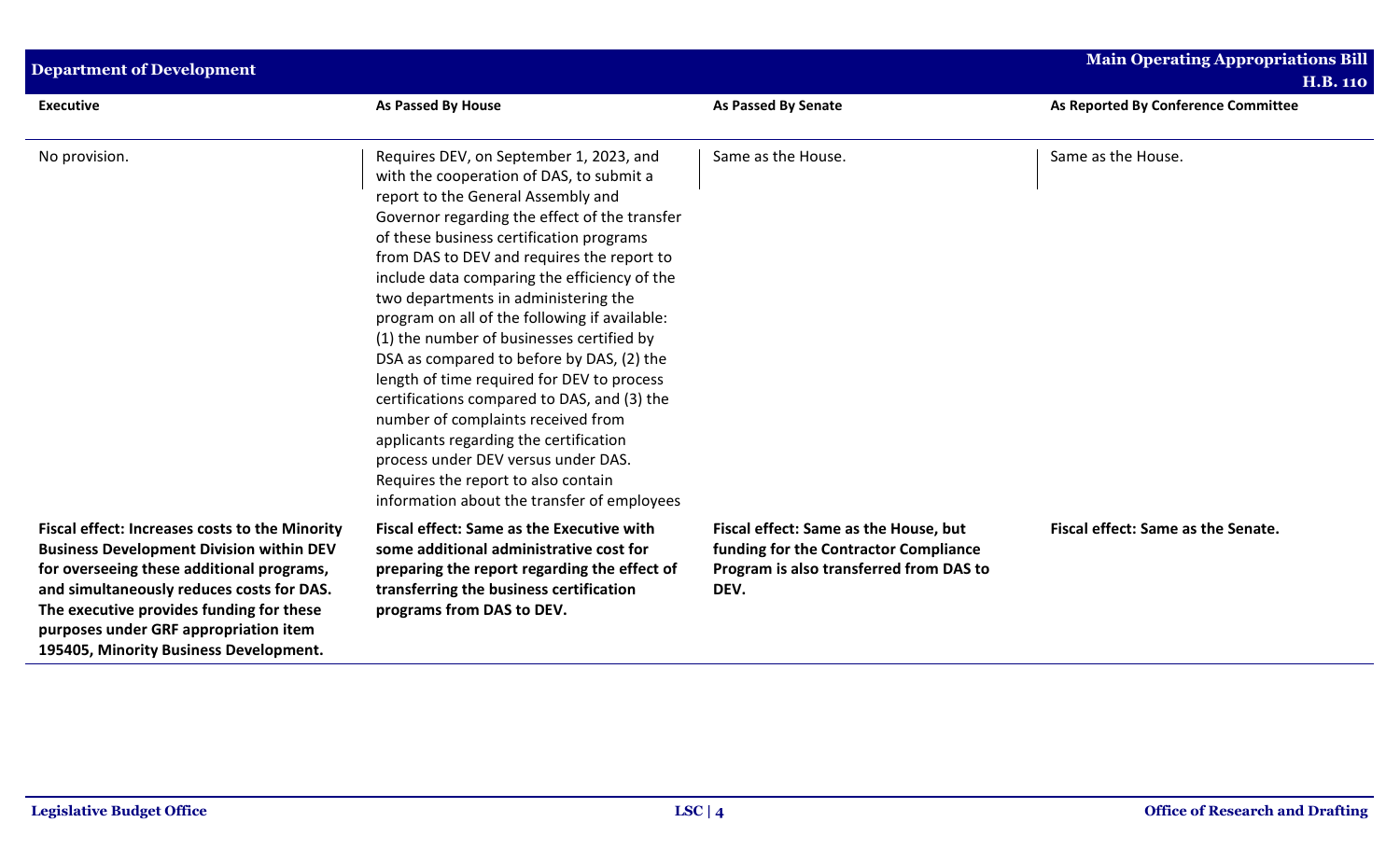| <b>Department of Development</b>                          |                    | <b>Main Operating Appropriations Bill</b>                                                                                                                                                                                                                                                                                                                                                                          |                                                                                                                                                                  |  |  |
|-----------------------------------------------------------|--------------------|--------------------------------------------------------------------------------------------------------------------------------------------------------------------------------------------------------------------------------------------------------------------------------------------------------------------------------------------------------------------------------------------------------------------|------------------------------------------------------------------------------------------------------------------------------------------------------------------|--|--|
|                                                           |                    |                                                                                                                                                                                                                                                                                                                                                                                                                    | <b>H.B. 110</b>                                                                                                                                                  |  |  |
| <b>Executive</b>                                          | As Passed By House | <b>As Passed By Senate</b>                                                                                                                                                                                                                                                                                                                                                                                         | As Reported By Conference Committee                                                                                                                              |  |  |
| DEVCD51 Development loan and grant program information    |                    |                                                                                                                                                                                                                                                                                                                                                                                                                    |                                                                                                                                                                  |  |  |
|                                                           |                    | R.C.<br>122.013                                                                                                                                                                                                                                                                                                                                                                                                    |                                                                                                                                                                  |  |  |
| No provision.                                             | No provision.      | Requires the Department of Development to<br>provide on its website a description of and<br>eligibility and application<br>requirements for loans and grants the<br>Department offers.                                                                                                                                                                                                                             | No provision.                                                                                                                                                    |  |  |
|                                                           |                    | <b>Fiscal effect: None.</b>                                                                                                                                                                                                                                                                                                                                                                                        |                                                                                                                                                                  |  |  |
| Rural Industrial Park Loan program eligibility<br>DEVCD57 |                    |                                                                                                                                                                                                                                                                                                                                                                                                                    |                                                                                                                                                                  |  |  |
|                                                           |                    | R.C.<br>122.23                                                                                                                                                                                                                                                                                                                                                                                                     | <b>R.C.</b><br>122.23                                                                                                                                            |  |  |
| No provision.                                             | No provision.      | Expands eligibility for loans from the Rural<br>Industrial Park Loan Program to include<br>projects that are located in any rural area,<br>meaning any Ohio county that is not<br>designated as part of a Metropolitan<br>Statistical Area by the U.S. Office of Budget<br>and Management, in addition to those<br>located in distressed, labor surplus, or<br>situational distress areas under continuing<br>law. | Same as the Senate, but clarifies that<br>counties currently eligible under the Rural<br>Industrial Park Loan Program continue to be<br>eligible under the bill. |  |  |
|                                                           |                    | <b>Fiscal effect: Potentially increases the</b><br>number of projects that qualify for loans<br>under the program. The bill provides<br>\$15,000,000 in each fiscal year for this<br>purpose under Fund 4Z60 line item 195647,<br><b>Rural Industrial Park Loan.</b>                                                                                                                                               | Fiscal effect: Same as the Senate.                                                                                                                               |  |  |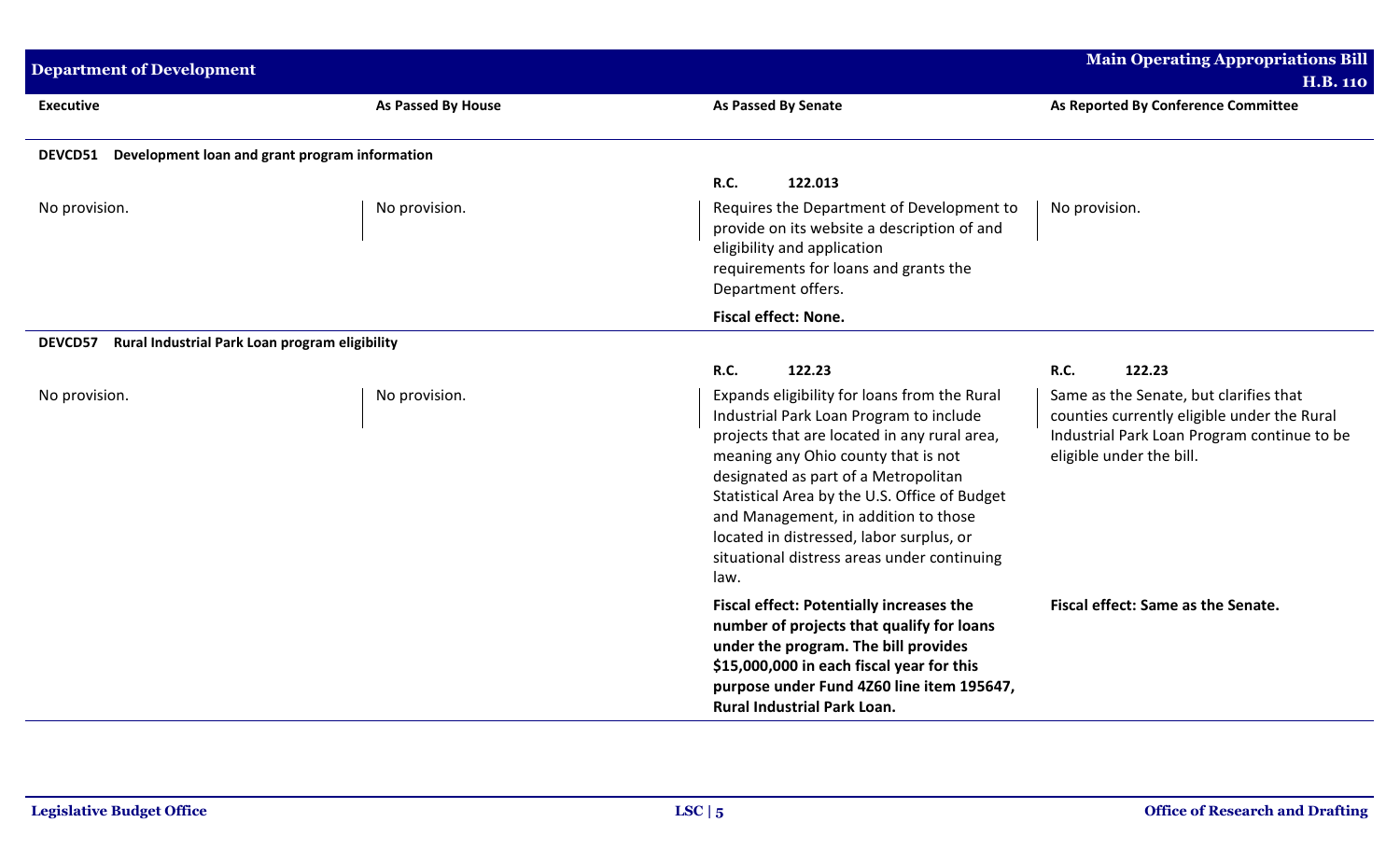| <b>Department of Development</b> |                                                                                                                                                                                                                                                                                                                                                                                                                                                                                                                                                                                                      |                                                                                                                                                                                                                                                                                                                                                                                                                                         | <b>Main Operating Appropriations Bill</b><br><b>H.B. 110</b>                                                                                                                                                                                                                                                                                                                                                                                                                               |  |
|----------------------------------|------------------------------------------------------------------------------------------------------------------------------------------------------------------------------------------------------------------------------------------------------------------------------------------------------------------------------------------------------------------------------------------------------------------------------------------------------------------------------------------------------------------------------------------------------------------------------------------------------|-----------------------------------------------------------------------------------------------------------------------------------------------------------------------------------------------------------------------------------------------------------------------------------------------------------------------------------------------------------------------------------------------------------------------------------------|--------------------------------------------------------------------------------------------------------------------------------------------------------------------------------------------------------------------------------------------------------------------------------------------------------------------------------------------------------------------------------------------------------------------------------------------------------------------------------------------|--|
| <b>Executive</b>                 | As Passed By House                                                                                                                                                                                                                                                                                                                                                                                                                                                                                                                                                                                   |                                                                                                                                                                                                                                                                                                                                                                                                                                         | As Reported By Conference Committee                                                                                                                                                                                                                                                                                                                                                                                                                                                        |  |
| DEVCD40                          | <b>Ohio Residential Broadband Expansion Grant Program</b>                                                                                                                                                                                                                                                                                                                                                                                                                                                                                                                                            |                                                                                                                                                                                                                                                                                                                                                                                                                                         |                                                                                                                                                                                                                                                                                                                                                                                                                                                                                            |  |
|                                  | <b>R.C.</b><br>122.401, 122.40, 122.403 through<br>122.4077; 133.13, 188.01 through<br>188.30; 303.251, 505.881, and<br>727.01; 4926.01 through 4926.60                                                                                                                                                                                                                                                                                                                                                                                                                                              | <b>R.C.</b><br>122.403, 122.404 (repealed)                                                                                                                                                                                                                                                                                                                                                                                              | R.C.<br>122.403, 122.404 (repealed)                                                                                                                                                                                                                                                                                                                                                                                                                                                        |  |
| No provision.                    | Does the following to address broadband<br>expansion and infrastructure (these<br>provisions are identical to those in H.B. 2 of<br>the 134th G.A., As Passed by the House. See<br>the LSC Bill Analysis for more details of these<br>provisions at<br>https://www.legislature.ohio.gov/legislation/<br>legislation-documents?id=GA134-HB-2).                                                                                                                                                                                                                                                        | Replaces the House provisions with a<br>provision that makes the following changes<br>to H.B. 2, which was enacted on May 5, 2021<br>and became effective May 17, 2021:                                                                                                                                                                                                                                                                 | Same as the Senate, but with the following<br>changes:                                                                                                                                                                                                                                                                                                                                                                                                                                     |  |
| (1) No provision.                | (1) Creates the Ohio Residential Broadband<br>Expansion Grant Program and the five-<br>member Ohio Broadband Expansion<br>Program Authority to award program grants<br>to fund the construction of broadband<br>projects in unserved areas of the state.<br>Specifies that members of the Authority are<br>to receive a monthly stipend in an amount<br>that will qualify each member for one year<br>of retirement service credit under OPERS for<br>each year of the member's term. Allows up<br>to two members of the Authority to attend<br>meetings electronically under certain<br>conditions. | (1) Replaces the House provision with<br>provisions eliminating: (A) the monthly<br>stipend and Ohio Public Employees<br>Retirement System (OPERS) service credit<br>for the members of the Broadband<br>Expansion Program Authority and (B) the<br>ability for up to two Authority members at a<br>time to attend meetings electronically.<br>(Members will receive reimbursements for<br>their actual expenses under continuing law.) | (1) Replaces the Senate provision with one<br>that (A) modifies the current law (H.B. 2)<br>requirement that members receive a<br>monthly stipend and OPERS service credit,<br>by limiting that requirement to the January<br>1, 2022, through December 31, 2025, period<br>only and (B) clarifies that reimbursements<br>and stipends that are to be paid by DEV<br>include meals and expenses and the<br>required stipends for the January 1, 2022,<br>through December 31, 2025 period. |  |
| (2) No provision.                | (2) Requires DEV to adopt rules for the grant<br>program including rules for an application<br>form and application procedures and                                                                                                                                                                                                                                                                                                                                                                                                                                                                   | (2) No provision.                                                                                                                                                                                                                                                                                                                                                                                                                       | (2) No provision.                                                                                                                                                                                                                                                                                                                                                                                                                                                                          |  |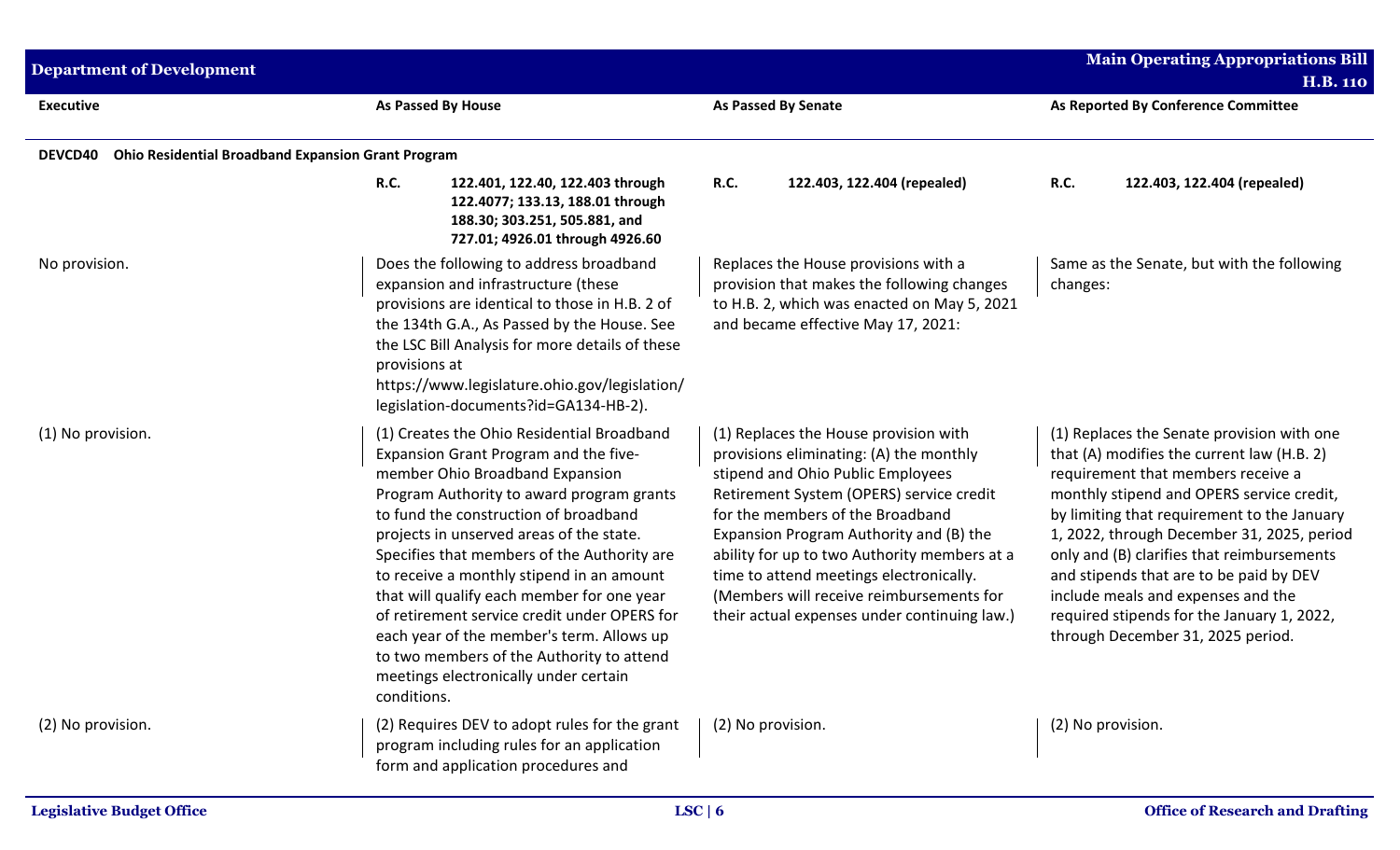| <b>Department of Development</b> |                                                                                                                                                                                                                                                                                                                                                                         |                            | <b>Main Operating Appropriations Bill</b><br><b>H.B. 110</b> |
|----------------------------------|-------------------------------------------------------------------------------------------------------------------------------------------------------------------------------------------------------------------------------------------------------------------------------------------------------------------------------------------------------------------------|----------------------------|--------------------------------------------------------------|
| <b>Executive</b>                 | As Passed By House                                                                                                                                                                                                                                                                                                                                                      | <b>As Passed By Senate</b> | As Reported By Conference Committee                          |
|                                  | procedures for periodic program grant<br>disbursements. Requires DEV, in<br>consultation with the Authority, to establish<br>a weighted scoring system to evaluate and<br>select applications for program grants and<br>make it available on its website.                                                                                                               |                            |                                                              |
| (3) No provision.                | (3) Requires DEV to publish certain grant<br>program and application information on its<br>website. Requires DEV to accept, receive,<br>and review applications for program grants<br>and send completed applications to the<br>Authority for review and award of program<br>grant money for eligible projects.                                                         | (3) No provision.          | (3) No provision.                                            |
| (4) No provision.                | (4) Requires up to 30% of the program grant<br>to be disbursed before project construction<br>begins, up to 60% of the program grant to<br>be disbursed periodically over the course of<br>the project construction according to DEV<br>rules, and the remaining portion to be<br>disbursed not later than 60 days after<br>notification that construction is complete. | (4) No provision.          | (4) No provision.                                            |
| (5) No provision.                | (5) Requires a broadband provider to<br>construct last mile broadband infrastructure<br>after receiving a program grant award.                                                                                                                                                                                                                                          | (5) No provision.          | (5) No provision.                                            |
| (6) No provision.                | (6) Permits a board of county<br>commissioners, by resolution, to request<br>DEV to solicit applications from broadband<br>providers for program grants for eligible<br>projects in the municipal corporations and<br>townships of the county.                                                                                                                          | (6) No provision.          | (6) No provision.                                            |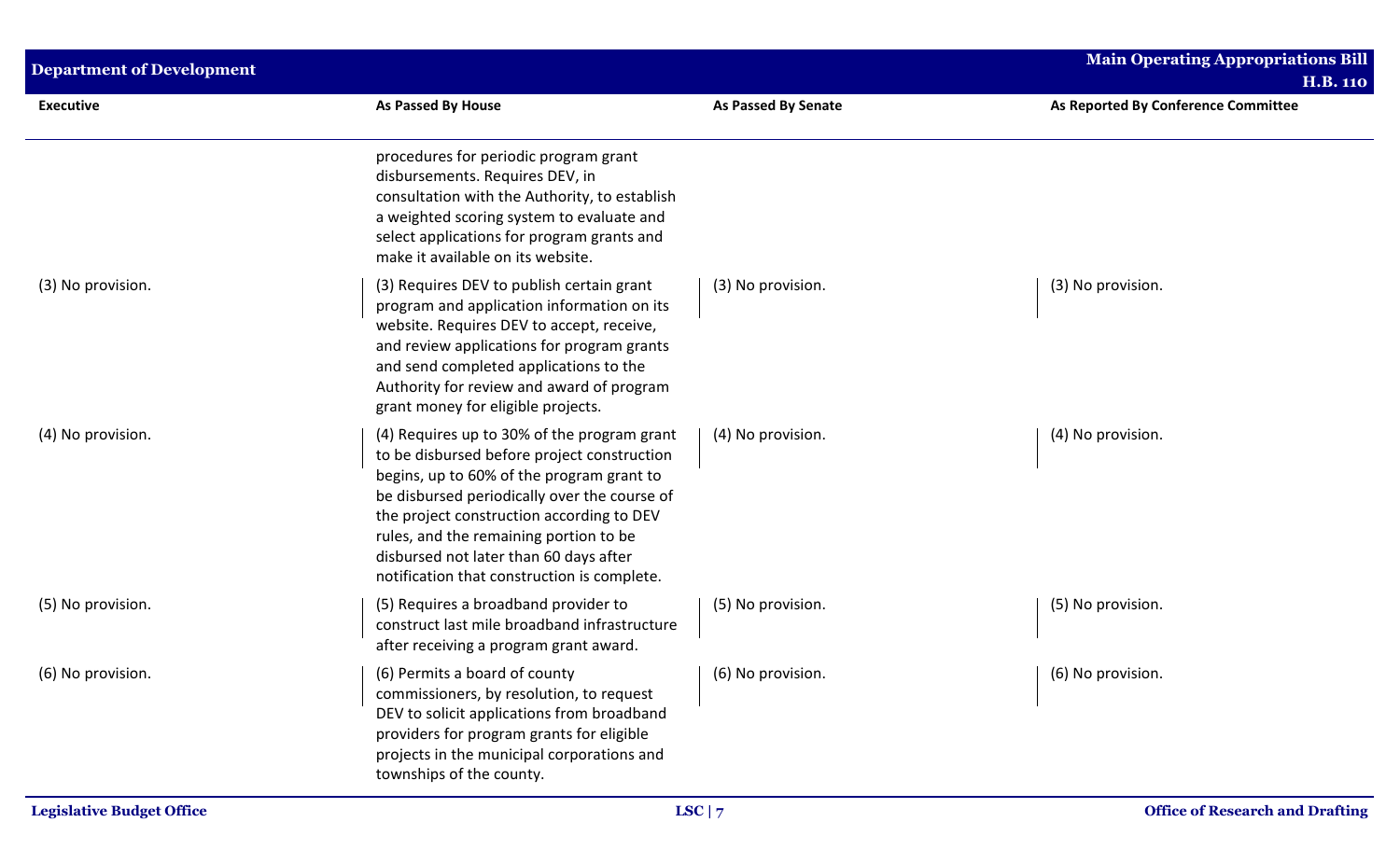| <b>Department of Development</b> |                                                                                                                                                                                                                                                                                                                                          |                            | <b>Main Operating Appropriations Bill</b><br><b>H.B. 110</b> |
|----------------------------------|------------------------------------------------------------------------------------------------------------------------------------------------------------------------------------------------------------------------------------------------------------------------------------------------------------------------------------------|----------------------------|--------------------------------------------------------------|
| <b>Executive</b>                 | <b>As Passed By House</b>                                                                                                                                                                                                                                                                                                                | <b>As Passed By Senate</b> | As Reported By Conference Committee                          |
| (7) No provision.                | (7) Permits a challenging provider to<br>challenge, in writing, all or part of a<br>completed application for a program grant<br>not later than 65 days (or longer if an<br>extension is granted) after the close of the<br>submission period (or extension period).                                                                     | (7) No provision.          | (7) No provision.                                            |
| (8) No provision.                | (8) Permits a broadband provider to enter<br>into an arrangement to designate video<br>service provider fees remitted by the<br>provider for contribution towards an eligible<br>project's broadband funding gap under<br>certain circumstances.                                                                                         | (8) No provision.          | (8) No provision.                                            |
| (9) No provision.                | (9) Permits a municipal corporation, county,<br>or township to fund a portion of the<br>broadband funding gap for an eligible<br>project through a property tax assessment<br>made by the municipal corporation, county,<br>or township.                                                                                                 | (9) No provision.          | (9) No provision.                                            |
| (10) No provision.               | (10) Permits DEV to withhold payments for<br>failure to meet at least the minimum<br>broadband service speeds required under<br>the bill until the speeds are achieved.<br>Permits DEV to require the broadband<br>provider to refund state and local<br>government funds if the provider fails to<br>cure the identified noncompliance. | (10) No provision.         | (10) No provision.                                           |
| (11) No provision.               | (11) Requires each broadband provider that<br>receives a program grant to submit progress<br>and certain other reports.                                                                                                                                                                                                                  | (11) No provision.         | (11) No provision.                                           |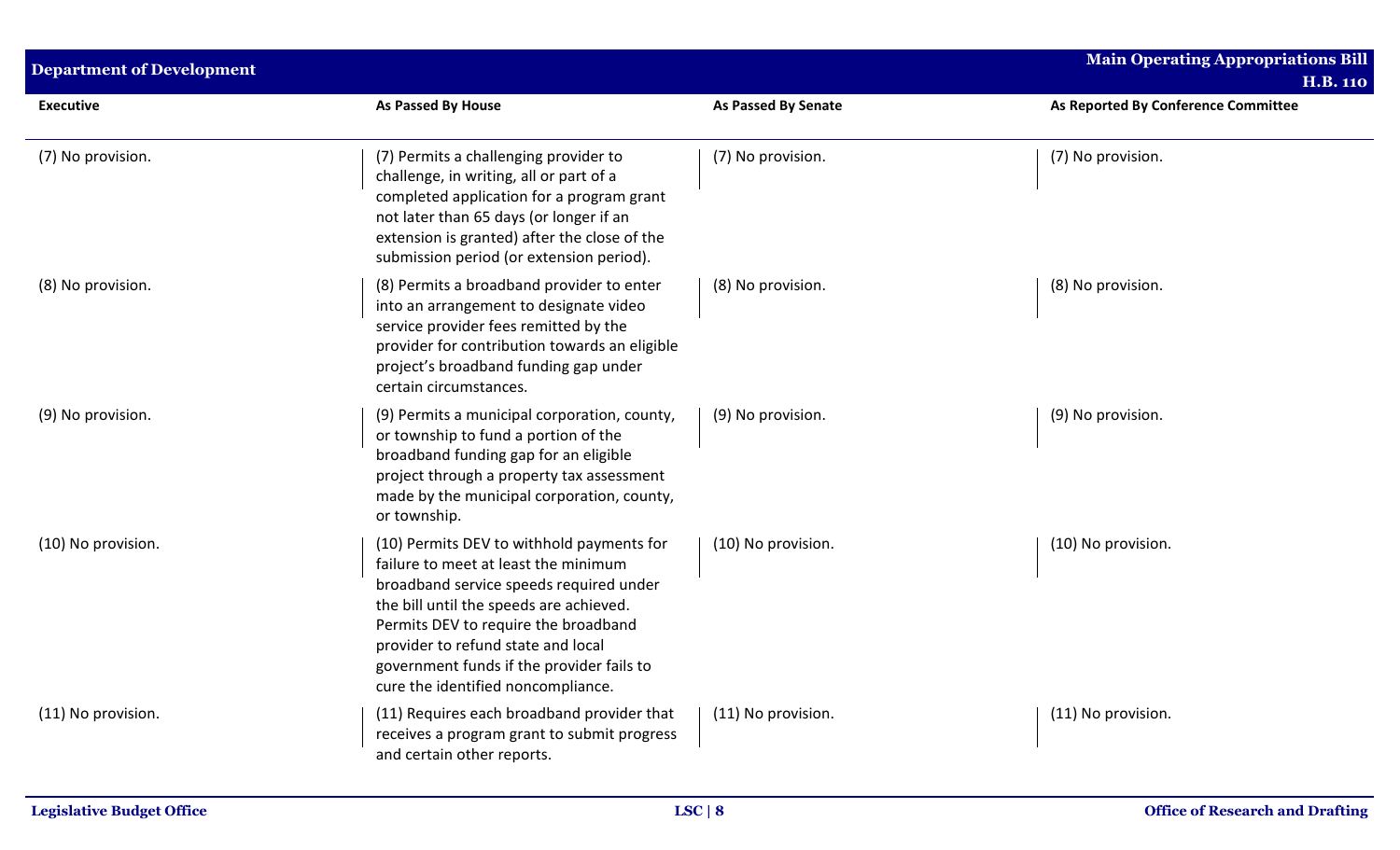| <b>Department of Development</b> |                                                                                                                                                                                                                                                                                                                                                                                                 |                                                                                                                                                                                                                                                                                  | <b>Main Operating Appropriations Bill</b><br><b>H.B. 110</b>                                                                                                                                                        |  |  |
|----------------------------------|-------------------------------------------------------------------------------------------------------------------------------------------------------------------------------------------------------------------------------------------------------------------------------------------------------------------------------------------------------------------------------------------------|----------------------------------------------------------------------------------------------------------------------------------------------------------------------------------------------------------------------------------------------------------------------------------|---------------------------------------------------------------------------------------------------------------------------------------------------------------------------------------------------------------------|--|--|
| <b>Executive</b>                 | As Passed By House                                                                                                                                                                                                                                                                                                                                                                              | <b>As Passed By Senate</b>                                                                                                                                                                                                                                                       | As Reported By Conference Committee                                                                                                                                                                                 |  |  |
| (12) No provision.               | (12) Requires the Authority to complete an<br>annual report that evaluates the grant<br>program's success on DEV's website and to<br>provide the report to the Governor and the<br>General Assembly by December 1 each year.                                                                                                                                                                    | (12) No provision.                                                                                                                                                                                                                                                               | (12) No provision.                                                                                                                                                                                                  |  |  |
| (13) No provision.               | (13) Expands the use of electric cooperative<br>easements for the provision of broadband<br>service and creates a process for addressing<br>damages to servient estates (land burdened<br>by an easement).                                                                                                                                                                                      | (13) No provision.                                                                                                                                                                                                                                                               | (13) No provision.                                                                                                                                                                                                  |  |  |
| (14) No provision.               | (14) Establishes a process for granting<br>broadband providers, telecommunication<br>service providers, video service providers,<br>and wireless service providers access to<br>electric cooperatives pole facilities through<br>pole attachments.                                                                                                                                              | (14) No provision.                                                                                                                                                                                                                                                               | (14) No provision.                                                                                                                                                                                                  |  |  |
|                                  | Fiscal effect: The bill appropriates \$170.0<br>million in FY 2022 and \$20.0 million in FY<br>2023 under DPF Ohio Residential<br><b>Broadband Expansion Grant Program Fund</b><br>(Fund 5XU0) line item 195567, Residential<br><b>Broadband Expansion Grants, to awards</b><br>grants under the Ohio Residential<br><b>Broadband Expansion Grant Program. See</b><br>also DEVCD41 and OBMCD39. | Fiscal effect: The Senate bill removes the<br>appropriations for the program contained<br>in the House version. The Senate bill also<br>reduces administrative costs by eliminating<br>the stipends for the members of the Ohio<br><b>Broadband Expansion Program Authority.</b> | Fiscal effect: The bill provides \$230.0<br>million in FY 2022 and \$20.0 million in FY<br>2023 for the program under Fund 5GTO line<br>item 195550, Broadband Development<br>Grants. See also DEVCD41 and OBMCD69. |  |  |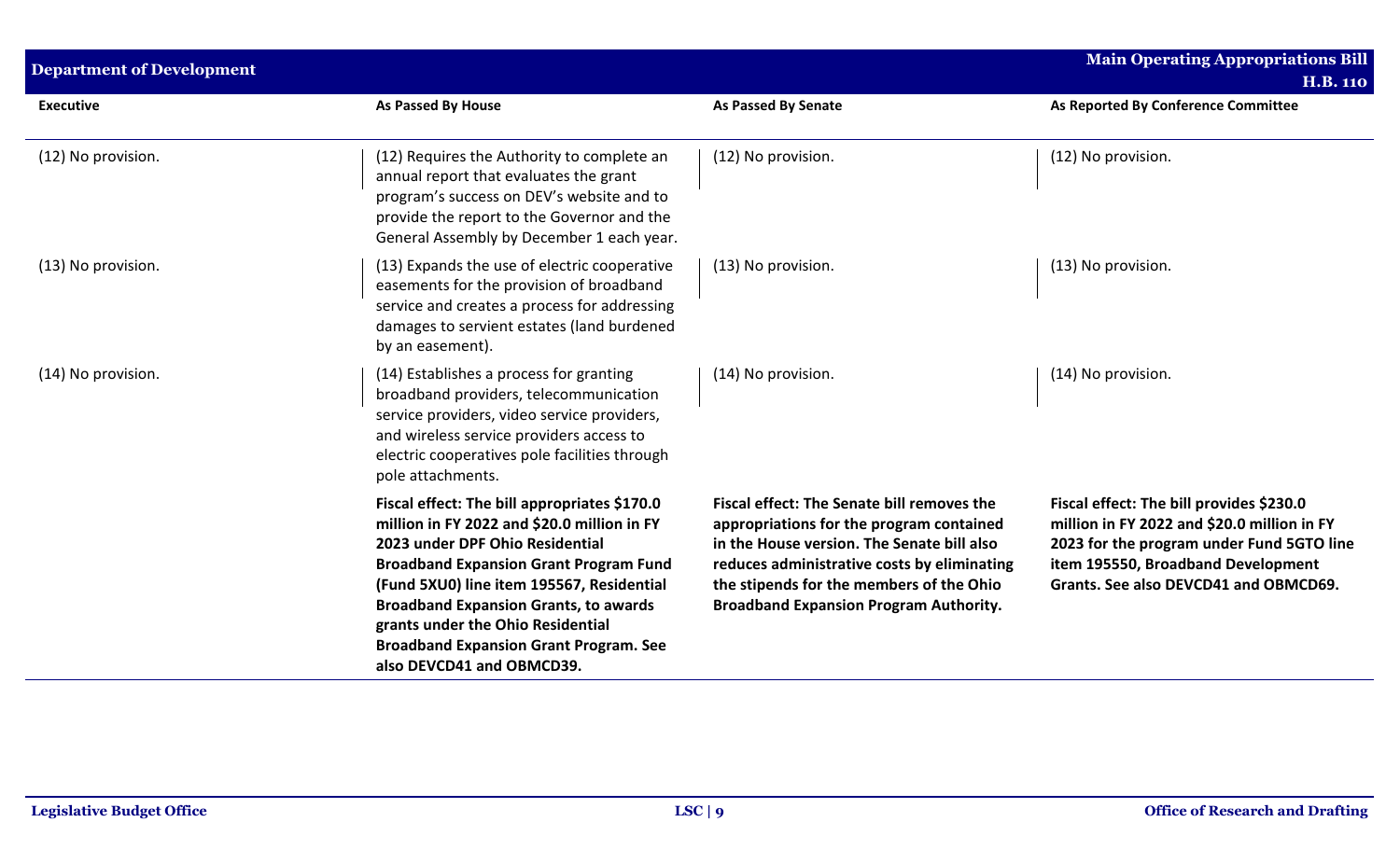| <b>Department of Development</b>                        |                           |                     | <b>Main Operating Appropriations Bill</b><br><b>H.B. 110</b>                                                                                                                                                                                                                                                                                                                                                                                                                                                                                                                                                                                                                                                                                                         |
|---------------------------------------------------------|---------------------------|---------------------|----------------------------------------------------------------------------------------------------------------------------------------------------------------------------------------------------------------------------------------------------------------------------------------------------------------------------------------------------------------------------------------------------------------------------------------------------------------------------------------------------------------------------------------------------------------------------------------------------------------------------------------------------------------------------------------------------------------------------------------------------------------------|
| <b>Executive</b>                                        | <b>As Passed By House</b> | As Passed By Senate | As Reported By Conference Committee                                                                                                                                                                                                                                                                                                                                                                                                                                                                                                                                                                                                                                                                                                                                  |
| <b>Brownfield Remediation Program</b><br><b>DEVCD60</b> |                           |                     | R.C.<br>122.6511, Sections 259.10 and<br>259.30                                                                                                                                                                                                                                                                                                                                                                                                                                                                                                                                                                                                                                                                                                                      |
| No provision.                                           | No provision.             | No provision.       | Creates the Brownfield Remediation<br>Program within DEV to award grants for the<br>remediation of brownfield sites throughout<br>Ohio. Requires the Director to reserve \$1.0<br>million in funding for each county (\$88.0<br>million statewide) or a proportionate share<br>for each county if the amount appropriated<br>for the program is less than that amount.<br>Specifies that these amounts are reserved<br>for one calendar year from the date of the<br>appropriation, after which they become<br>available for other projects statewide.<br>Specifies that the amounts which are not<br>reserved be awarded on a first-come, first-<br>served basis. Limits the amount of grants<br>distributed from non-reserved funds to 75%<br>of a project's cost. |
| No provision.                                           | No provision.             | No provision.       | Creates the Brownfield Remediation Fund<br>(Fund 5YE0) and requires Fund 5YE0 line<br>item 1956A2, Brownfield Remediation, to be<br>used to award grants under the Brownfield<br>Remediation Program.                                                                                                                                                                                                                                                                                                                                                                                                                                                                                                                                                                |
| No provision.                                           | No provision.             | No provision.       | Allows up to 2.5% of line item 1956A2 to be<br>used to pay administrative costs of the<br>program.                                                                                                                                                                                                                                                                                                                                                                                                                                                                                                                                                                                                                                                                   |
| No provision.                                           | No provision.             | No provision.       | Reappropriates the unencumbered,<br>unexpended balance of line item 1956A2, at                                                                                                                                                                                                                                                                                                                                                                                                                                                                                                                                                                                                                                                                                       |
| <b>Legislative Budget Office</b>                        |                           | LSC   10            | <b>Office of Research and Drafting</b>                                                                                                                                                                                                                                                                                                                                                                                                                                                                                                                                                                                                                                                                                                                               |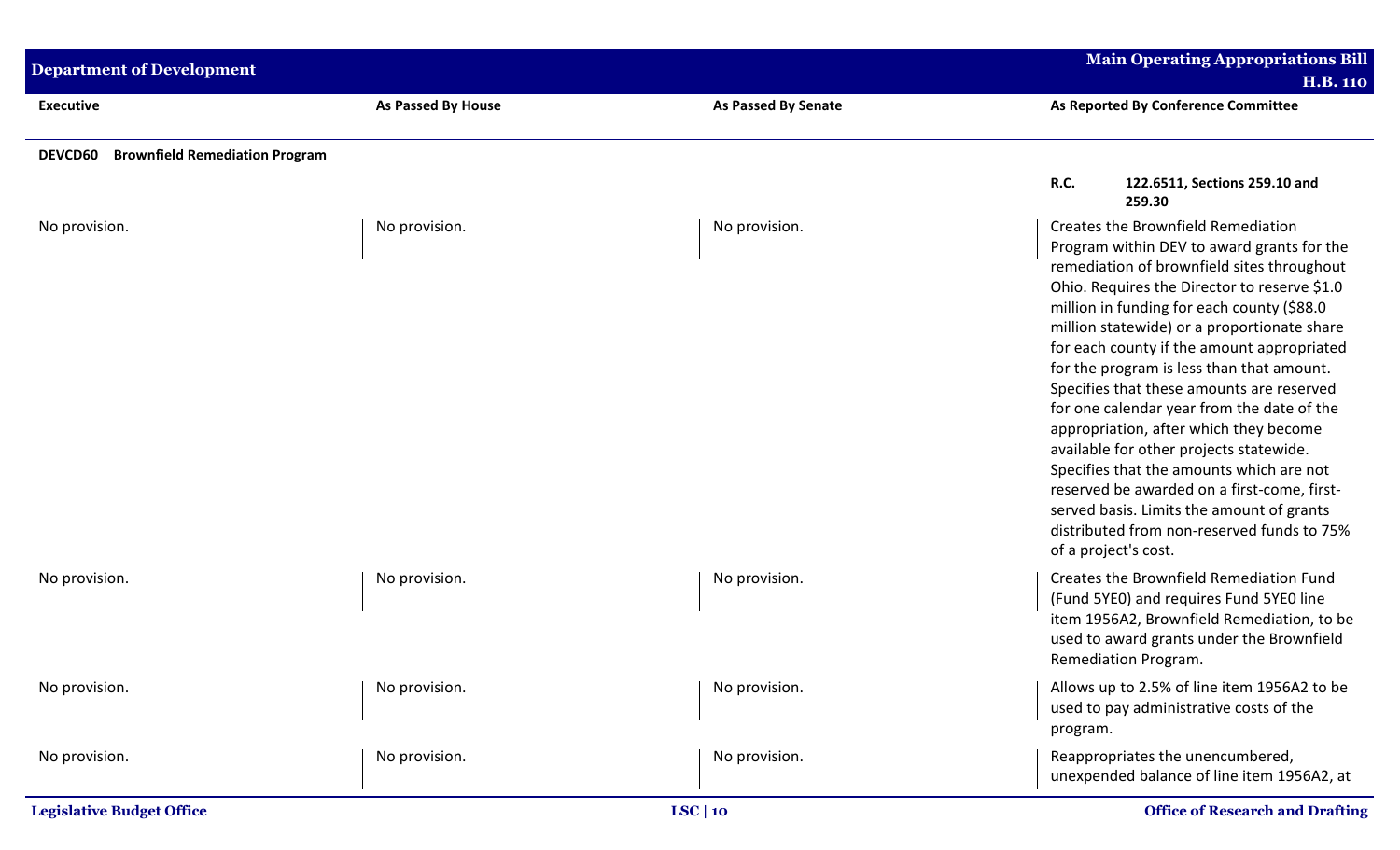| <b>Department of Development</b> |                                                             | <b>Main Operating Appropriations Bill</b><br><b>H.B. 110</b> |                                                                                                                                                                                                                                                                                                                                                                                                                                                                                                                                                                                                                                                                                                                                                                                                                                                       |
|----------------------------------|-------------------------------------------------------------|--------------------------------------------------------------|-------------------------------------------------------------------------------------------------------------------------------------------------------------------------------------------------------------------------------------------------------------------------------------------------------------------------------------------------------------------------------------------------------------------------------------------------------------------------------------------------------------------------------------------------------------------------------------------------------------------------------------------------------------------------------------------------------------------------------------------------------------------------------------------------------------------------------------------------------|
| <b>Executive</b>                 | As Passed By House                                          | <b>As Passed By Senate</b>                                   | As Reported By Conference Committee                                                                                                                                                                                                                                                                                                                                                                                                                                                                                                                                                                                                                                                                                                                                                                                                                   |
|                                  |                                                             |                                                              | the end of FY 2022, for the same purpose in<br>FY 2023.                                                                                                                                                                                                                                                                                                                                                                                                                                                                                                                                                                                                                                                                                                                                                                                               |
|                                  |                                                             |                                                              | <b>Fiscal effect: The bill appropriates</b><br>\$350,000,000 in FY 2022 to support the<br>program.                                                                                                                                                                                                                                                                                                                                                                                                                                                                                                                                                                                                                                                                                                                                                    |
| DEVCD61                          | <b>Buildling Demolition and Site Revitalization Program</b> |                                                              |                                                                                                                                                                                                                                                                                                                                                                                                                                                                                                                                                                                                                                                                                                                                                                                                                                                       |
|                                  |                                                             |                                                              | R.C.<br>122.6512, Sections 512.30 and<br>512.240                                                                                                                                                                                                                                                                                                                                                                                                                                                                                                                                                                                                                                                                                                                                                                                                      |
| No provision.                    | No provision.                                               | No provision.                                                | Creates the Building Demolition and Site<br>Revitalization Program within DEV to award<br>grants for the demolition of commercial and<br>residential buildings and revitalization of<br>surrounding properties on sites that are not<br>brownfields. Requires the Director to<br>reserve \$500,000 in funding for each county<br>(\$44.0 million statewide) or a proportionate<br>share for each county if the amount<br>appropriated for the program is less than<br>that amount. Specifies that these amounts<br>are reserved for one calendar year from the<br>date of the appropriation, after which they<br>become available for other projects<br>statewide. Specifies that the amounts which<br>are not reserved be awarded on a first-<br>come, first-served basis. Limits the amount<br>of grants distributed to 75% of a project's<br>cost. |
| No provision.                    | No provision.                                               | No provision.                                                | Creates the Building Demolition and Site<br>Revitalization Fund (Fund 5YF0) and requires<br>Fund 5YF0 line item 1956A3, Demolition and                                                                                                                                                                                                                                                                                                                                                                                                                                                                                                                                                                                                                                                                                                                |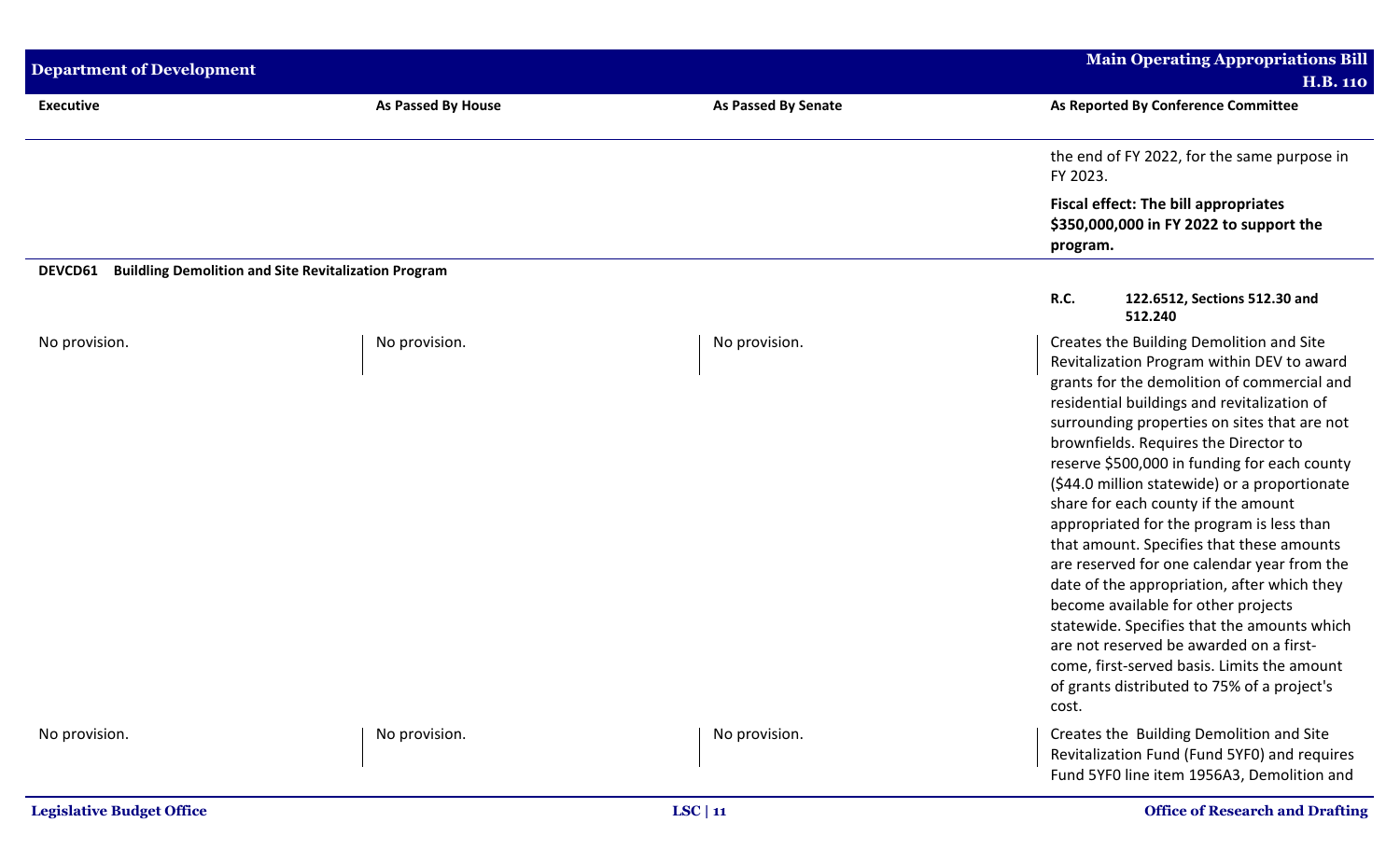| <b>Department of Development</b>                                                                                                                                                                                                                                                                                                             |               |                                                   |               |                                                   |                                                                                                                                                                                     | <b>Main Operating Appropriations Bill</b>                                                                            |
|----------------------------------------------------------------------------------------------------------------------------------------------------------------------------------------------------------------------------------------------------------------------------------------------------------------------------------------------|---------------|---------------------------------------------------|---------------|---------------------------------------------------|-------------------------------------------------------------------------------------------------------------------------------------------------------------------------------------|----------------------------------------------------------------------------------------------------------------------|
|                                                                                                                                                                                                                                                                                                                                              |               |                                                   |               |                                                   |                                                                                                                                                                                     | <b>H.B. 110</b>                                                                                                      |
| <b>Executive</b>                                                                                                                                                                                                                                                                                                                             |               | <b>As Passed By House</b>                         |               | <b>As Passed By Senate</b>                        |                                                                                                                                                                                     | As Reported By Conference Committee                                                                                  |
|                                                                                                                                                                                                                                                                                                                                              |               |                                                   |               |                                                   |                                                                                                                                                                                     | Site Revitalization, to be used to award<br>grants under the Building Demolition and<br>Site Revitalization Program. |
| No provision.                                                                                                                                                                                                                                                                                                                                | No provision. |                                                   | No provision. |                                                   | program.                                                                                                                                                                            | Allows up to 2.5% of line item 1956A3 to be<br>used to pay administrative costs of the                               |
| No provision.                                                                                                                                                                                                                                                                                                                                | No provision. |                                                   | No provision. |                                                   | Reappropriates the unexpended,<br>unencumbered amount remaining in item<br>1956A3, Demolition and Site Revitalization,<br>at the end of FY 2022 for the same purpose<br>in FY 2023. |                                                                                                                      |
|                                                                                                                                                                                                                                                                                                                                              |               |                                                   |               |                                                   | program.                                                                                                                                                                            | <b>Fiscal effect: The bill appropriates</b><br>\$150,000,000 in FY 2022 to support the                               |
| <b>DEVCD3</b><br><b>Minority Development Financing Advisory Board authority</b>                                                                                                                                                                                                                                                              |               |                                                   |               |                                                   |                                                                                                                                                                                     |                                                                                                                      |
| R.C.<br>122.72, 122.73, 122.74, 122.78,<br>122.79, 122.82                                                                                                                                                                                                                                                                                    | R.C.          | 122.72, 122.73, 122.74, 122.78,<br>122.79, 122.82 | <b>R.C.</b>   | 122.72, 122.73, 122.74, 122.78,<br>122.79, 122.82 | <b>R.C.</b>                                                                                                                                                                         | 122.72, 122.73, 122.74, 122.78,<br>122.79, 122.82                                                                    |
| Clarifies, by modifying several cross-<br>references, that the responsibility for<br>oversight of the diesel emissions reduction<br>grant program and the motion picture and<br>theatre tax credit and several other tax<br>credits rests with the Director of<br>Development, and not the Minority<br>Development Financing Advisory Board. |               | Same as the Executive.                            |               | Same as the Executive.                            |                                                                                                                                                                                     | Same as the Executive.                                                                                               |
| <b>Fiscal effect: None.</b>                                                                                                                                                                                                                                                                                                                  |               | Fiscal effect: Same as the Executive.             |               | Fiscal effect: Same as the Executive.             |                                                                                                                                                                                     | Fiscal effect: Same as the Executive.                                                                                |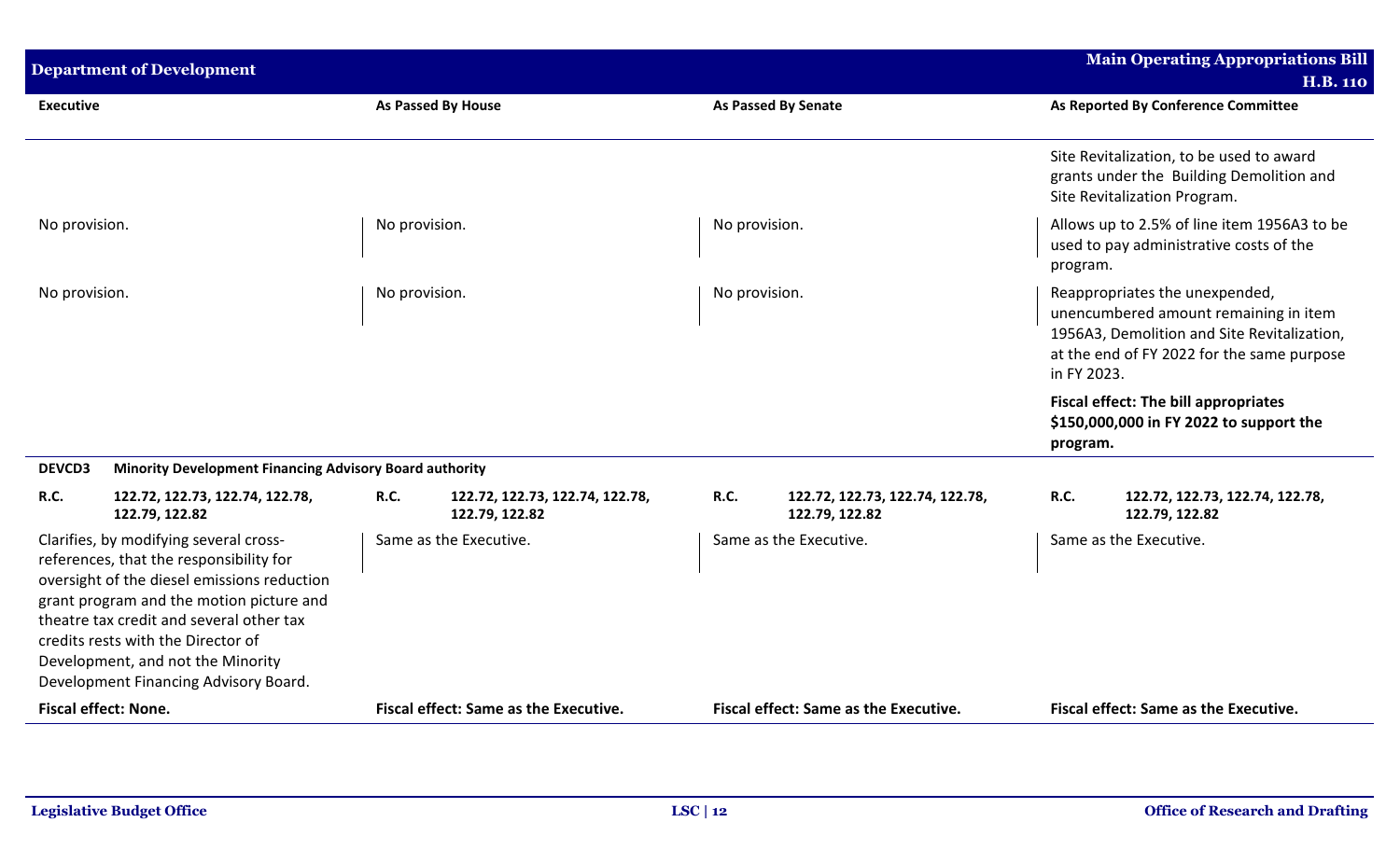| <b>Department of Development</b>                                          |                    |                                                                                                                                                                                                                                                                                      | <b>Main Operating Appropriations Bill</b><br><b>H.B. 110</b>                                                                                                                                                                                                                                                                                                     |
|---------------------------------------------------------------------------|--------------------|--------------------------------------------------------------------------------------------------------------------------------------------------------------------------------------------------------------------------------------------------------------------------------------|------------------------------------------------------------------------------------------------------------------------------------------------------------------------------------------------------------------------------------------------------------------------------------------------------------------------------------------------------------------|
| <b>Executive</b>                                                          | As Passed By House | <b>As Passed By Senate</b>                                                                                                                                                                                                                                                           | As Reported By Conference Committee                                                                                                                                                                                                                                                                                                                              |
| <b>Ohio Aerospace and Aviation Technology Committee</b><br><b>DEVCD59</b> |                    |                                                                                                                                                                                                                                                                                      |                                                                                                                                                                                                                                                                                                                                                                  |
|                                                                           |                    |                                                                                                                                                                                                                                                                                      | <b>R.C.</b><br>122.98                                                                                                                                                                                                                                                                                                                                            |
| No provision.                                                             | No provision.      | No provision.                                                                                                                                                                                                                                                                        | Requires the Ohio Aerospace and Aviation<br>Technology Committee to select its<br>chairperson from among its legislative<br>members instead of alternating the<br>chairperson between the first legislator<br>appointed by the Senate President and the<br>first legislator appointed by the Speaker of<br>the House of Representatives as under<br>current law. |
|                                                                           |                    |                                                                                                                                                                                                                                                                                      | <b>Fiscal effect: None.</b>                                                                                                                                                                                                                                                                                                                                      |
| JobsOhio Chief Investment Officer's annual report<br><b>DEVCD52</b>       |                    |                                                                                                                                                                                                                                                                                      |                                                                                                                                                                                                                                                                                                                                                                  |
|                                                                           |                    | <b>R.C.</b><br>187.03                                                                                                                                                                                                                                                                | R.C.<br>187.03                                                                                                                                                                                                                                                                                                                                                   |
| No provision.                                                             | No provision.      | Requires the Chief Investment Officer of<br>JobsOhio to deliver an annual report of<br>JobsOhio's activities by July 1 instead of<br>March 1 to the Governor, Speaker and<br>Minority Leader of the House of<br>Representatives, and President and Minority<br>Leader of the Senate. | Same as the Senate.                                                                                                                                                                                                                                                                                                                                              |
|                                                                           |                    | <b>Fiscal effect: None.</b>                                                                                                                                                                                                                                                          | Fiscal effect: Same as the Senate.                                                                                                                                                                                                                                                                                                                               |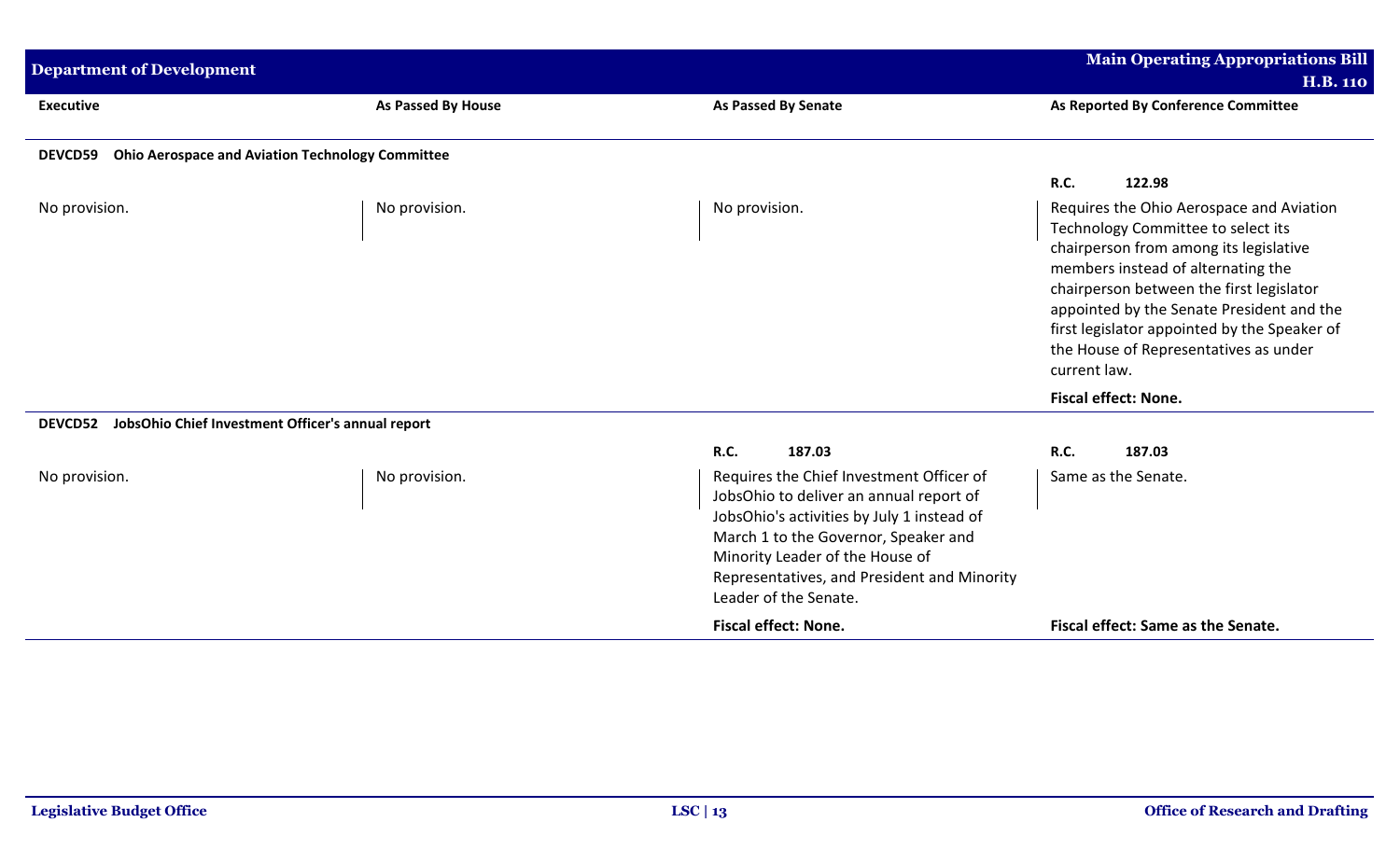| <b>Department of Development</b>                                                                                                                                                                                                                                                                                                                                                                                                                             |                           |                            | <b>Main Operating Appropriations Bill</b>              |
|--------------------------------------------------------------------------------------------------------------------------------------------------------------------------------------------------------------------------------------------------------------------------------------------------------------------------------------------------------------------------------------------------------------------------------------------------------------|---------------------------|----------------------------|--------------------------------------------------------|
| <b>Executive</b>                                                                                                                                                                                                                                                                                                                                                                                                                                             | <b>As Passed By House</b> | <b>As Passed By Senate</b> | <b>H.B. 110</b><br>As Reported By Conference Committee |
| <b>Coal Research and Development Program</b><br><b>DEVCD5</b>                                                                                                                                                                                                                                                                                                                                                                                                |                           |                            |                                                        |
| 259.20<br>Section:                                                                                                                                                                                                                                                                                                                                                                                                                                           | 259.20<br>Section:        | 259.20<br>Section:         | 259.20<br>Section:                                     |
| Requires GRF appropriation item 195402,<br>Coal Research and Development Program, to<br>be used for the operating expenses of the<br>Community Services Division in support of<br>the Ohio Coal Development Office.                                                                                                                                                                                                                                          | Same as the Executive.    | Same as the Executive.     | Same as the Executive.                                 |
| <b>DEVCD6</b><br><b>Minority Business Development</b>                                                                                                                                                                                                                                                                                                                                                                                                        |                           |                            |                                                        |
| Section:<br>259.20                                                                                                                                                                                                                                                                                                                                                                                                                                           | 259.20<br>Section:        | 259.20<br>Section:         | 259.20<br>Section:                                     |
| Requires GRF appropriation item 195405,<br>Minority Business Development, to support<br>the activities of the Minority Business<br>Development Division, including providing<br>grants to local nonprofit organizations to<br>support economic development activities<br>that promote minority business<br>development, in conjunction with local<br>organizations funded through GRF<br>appropriation item 195454, Small Business<br>and Export Assistance. | Same as the Executive.    | Same as the Executive.     | Same as the Executive.                                 |
| DEVCD7<br><b>Business Development Services</b>                                                                                                                                                                                                                                                                                                                                                                                                               |                           |                            |                                                        |
| Section:<br>259.20                                                                                                                                                                                                                                                                                                                                                                                                                                           | 259.20<br>Section:        | 259.20<br>Section:         | 259.20<br>Section:                                     |
| Requires GRF appropriation item 195415,<br>Business Development Services, to be used<br>for the operating expenses of the Office of<br>Strategic Business Investments and the<br>regional economic development offices.                                                                                                                                                                                                                                      | Same as the Executive.    | Same as the Executive.     | Same as the Executive.                                 |
|                                                                                                                                                                                                                                                                                                                                                                                                                                                              |                           |                            |                                                        |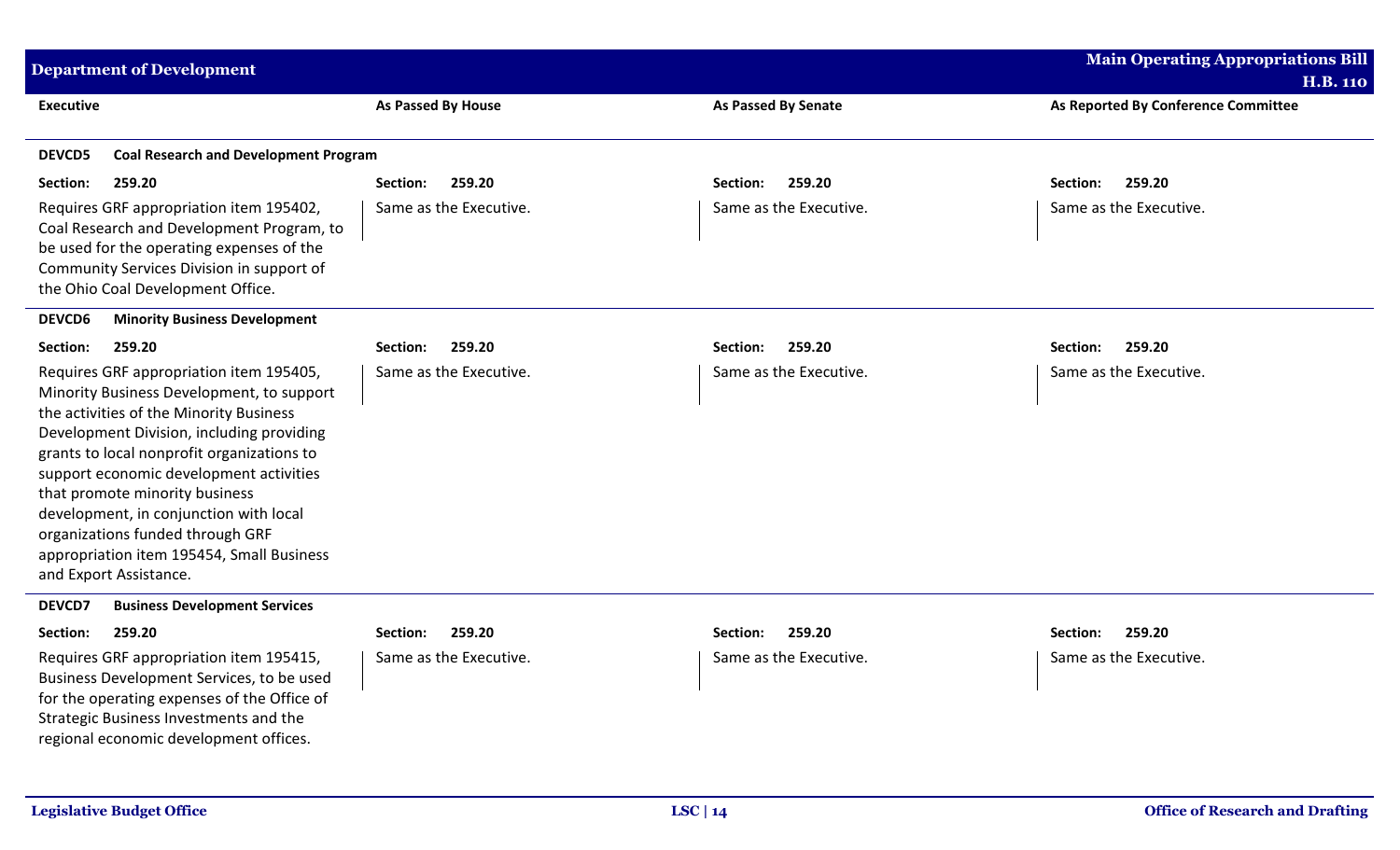| <b>Department of Development</b>                                                                                                                                                                                                                                                       |                        |                            | Main Operating Appropriations Bill                                                                                                                                                                                                                               |
|----------------------------------------------------------------------------------------------------------------------------------------------------------------------------------------------------------------------------------------------------------------------------------------|------------------------|----------------------------|------------------------------------------------------------------------------------------------------------------------------------------------------------------------------------------------------------------------------------------------------------------|
|                                                                                                                                                                                                                                                                                        |                        |                            | <b>H.B. 110</b>                                                                                                                                                                                                                                                  |
| <b>Executive</b>                                                                                                                                                                                                                                                                       | As Passed By House     | <b>As Passed By Senate</b> | As Reported By Conference Committee                                                                                                                                                                                                                              |
| Earmarks \$1,800,000 in each of FY 2022 and<br>FY 2023 for Development Projects, Inc. for<br>various Department of Defense- and<br>aerospace industry-related workforce<br>economic development activities.                                                                            | Same as the Executive. | Same as the Executive.     | Same as the Executive.                                                                                                                                                                                                                                           |
| <b>DEVCD8</b><br><b>Redevelopment Assistance</b>                                                                                                                                                                                                                                       |                        |                            |                                                                                                                                                                                                                                                                  |
| Section:<br>259.20                                                                                                                                                                                                                                                                     | 259.20<br>Section:     | 259.20<br>Section:         | 259.20<br>Section:                                                                                                                                                                                                                                               |
| Requires GRF appropriation item 195426,<br>Redevelopment Assistance, to be used to<br>fund the costs of administering energy,<br>redevelopment, and other revitalization<br>programs that DEV may implement, and<br>allows the line item to be used to match<br>federal grant funding. | Same as the Executive. | Same as the Executive.     | Same as the Executive.                                                                                                                                                                                                                                           |
| <b>Technology Programs and Grants</b><br><b>DEVCD9</b>                                                                                                                                                                                                                                 |                        |                            |                                                                                                                                                                                                                                                                  |
| 259.20<br>Section:                                                                                                                                                                                                                                                                     | 259.20<br>Section:     | 259.20<br>Section:         | 259.20<br>Section:                                                                                                                                                                                                                                               |
| Requires GRF appropriation item 195453,<br>Technology Programs and Grants, to be used<br>for operating expenses incurred in<br>administering the Ohio Third Frontier<br>Programs and other technology focused<br>programs that DEV may implement.                                      | Same as the Executive. | Same as the Executive.     | Same as the Executive.                                                                                                                                                                                                                                           |
| No provision.                                                                                                                                                                                                                                                                          | No provision.          | No provision.              | Earmarks \$6,000 in each fiscal year under<br>GRF appropriation item 195453, Technology<br>Programs and Grants, for use by the Ohio<br>Aerospace and Aviation Technology<br>Committee (OAATC) to cover expenses<br>incurred as a result of the Committee's work. |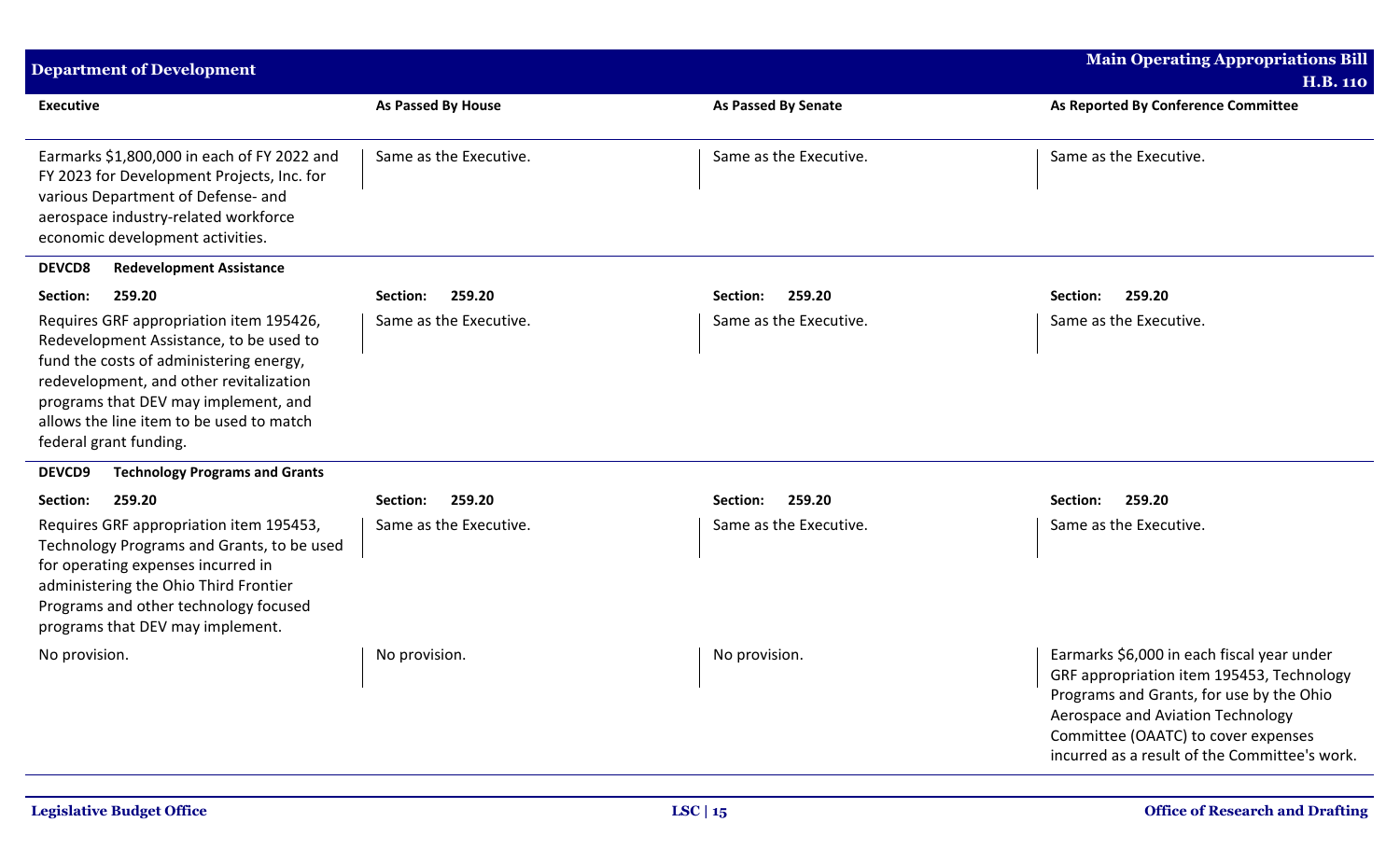| <b>Department of Development</b>                                                                                                                                                                                                                                                                                                                                                                                                                                                                  |                            |                            | <b>Main Operating Appropriations Bill</b> |
|---------------------------------------------------------------------------------------------------------------------------------------------------------------------------------------------------------------------------------------------------------------------------------------------------------------------------------------------------------------------------------------------------------------------------------------------------------------------------------------------------|----------------------------|----------------------------|-------------------------------------------|
|                                                                                                                                                                                                                                                                                                                                                                                                                                                                                                   |                            |                            | <b>H.B. 110</b>                           |
| <b>Executive</b>                                                                                                                                                                                                                                                                                                                                                                                                                                                                                  | <b>As Passed By House</b>  | As Passed By Senate        | As Reported By Conference Committee       |
| <b>Small Business and Export Assistance</b><br><b>DEVCD10</b>                                                                                                                                                                                                                                                                                                                                                                                                                                     |                            |                            |                                           |
| 259.20<br>Section:                                                                                                                                                                                                                                                                                                                                                                                                                                                                                | 259.20<br>Section:         | 259.20<br>Section:         | 259.20<br>Section:                        |
| Allows GRF appropriation item 195454,<br>Small Business and Export Assistance, to be<br>used to provide a range of business<br>assistance, including grants to local<br>organizations to support economic<br>development activities that promote small<br>business development, entrepreneurship,<br>and exports of Ohio's goods and services, in<br>conjunction with local organizations funded<br>through GRF line item 195405, Minority<br><b>Business Development.</b>                        | Same as the Executive.     | Same as the Executive.     | Same as the Executive.                    |
| Allows the line item to also be used to<br>match grants from the U.S. Small Business<br>Administration and other federal agencies.                                                                                                                                                                                                                                                                                                                                                                | Same as the Executive.     | Same as the Executive.     | Same as the Executive.                    |
| <b>DEVCD11</b><br><b>Appalachia Assistance</b>                                                                                                                                                                                                                                                                                                                                                                                                                                                    |                            |                            |                                           |
| 259.20<br>Section:                                                                                                                                                                                                                                                                                                                                                                                                                                                                                | Section:<br>259.20         | 259.20<br>Section:         | 259.20<br>Section:                        |
| (1) Allows GRF appropriation item 195455,<br>Appalachia Assistance, to be used for (A) the<br>administrative costs of planning and liaison<br>activities for the Governor's Office of<br>Appalachia; (B) financial assistance to<br>projects in Ohio's Appalachian counties; (C)<br>support of the four local development<br>districts; (D) payment of dues for the<br>Appalachian Regional Commission; and (E)<br>match of federal funding received from the<br>Appalachian Regional Commission. | (1) Same as the Executive. | (1) Same as the Executive. | (1) Same as the Executive.                |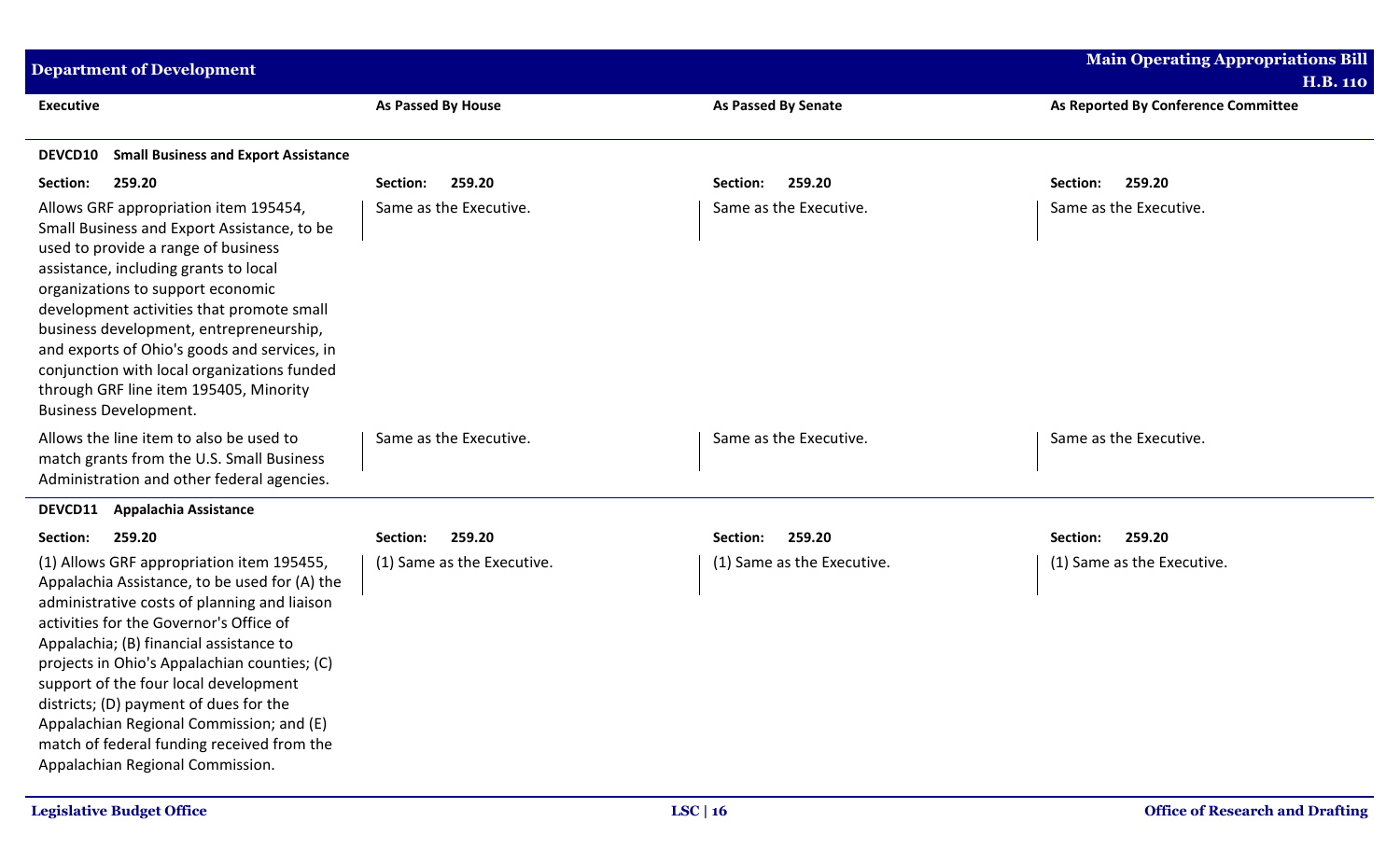| <b>Department of Development</b>                                                                                                                                                                                                                                                                                                                                                                                                                                                                                                                                                  |                                                                                                                                                  |                            | <b>Main Operating Appropriations Bill</b><br><b>H.B. 110</b> |
|-----------------------------------------------------------------------------------------------------------------------------------------------------------------------------------------------------------------------------------------------------------------------------------------------------------------------------------------------------------------------------------------------------------------------------------------------------------------------------------------------------------------------------------------------------------------------------------|--------------------------------------------------------------------------------------------------------------------------------------------------|----------------------------|--------------------------------------------------------------|
| <b>Executive</b>                                                                                                                                                                                                                                                                                                                                                                                                                                                                                                                                                                  | As Passed By House                                                                                                                               | <b>As Passed By Senate</b> | As Reported By Conference Committee                          |
| (2) Requires that programs funded through<br>the appropriation item be identified and<br>recommended by the local development<br>districts and approved by the Governor's<br>Office of Appalachia.                                                                                                                                                                                                                                                                                                                                                                                | (2) Same as the Executive.                                                                                                                       | (2) Same as the Executive. | (2) Same as the Executive.                                   |
| (3) Requires DEV to conduct compliance and<br>regulatory review of the programs<br>recommended by the local development<br>districts, and allows moneys allocated under<br>the appropriation item to be used to fund<br>projects including, but not limited to, those<br>designated by the local development<br>districts as community investment and rapid<br>response projects.                                                                                                                                                                                                 | (3) Same as the Executive.                                                                                                                       | (3) Same as the Executive. | (3) Same as the Executive.                                   |
| (4) Earmarks the following amounts from the<br>line item to support four local development<br>districts in each fiscal year: (A) \$170,000 to<br>Ohio Valley Regional Development<br>Commission, (B) \$170,000 to Ohio Mid-<br>Eastern Government Association, (C)<br>\$170,000 to Buckeye Hills - Hocking Valley<br>Regional Development District, and (D)<br>\$70,000 to Eastgate Regional Council of<br>Governments. Requires the districts<br>receiving this funding to use the funds for<br>the implementation and administration of<br>programs and duties under RC 107.21. | (4) Same as the Executive, but increases the<br>earmark under (D) for Eastgate Regional<br>Council of Governments from \$70,000 to<br>\$170,000. | (4) Same as the House.     | (4) Same as the House.                                       |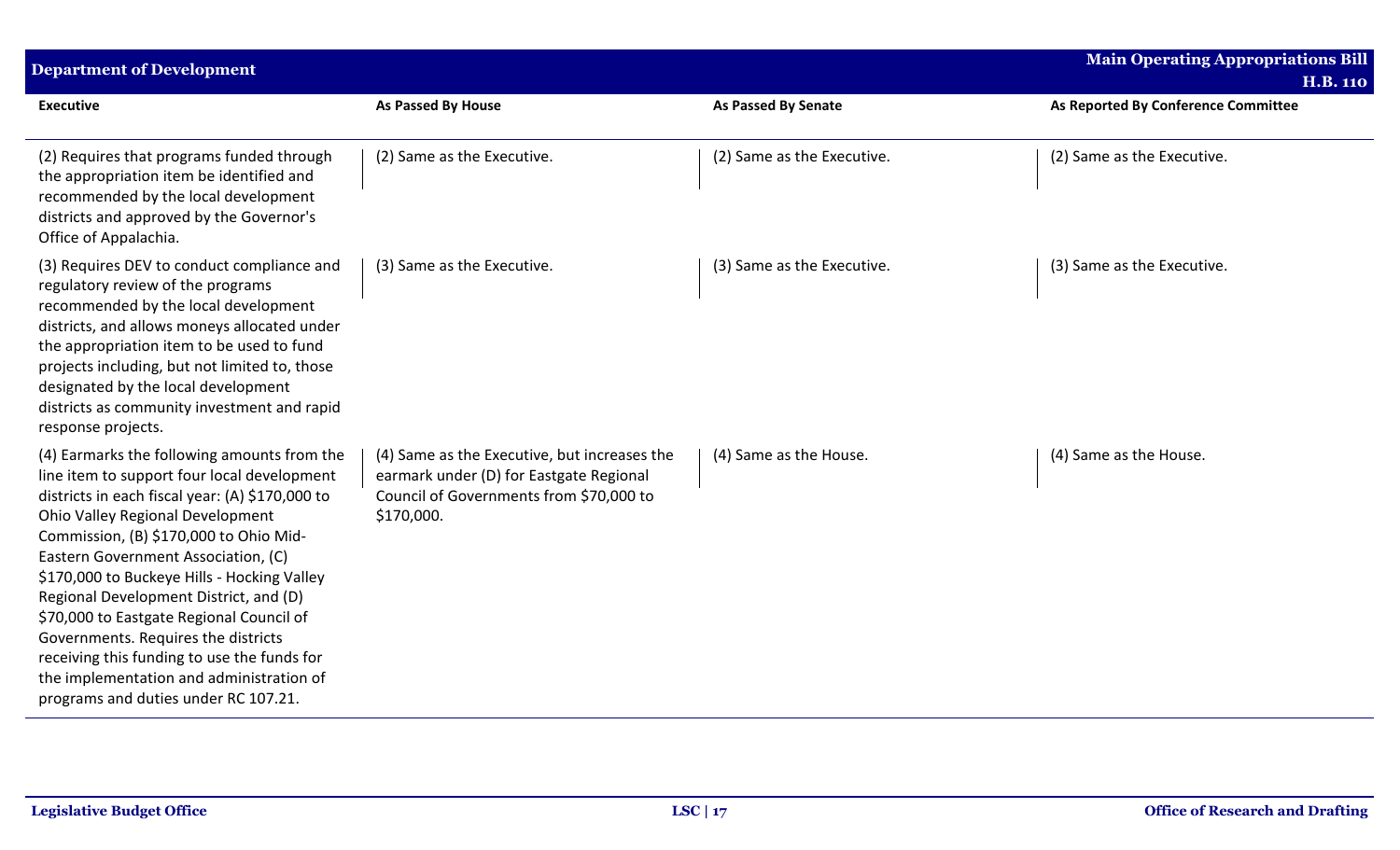| <b>Department of Development</b>                                                                                                                                                                                                                                                                                                                                                                                                                                                                     |                        |                            | <b>Main Operating Appropriations Bill</b> |
|------------------------------------------------------------------------------------------------------------------------------------------------------------------------------------------------------------------------------------------------------------------------------------------------------------------------------------------------------------------------------------------------------------------------------------------------------------------------------------------------------|------------------------|----------------------------|-------------------------------------------|
|                                                                                                                                                                                                                                                                                                                                                                                                                                                                                                      |                        |                            | <b>H.B. 110</b>                           |
| <b>Executive</b>                                                                                                                                                                                                                                                                                                                                                                                                                                                                                     | As Passed By House     | <b>As Passed By Senate</b> | As Reported By Conference Committee       |
| <b>CDBG Operating Match</b><br>DEVCD12                                                                                                                                                                                                                                                                                                                                                                                                                                                               |                        |                            |                                           |
| Section:<br>259.20                                                                                                                                                                                                                                                                                                                                                                                                                                                                                   | 259.20<br>Section:     | 259.20<br>Section:         | Section:<br>259.20                        |
| Requires GRF appropriation item 195497,<br>CDBG Operating Match, to be used as<br>matching state funds for federal assistance<br>received from the U.S. Department of<br>Housing and Urban Development according<br>to the requirements of the Community<br>Development Block Grant Program.                                                                                                                                                                                                         | Same as the Executive. | Same as the Executive.     | Same as the Executive.                    |
| <b>BSD Federal Programs Match</b><br>DEVCD13                                                                                                                                                                                                                                                                                                                                                                                                                                                         |                        |                            |                                           |
| 259.20<br>Section:                                                                                                                                                                                                                                                                                                                                                                                                                                                                                   | 259.20<br>Section:     | 259.20<br>Section:         | 259.20<br>Section:                        |
| Requires GRF appropriation item 195499,<br>BSD Federal Programs Match, to be used as<br>matching state funds for grants from the<br>U.S. Department of Commerce, National<br>Institute of Standards and Technology (NIST)<br><b>Manufacturing Extension Partnership</b><br>Program and Defense Logistics Agency<br>Procurement Technical Assistance Program,<br>and other federal agencies. Allows the<br>appropriation item to be used for operating<br>expenses of the Business Services Division. | Same as the Executive. | Same as the Executive.     | Same as the Executive.                    |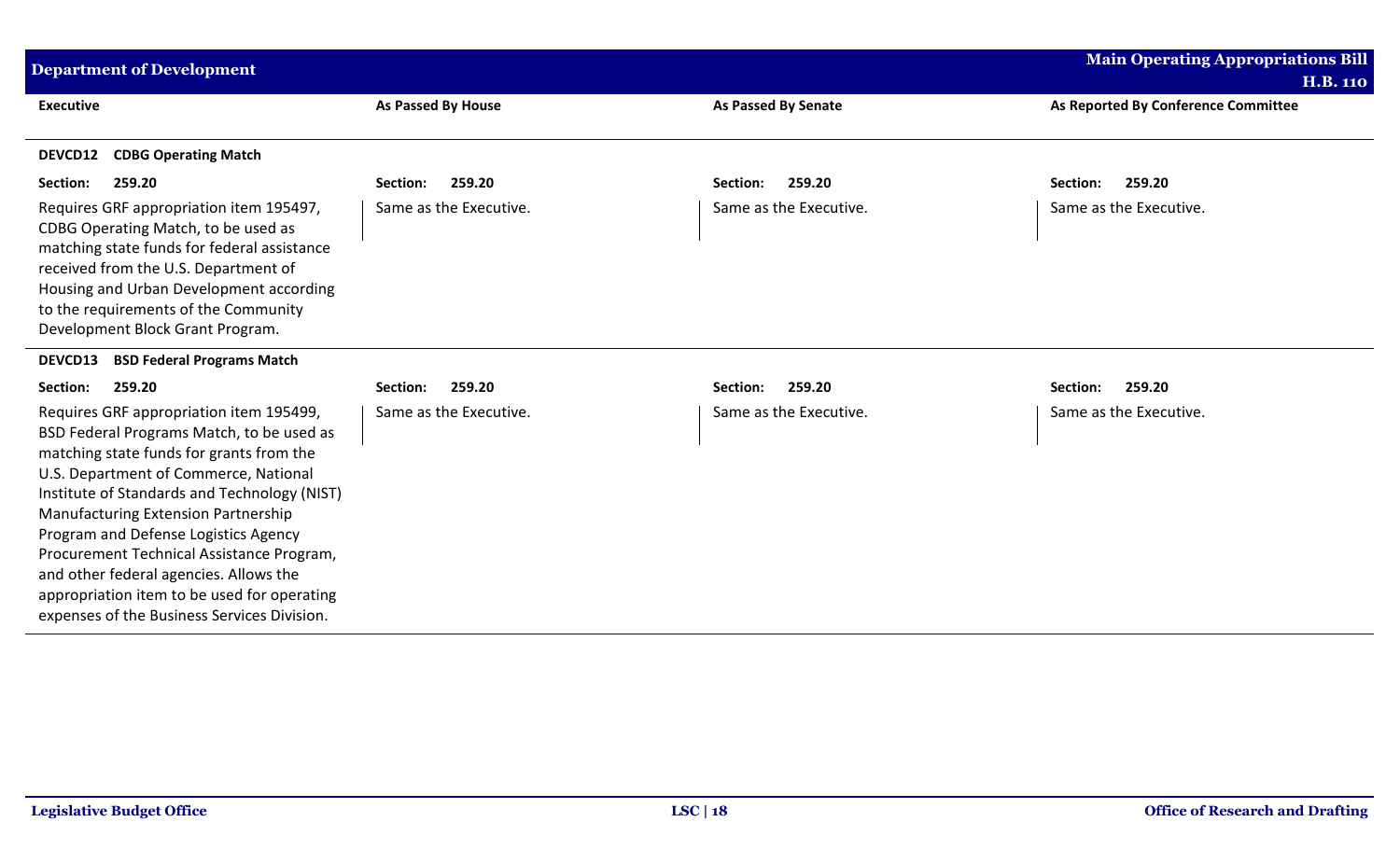| <b>Department of Development</b>                                                                                                                                                                                                                                                                                                                                                                                                                                                                                                                                                                       |                                                                                                                                                                                                                                                                                        |                                                                                                                                                                                                                                                                                                                                                                                                                                                                                                                            | <b>Main Operating Appropriations Bill</b>                              |
|--------------------------------------------------------------------------------------------------------------------------------------------------------------------------------------------------------------------------------------------------------------------------------------------------------------------------------------------------------------------------------------------------------------------------------------------------------------------------------------------------------------------------------------------------------------------------------------------------------|----------------------------------------------------------------------------------------------------------------------------------------------------------------------------------------------------------------------------------------------------------------------------------------|----------------------------------------------------------------------------------------------------------------------------------------------------------------------------------------------------------------------------------------------------------------------------------------------------------------------------------------------------------------------------------------------------------------------------------------------------------------------------------------------------------------------------|------------------------------------------------------------------------|
|                                                                                                                                                                                                                                                                                                                                                                                                                                                                                                                                                                                                        |                                                                                                                                                                                                                                                                                        |                                                                                                                                                                                                                                                                                                                                                                                                                                                                                                                            | <b>H.B. 110</b>                                                        |
| <b>Executive</b>                                                                                                                                                                                                                                                                                                                                                                                                                                                                                                                                                                                       | As Passed By House                                                                                                                                                                                                                                                                     | <b>As Passed By Senate</b>                                                                                                                                                                                                                                                                                                                                                                                                                                                                                                 | As Reported By Conference Committee                                    |
| DEVCD37 iBELIEVE                                                                                                                                                                                                                                                                                                                                                                                                                                                                                                                                                                                       |                                                                                                                                                                                                                                                                                        |                                                                                                                                                                                                                                                                                                                                                                                                                                                                                                                            |                                                                        |
|                                                                                                                                                                                                                                                                                                                                                                                                                                                                                                                                                                                                        | 259.20<br>Section:                                                                                                                                                                                                                                                                     | 259.20<br>Section:                                                                                                                                                                                                                                                                                                                                                                                                                                                                                                         | 259.20<br>Section:                                                     |
| No provision.                                                                                                                                                                                                                                                                                                                                                                                                                                                                                                                                                                                          | Specifies that GRF line item 195501,<br>iBELIEVE, be used for the iBELIEVE<br>Foundation to provide opportunities for<br>Appalachian youth to develop twenty-first<br>century skills, including leadership,<br>communication, and problem-solving for<br>college access and retention. | Same as the House.                                                                                                                                                                                                                                                                                                                                                                                                                                                                                                         | Same as the House.                                                     |
| <b>Local Development Projects</b><br><b>DEVCD14</b>                                                                                                                                                                                                                                                                                                                                                                                                                                                                                                                                                    |                                                                                                                                                                                                                                                                                        |                                                                                                                                                                                                                                                                                                                                                                                                                                                                                                                            |                                                                        |
| Section:<br>259.20                                                                                                                                                                                                                                                                                                                                                                                                                                                                                                                                                                                     | 259.20<br>Section:                                                                                                                                                                                                                                                                     | 259.20<br>Section:                                                                                                                                                                                                                                                                                                                                                                                                                                                                                                         | 259.20<br>Section:                                                     |
| Makes the following earmarks from the<br>appropriations to GRF line item 195503,<br>Local Development Projects:                                                                                                                                                                                                                                                                                                                                                                                                                                                                                        | Same as the Executive, but makes the<br>following changes to the earmarks:                                                                                                                                                                                                             | Same as the House, but makes the following<br>changes to the earmarks:                                                                                                                                                                                                                                                                                                                                                                                                                                                     | Same as the House, but makes the following<br>changes to the earmarks: |
| $(1)$ \$5,000,000 in each fiscal year for the<br>Foundation for Appalachian Ohio;                                                                                                                                                                                                                                                                                                                                                                                                                                                                                                                      | (1) Same as the Executive, but increases the<br>earmark to \$10,000,000 in each fiscal year.                                                                                                                                                                                           | (1) Same as the House, but reduces the FY<br>2022 earmark to \$7,500,000.                                                                                                                                                                                                                                                                                                                                                                                                                                                  | (1) Same as the House.                                                 |
| $(2)$ Up to \$4,000,000 in each fiscal year for<br>the GRIT Program, to be used by DEV and<br>the Governor's Office of Appalachia to<br>establish virtual workforce development<br>centers and place un- and under-employed<br>adults into jobs within 11 counties of the<br>Ohio Valley Regional Development<br>Commission's service territory. Allows up to<br>\$800,000 in each fiscal year to be used for<br>assessments and up to \$800,000 in each<br>fiscal year to be used for operating costs.<br>Allows the Governor's Office of Appalachia<br>and DEV to establish other guidelines for the | (2) Same as the Executive.                                                                                                                                                                                                                                                             | (2) Same as the Executive, but specifies that<br>up to \$1,250,000 in each fiscal year may be<br>used for youth assessments and career<br>development activities and up to \$1,150,000<br>in each fiscal year may be used to support<br>the development of virtual workforce<br>centers. Removes the ability of the<br>Governor's Office of Appalachia and DEV to<br>establish other guidelines for the use of this<br>earmark since the \$4,000,000 per fiscal year<br>would be totally earmarked under the<br>amendment. | (2) Same as the Senate.                                                |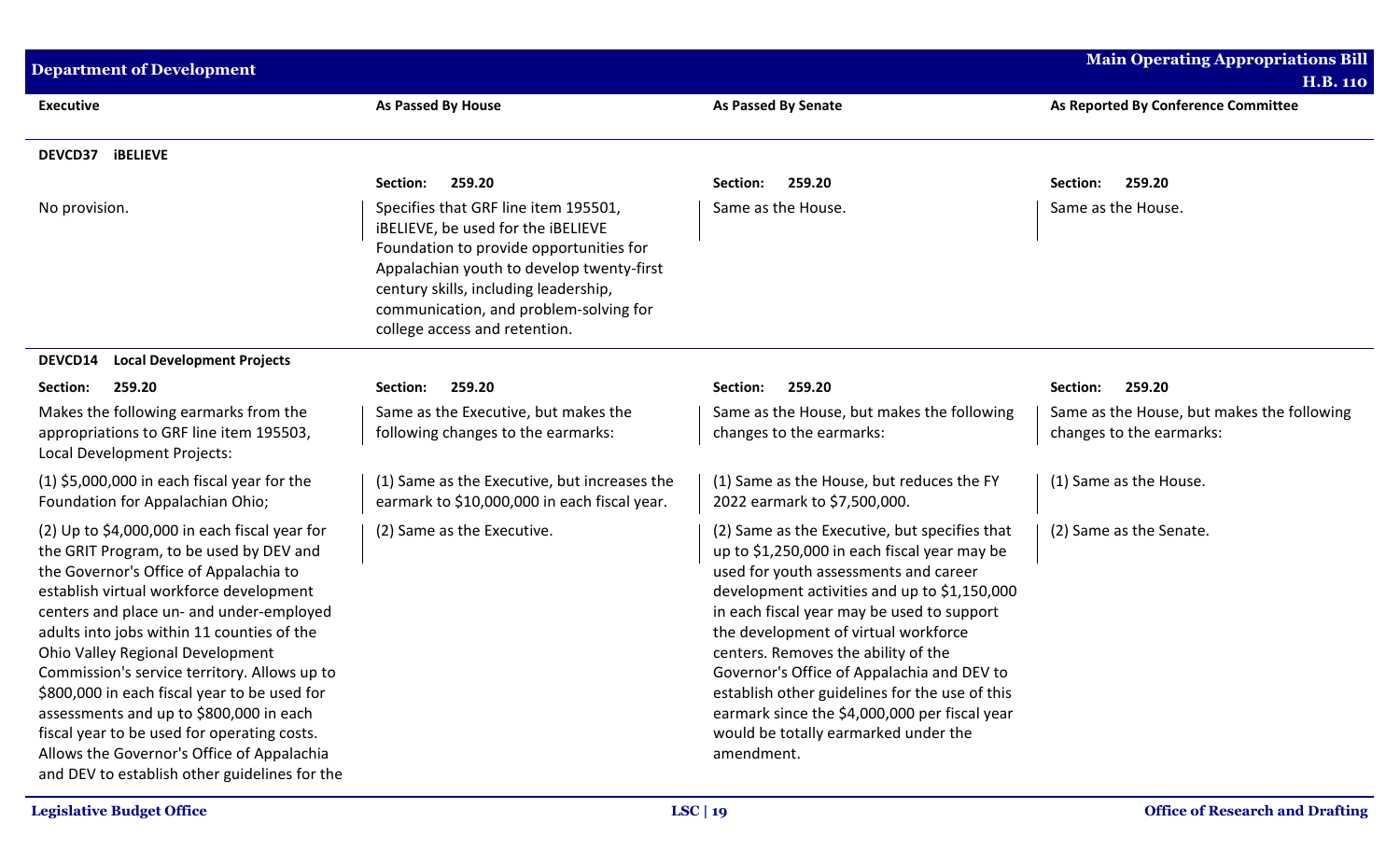| <b>Department of Development</b>                                                                                                                                                                                      |                                                                                                                                                                                                                                                                                                    |                                                                                         | <b>Main Operating Appropriations Bill</b><br><b>H.B. 110</b> |  |
|-----------------------------------------------------------------------------------------------------------------------------------------------------------------------------------------------------------------------|----------------------------------------------------------------------------------------------------------------------------------------------------------------------------------------------------------------------------------------------------------------------------------------------------|-----------------------------------------------------------------------------------------|--------------------------------------------------------------|--|
| <b>Executive</b>                                                                                                                                                                                                      | <b>As Passed By House</b>                                                                                                                                                                                                                                                                          | <b>As Passed By Senate</b>                                                              | As Reported By Conference Committee                          |  |
| use of this line item;                                                                                                                                                                                                |                                                                                                                                                                                                                                                                                                    |                                                                                         |                                                              |  |
| (3) Up to \$2,250,000 in FY 2022 for DEV, in<br>coordination with DOH, to support stable<br>housing initiatives for pregnant mothers and<br>to improve maternal and infant health<br>outcomes;                        | (3) Same as the Executive.                                                                                                                                                                                                                                                                         | (3) Same as the Executive.                                                              | (3) Same as the Executive.                                   |  |
| (4) \$150,000 in each fiscal year for the Stark<br><b>County Minority Business Association to</b><br>work in partnership with the Canton<br>Regional Chamber of Commerce to support<br>a demonstration pilot program. | (4) Same as the Executive.                                                                                                                                                                                                                                                                         | (4) Same as the Executive.                                                              | (4) Same as the Executive.                                   |  |
| (5) No provision.                                                                                                                                                                                                     | (5) \$300,000 in each fiscal year to support<br>the Camp James A. Garfield Joint Military<br>Training Center and the Youngstown Air<br>Reserve Station.                                                                                                                                            | (5) Same as the House.                                                                  | (5) Same as the House.                                       |  |
| (6) No provision.                                                                                                                                                                                                     | (6) \$300,000 in each fiscal year to Cleveland<br>Neighborhood Progress for the Cleveland<br>Chain Reaction Project.                                                                                                                                                                               | (6) Same as the House.                                                                  | (6) Same as the House.                                       |  |
| (7) No provision.                                                                                                                                                                                                     | (7) \$500,000 in each fiscal year to the Center<br>for Advanced Manufacturing and Logistics<br>for workforce development, supply chain<br>management, automation, research and<br>development, and entrepreneurship to<br>foster manufacturing and logistic industry<br>jobs and company creation. | (7) Same as the House, but increases the<br>earmark to \$1,000,000 in each fiscal year. | (7) Same as the Senate.                                      |  |
| (8) No provision.                                                                                                                                                                                                     | (8) \$1,000,000 in each fiscal year to the<br>Lucas County Land Reutilization Corporation<br>for the Lucas County Commercial Site Clean-<br>Up Pilot Program to demolish vacant                                                                                                                    | (8) Same as the House, but reduces the<br>earmark to \$500,000 in each fiscal year.     | (8) Same as the House.                                       |  |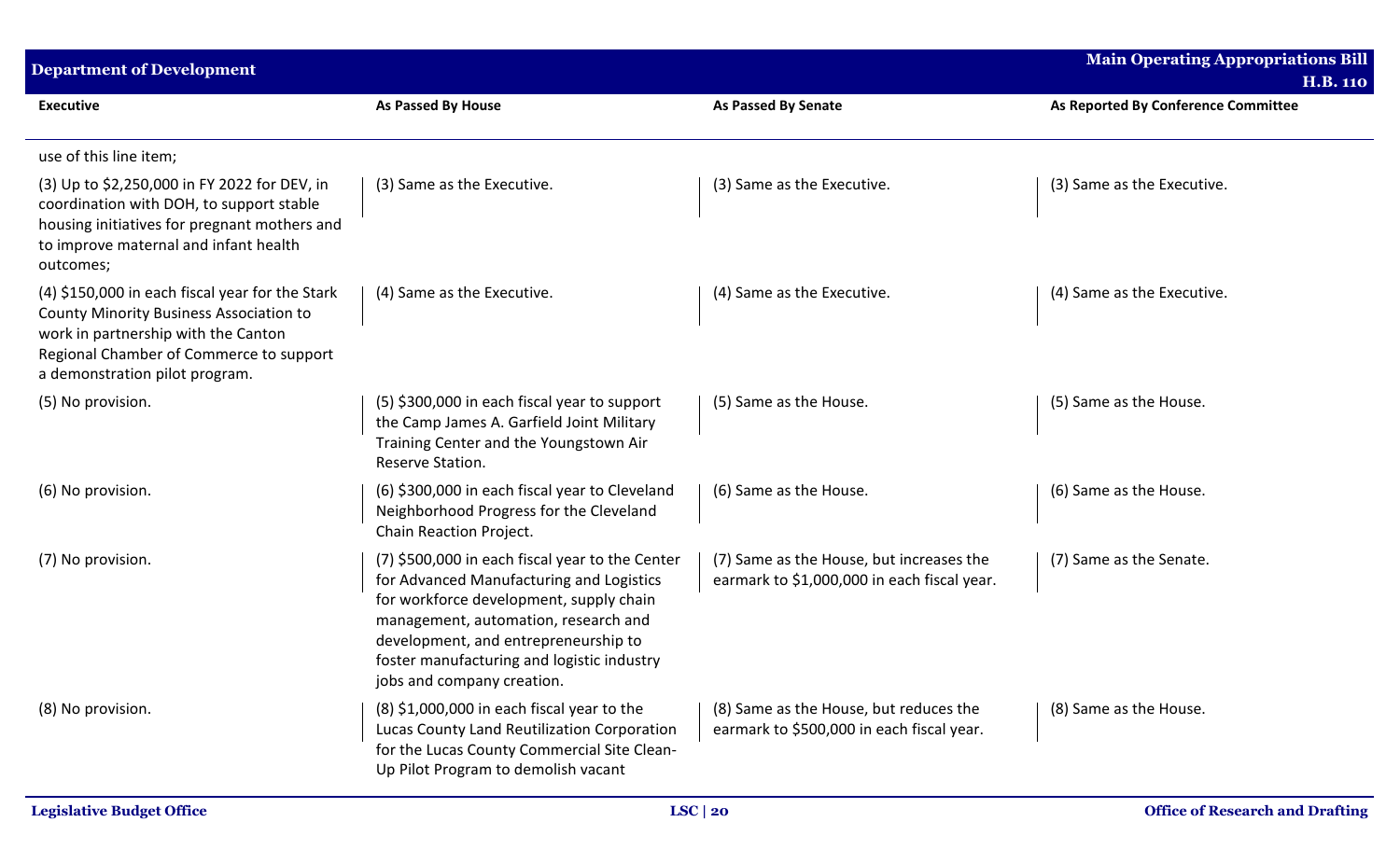| <b>Department of Development</b> |                                                                                                                                                                                                                                                                                                                                                                                                                                                                                                                                                                                                                                                                            |                            | <b>Main Operating Appropriations Bill</b><br><b>H.B. 110</b> |
|----------------------------------|----------------------------------------------------------------------------------------------------------------------------------------------------------------------------------------------------------------------------------------------------------------------------------------------------------------------------------------------------------------------------------------------------------------------------------------------------------------------------------------------------------------------------------------------------------------------------------------------------------------------------------------------------------------------------|----------------------------|--------------------------------------------------------------|
| <b>Executive</b>                 | As Passed By House                                                                                                                                                                                                                                                                                                                                                                                                                                                                                                                                                                                                                                                         | <b>As Passed By Senate</b> | As Reported By Conference Committee                          |
|                                  | commercial or industrial buildings located in<br>Lucas County. Requires a dollar-for-dollar<br>match by any of the following entities: City<br>of Toledo, Lucas County, Toledo-Lucas<br>County Port Authority, Lucas County Land<br>Reutilization Corporation, the municipality,<br>village, or township where the project is<br>located, or any private entities or nonprofit<br>organizations. Requires the program to<br>prioritize the demolition of blighted or<br>nuisance buildings at locations having the<br>greatest negative impact on surrounding<br>property values and locations that have the<br>greatest potential for new construction or<br>development. |                            |                                                              |
| (9) No provision.                | (9) \$250,000 in each fiscal year to Fulton<br>County or Fulton County Land Reutilization<br>Corporation to demolish vacant commercial<br>or industrial buildings located in Fulton<br>County. Requires a dollar-for-dollar match<br>by any of the following entities: Fulton<br>County, the municipality, village, or<br>township where the project is located, or<br>any private entities or nonprofit<br>organizations. Requires the program to<br>prioritize the demolition of blighted or<br>nuisance buildings as described in (8) above.                                                                                                                            | (9) No provision.          | (9) Same as the House.                                       |
| (10) No provision.               | (10) \$50,000 in FY 2022 to the Adams<br>County Community Foundation.                                                                                                                                                                                                                                                                                                                                                                                                                                                                                                                                                                                                      | (10) No provision.         | (10) Same as the House.                                      |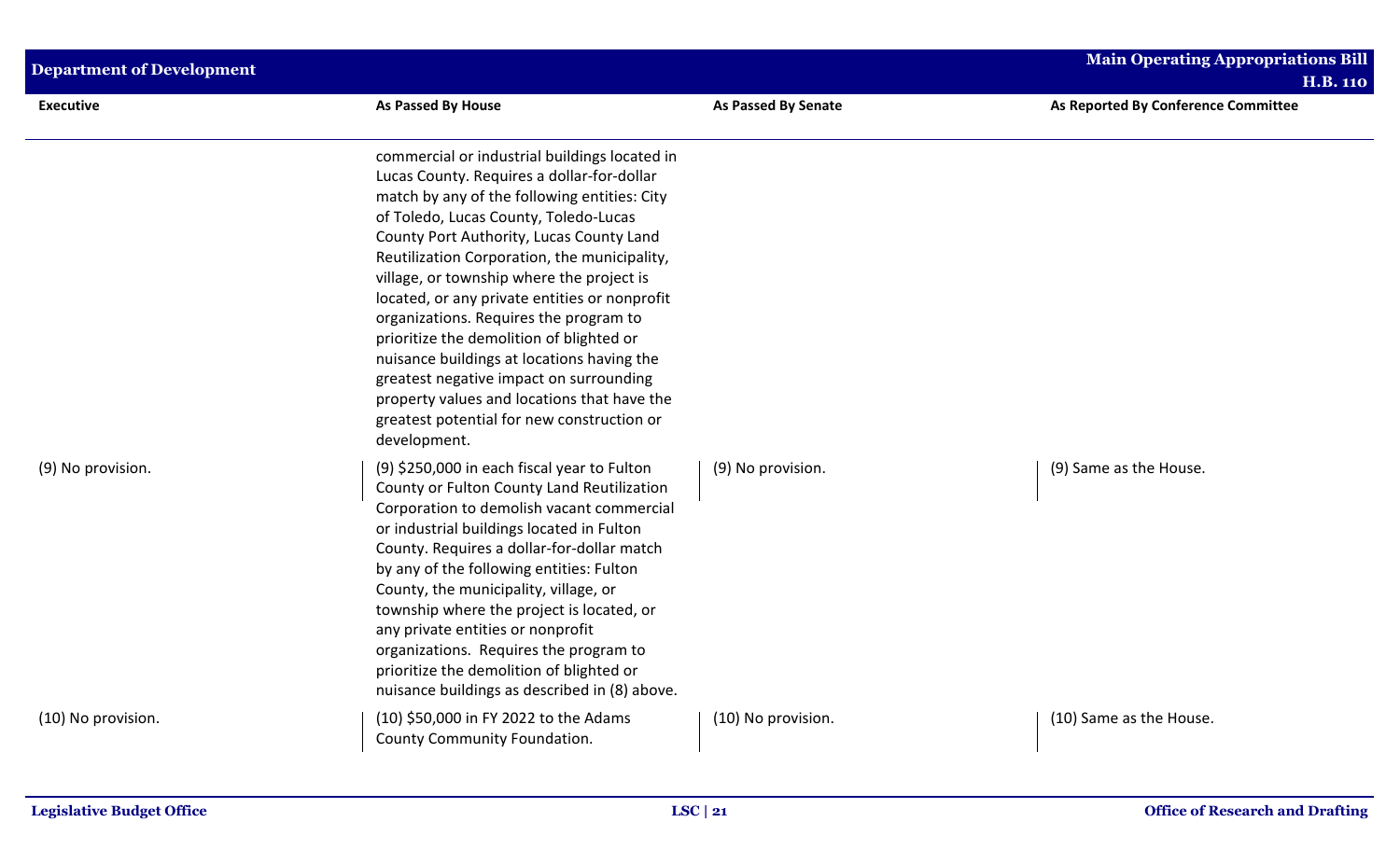| <b>Department of Development</b>                             |                                                                                                                                                                                                                                                                         |                                                                                                                                                               | <b>Main Operating Appropriations Bill</b><br><b>H.B. 110</b>       |
|--------------------------------------------------------------|-------------------------------------------------------------------------------------------------------------------------------------------------------------------------------------------------------------------------------------------------------------------------|---------------------------------------------------------------------------------------------------------------------------------------------------------------|--------------------------------------------------------------------|
| <b>Executive</b>                                             | As Passed By House                                                                                                                                                                                                                                                      | <b>As Passed By Senate</b>                                                                                                                                    | As Reported By Conference Committee                                |
| (11) No provision.                                           | (11) \$100,000 in FY 2022 to Medina County<br>Board of Commissioners to support the<br>financing of a homeless shelter.                                                                                                                                                 | (11) No provision.                                                                                                                                            | (11) Same as the House.                                            |
| (12) No provision.                                           | (12) No provision.                                                                                                                                                                                                                                                      | $(12)$ \$100,000 in each fiscal year for the<br>Lincoln Community Center in Troy.                                                                             | (12) Same as the Senate.                                           |
| (13) No provision.                                           | (13) No provision.                                                                                                                                                                                                                                                      | (13) \$60,000 in FY 2022 to East Liverpool to<br>create a downtown plan.                                                                                      | (13) Same as the Senate.                                           |
| (14) No provision.                                           | (14) No provision.                                                                                                                                                                                                                                                      | (14) \$150,000 in FY 2022 for East Liverpool<br>to acquire, demolish, or rehabilitate<br>abandoned houses and conduct property<br>cleanup activities.         | (14) Same as the Senate.                                           |
| (15) No provision.                                           | (15) No provision.                                                                                                                                                                                                                                                      | (15) \$4,000,000 in FY 2022 to support the<br>Cleveland Water Alliance Sustainable Water<br>Technologies Initiative.                                          | (15) Same as the Senate, but reduces the<br>amount to \$3,000,000. |
| (16) No provision.                                           | (16) No provision.                                                                                                                                                                                                                                                      | (16) \$900,000 in FY 2022 and \$600,000 in FY<br>2023 to support the SkillUp Coalition for<br>rapid reskilling initiatives in Ohio's<br>Appalachian counties. | (16) Same as the Senate.                                           |
| (17) No provision.                                           | (17) No provision.                                                                                                                                                                                                                                                      | (17) \$1,000,000 in FY 2022 for Mahoning<br>Valley Campus of Care.                                                                                            | (17) Same as the Senate.                                           |
| <b>DEVCD38</b><br><b>Ohio-Israel Agricultural Initiative</b> |                                                                                                                                                                                                                                                                         |                                                                                                                                                               |                                                                    |
|                                                              | Section:<br>259.20                                                                                                                                                                                                                                                      | <b>Section:</b><br>259.20                                                                                                                                     | 259.20<br>Section:                                                 |
| No provision.                                                | Requires GRF appropriation item 195537,<br>Ohio-Israel Agricultural Initiative, to be used<br>for the Ohio-Israel Agricultural Initiative and<br>prohibits the appropriation from being used<br>for travel and entertainment expenses<br>incurred under the initiative. | Same as the House.                                                                                                                                            | Same as the House.                                                 |
| <b>Legislative Budget Office</b>                             |                                                                                                                                                                                                                                                                         | $LSC$   22                                                                                                                                                    | <b>Office of Research and Drafting</b>                             |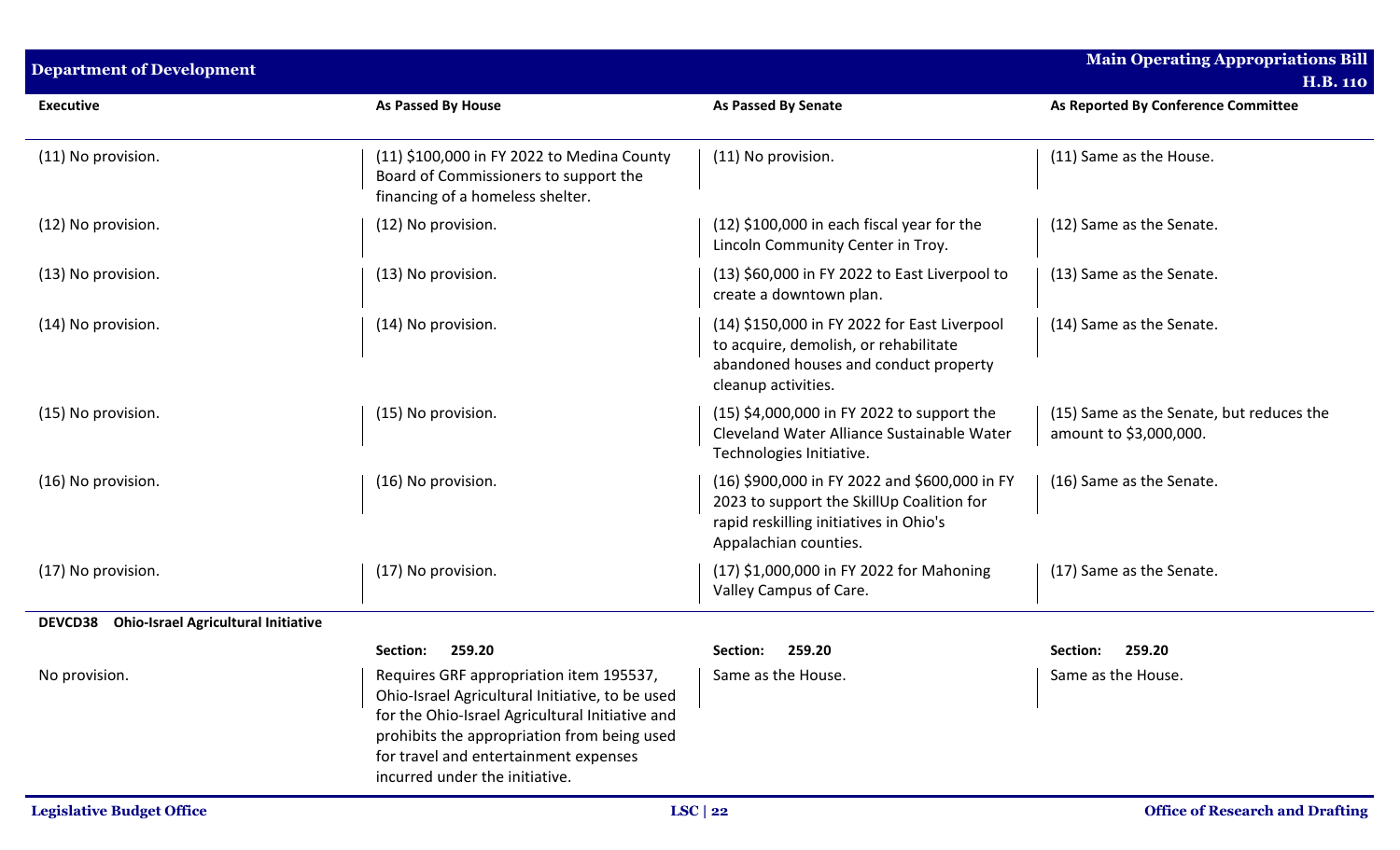| <b>Department of Development</b>                                                                                                        |                                                                                                                                                                                                                                                                                                                              |                                                                                                                                                                                                                                                                                                                                                                                                   | <b>Main Operating Appropriations Bill</b><br><b>H.B. 110</b>  |
|-----------------------------------------------------------------------------------------------------------------------------------------|------------------------------------------------------------------------------------------------------------------------------------------------------------------------------------------------------------------------------------------------------------------------------------------------------------------------------|---------------------------------------------------------------------------------------------------------------------------------------------------------------------------------------------------------------------------------------------------------------------------------------------------------------------------------------------------------------------------------------------------|---------------------------------------------------------------|
| <b>Executive</b>                                                                                                                        | <b>As Passed By House</b>                                                                                                                                                                                                                                                                                                    | <b>As Passed By Senate</b>                                                                                                                                                                                                                                                                                                                                                                        | As Reported By Conference Committee                           |
| <b>Industry Sector Partnerships</b><br>DEVCD15                                                                                          |                                                                                                                                                                                                                                                                                                                              |                                                                                                                                                                                                                                                                                                                                                                                                   |                                                               |
| 259.20<br>Section:                                                                                                                      | Section:<br>259.20                                                                                                                                                                                                                                                                                                           | Section:<br>259.20                                                                                                                                                                                                                                                                                                                                                                                | 259.20<br>Section:                                            |
| Requires GRF appropriation item 195553,<br>Industry Sector Partnerships, to be used for<br>the grant program described in R.C. 122.179. | Same as the Executive, except requires the<br>remainder of GRF appropriation item<br>195553 to be used for the grant program.                                                                                                                                                                                                | Same as the House.                                                                                                                                                                                                                                                                                                                                                                                | Same as the House.                                            |
| Reappropriates the unexpended,<br>unencumbered balance of the appropriation<br>in FY 2022 for the same purpose in FY 2023.              | Same as the Executive.                                                                                                                                                                                                                                                                                                       | Same as the Executive.                                                                                                                                                                                                                                                                                                                                                                            | Same as the Executive.                                        |
| No provision.                                                                                                                           | Earmarks, notwithstanding R.C. 122.179,<br>\$46,250 in each fiscal year under GRF<br>appropriation item 195553, Industry Sector<br>Partnerships, for Jewish Vocational Service<br>of Cincinnati to support workforce<br>development costs involved with assisting in<br>employment services for the financially<br>indigent. | Same as the House but earmarks an<br>additional amount of up to \$5,000,000 in FY<br>2022 to be allocated to the National Additive<br>Manufacturing Innovation Institute, in<br>partnership with Eastern Gateway<br>Community College, to create workforce<br>initiatives for fifth through twelfth grade<br>students, adult workers, and minority and<br>economically disadvantaged individuals. | Same as the Senate but reduces the earmark<br>to \$3,500,000. |
| <b>TechCred Program</b><br>DEVCD47                                                                                                      |                                                                                                                                                                                                                                                                                                                              |                                                                                                                                                                                                                                                                                                                                                                                                   |                                                               |
| No provision.                                                                                                                           | 259.20<br>Section:<br>Requires GRF appropriation item 195556,<br>TechCred Program, to be used for the<br>TechCred Program under R.C. 122.178.                                                                                                                                                                                | No provision.                                                                                                                                                                                                                                                                                                                                                                                     | No provision.                                                 |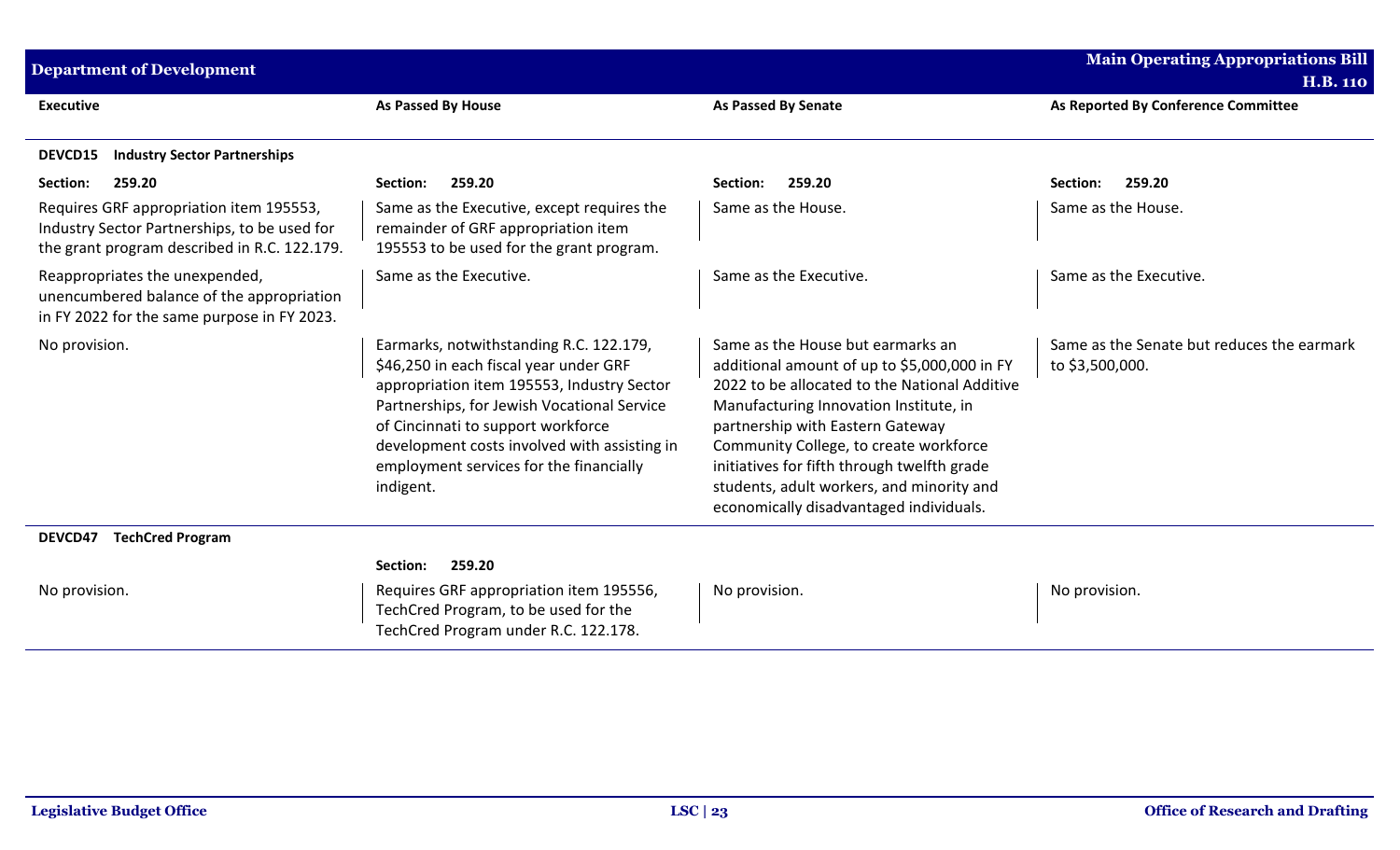| <b>Department of Development</b>                   |                                                                                                                                                                                                                                                                                                                                                                                                              |                            | <b>Main Operating Appropriations Bill</b><br><b>H.B. 110</b> |
|----------------------------------------------------|--------------------------------------------------------------------------------------------------------------------------------------------------------------------------------------------------------------------------------------------------------------------------------------------------------------------------------------------------------------------------------------------------------------|----------------------------|--------------------------------------------------------------|
| <b>Executive</b>                                   | As Passed By House                                                                                                                                                                                                                                                                                                                                                                                           | <b>As Passed By Senate</b> | As Reported By Conference Committee                          |
| <b>Main Street Job Recovery Program</b><br>DEVCD39 |                                                                                                                                                                                                                                                                                                                                                                                                              |                            |                                                              |
|                                                    | 259.20<br>Section:                                                                                                                                                                                                                                                                                                                                                                                           | 259.20<br>Section:         | 259.20<br>Section:                                           |
| No provision.                                      | Requires GRF appropriation item 195566,<br>Main Street Job Recovery Program, to be<br>used for grants to nonprofit organizations to<br>create permanent business development<br>and employment opportunities targeted to<br>low- and moderate-income individuals or<br>individuals of the reentry population.                                                                                                | Same as the House.         | Same as the House.                                           |
| No provision.                                      | Requires the grants to be awarded based on<br>the following criteria: (1) number of<br>businesses created and expanded, (2)<br>number of jobs created for low- and<br>moderate-income individuals, and (3) the<br>amount of funds leveraged as a result of the<br>program.                                                                                                                                   | Same as the House.         | Same as the House.                                           |
| No provision.                                      | Requires DEV to submit a written report<br>describing the outcomes of the Main Street<br>Job Recovery Program to the President of<br>the Senate, the Speaker of the House of<br>Representatives, the Minority Leader of the<br>Senate, the Minority Leader of the House of<br>Representatives, and the Legislative Service<br>Commission no later than June 30 each year<br>of the FY 2022-FY 2023 biennium. | Same as the House.         | Same as the House.                                           |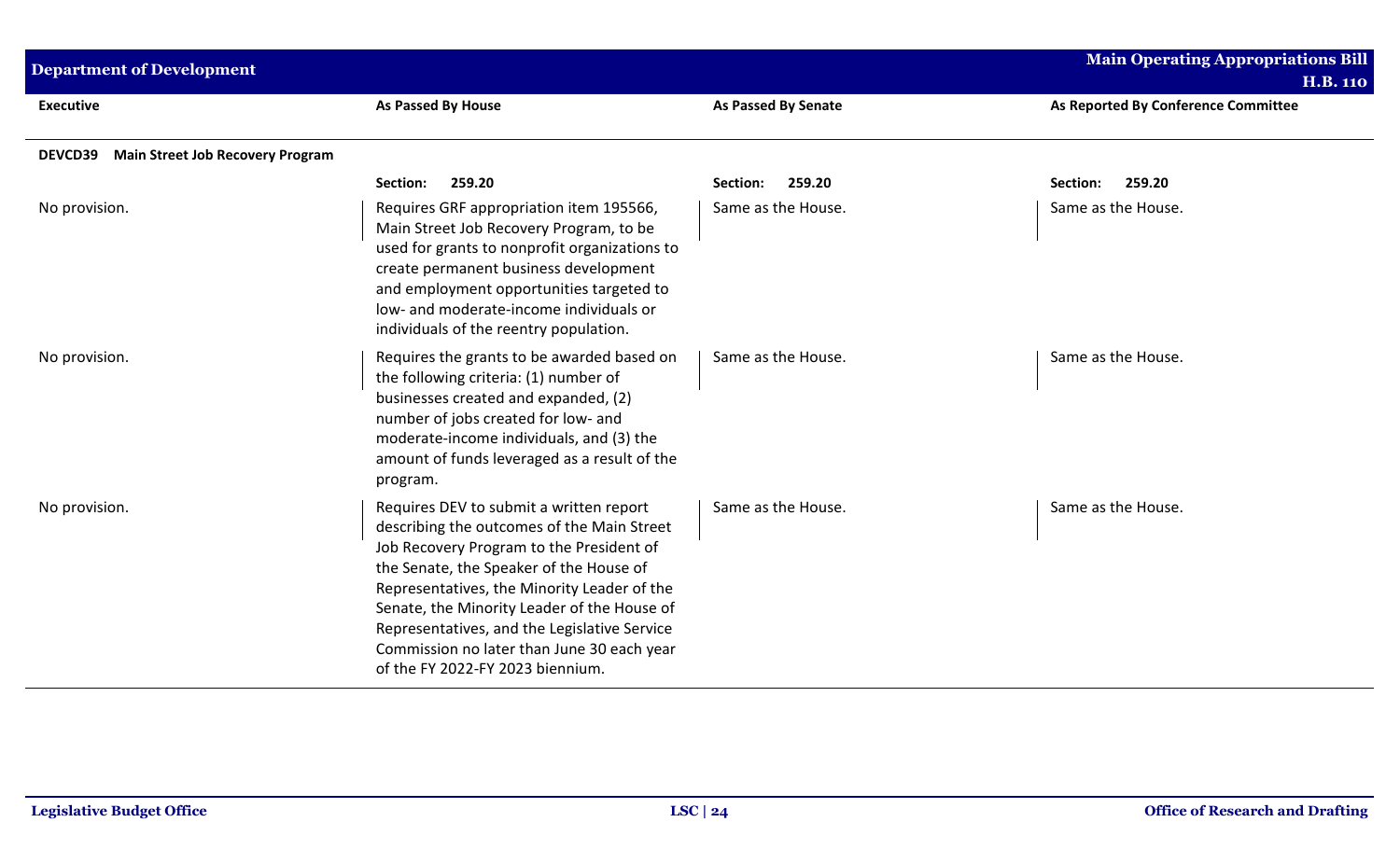| <b>Department of Development</b>                                                                                                                                                                                                                                                                  |                            |                            | <b>Main Operating Appropriations Bill</b><br><b>H.B. 110</b> |
|---------------------------------------------------------------------------------------------------------------------------------------------------------------------------------------------------------------------------------------------------------------------------------------------------|----------------------------|----------------------------|--------------------------------------------------------------|
| <b>Executive</b>                                                                                                                                                                                                                                                                                  | <b>As Passed By House</b>  | As Passed By Senate        | As Reported By Conference Committee                          |
| <b>Residential Broadband Expansion Grants</b><br><b>DEVCD16</b>                                                                                                                                                                                                                                   |                            |                            |                                                              |
| Section:<br>259.20                                                                                                                                                                                                                                                                                | 259.20<br>Section:         |                            |                                                              |
| Requires GRF appropriation item 195651,<br>Residential Broadband Expansion Grants, to<br>be used for grants to expand broadband<br>service.                                                                                                                                                       | Same as the Executive.     | No provision.              | No provision.                                                |
| Allows up to \$2,000,000 in the biennium<br>under the line item to be used for a<br>statewide initiative to support providing<br>behavioral health in schools through<br>telehealth.                                                                                                              | Same as the Executive.     | No provision.              | No provision.                                                |
| <b>General Obligation bond debt service payments</b><br>DEVCD17                                                                                                                                                                                                                                   |                            |                            |                                                              |
| 259.25<br>Section:                                                                                                                                                                                                                                                                                | 259.25<br>Section:         | 259.25<br>Section:         | 259.25<br>Section:                                           |
| (1) Requires GRF appropriation item 195901,<br>Coal Research and Development General<br>Obligation Bond Debt Service, to be used to<br>pay all debt service and related financing<br>costs in FY 2022 and FY 2023 for obligations<br>issued to fund the Coal Research and<br>Development Program. | (1) Same as the Executive. | (1) Same as the Executive. | (1) Same as the Executive.                                   |
| (2) Requires GRF appropriation item 195905,<br>Third Frontier Research and Development<br>General Obligation Bond Debt Service, to be<br>used to pay all debt service and related<br>financing costs in FY 2022 and FY 2023 for<br>obligations issued to fund the Third Frontier<br>Program.      | (2) Same as the Executive. | (2) Same as the Executive. | (2) Same as the Executive.                                   |
| (3) Requires GRF appropriation item 195912,<br>Job Ready Site Development General                                                                                                                                                                                                                 | (3) Same as the Executive. | (3) Same as the Executive. | (3) Same as the Executive.                                   |
| <b>Legislative Budget Office</b>                                                                                                                                                                                                                                                                  |                            | LSC $ 25$                  | <b>Office of Research and Drafting</b>                       |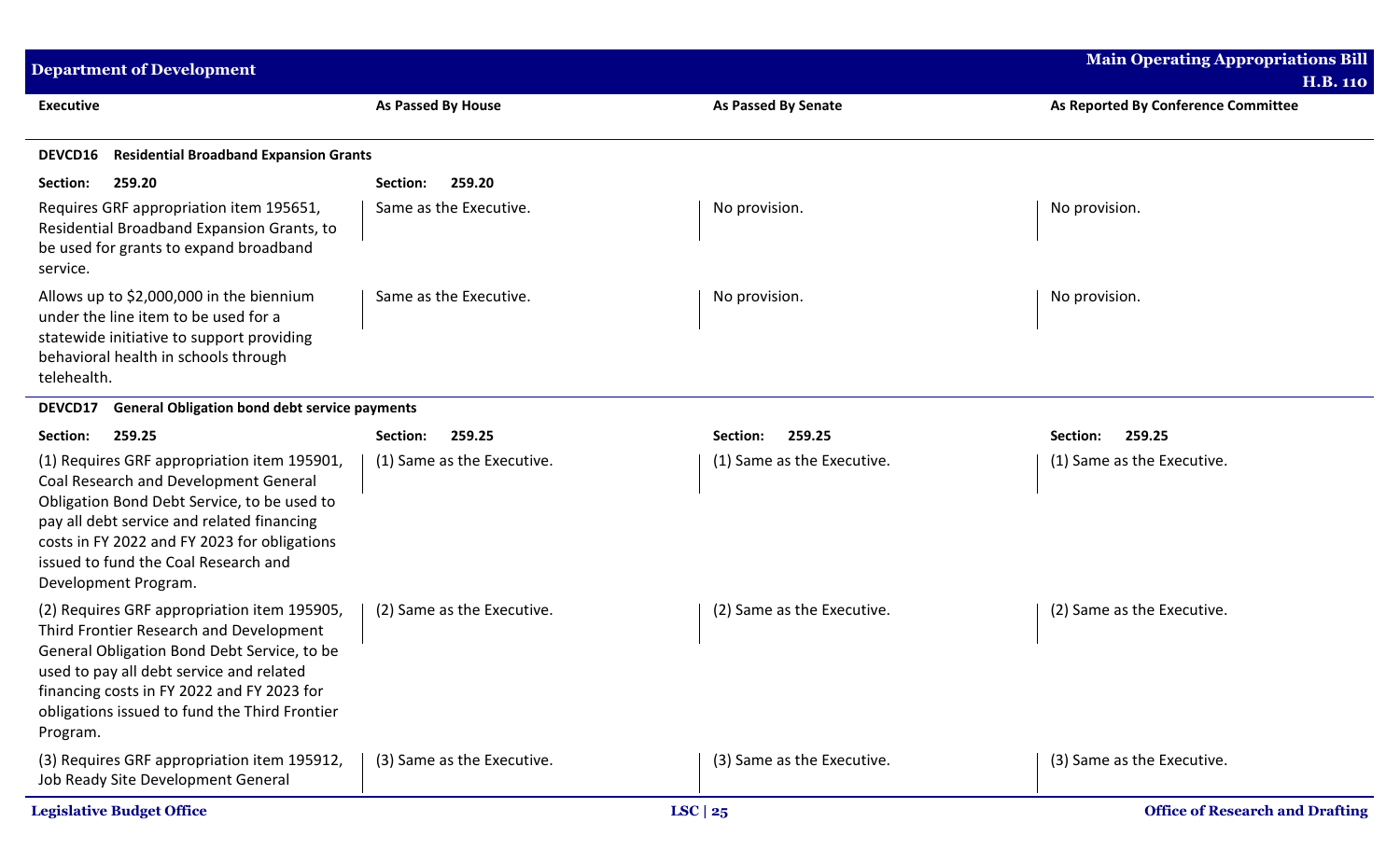| <b>Department of Development</b>                                                                                                                                                        |                           |                                                                                                                                                                                                                                                                                                                                                                                         | <b>Main Operating Appropriations Bill</b> |
|-----------------------------------------------------------------------------------------------------------------------------------------------------------------------------------------|---------------------------|-----------------------------------------------------------------------------------------------------------------------------------------------------------------------------------------------------------------------------------------------------------------------------------------------------------------------------------------------------------------------------------------|-------------------------------------------|
|                                                                                                                                                                                         |                           |                                                                                                                                                                                                                                                                                                                                                                                         | <b>H.B. 110</b>                           |
| <b>Executive</b>                                                                                                                                                                        | <b>As Passed By House</b> | <b>As Passed By Senate</b>                                                                                                                                                                                                                                                                                                                                                              | As Reported By Conference Committee       |
| Obligation Bond Debt Service, to be used to<br>pay all debt service and related financing<br>costs in FY 2022 and FY 2023 for obligations<br>issued to fund the Job Ready Site Program. |                           |                                                                                                                                                                                                                                                                                                                                                                                         |                                           |
| <b>DEVCD48</b> Community Improvements Fund                                                                                                                                              |                           |                                                                                                                                                                                                                                                                                                                                                                                         |                                           |
|                                                                                                                                                                                         |                           | 259.30<br>Section:                                                                                                                                                                                                                                                                                                                                                                      | Section:<br>259.30                        |
| No provision.                                                                                                                                                                           | No provision.             | Requires Fund 5YC0 appropriation item<br>195569, Community Improvements, to be<br>allocated to the City of Zanesville to support<br>the financing of road slip repairs.                                                                                                                                                                                                                 | Same as the Senate.                       |
| <b>Sports Events Grants</b><br><b>DEVCD49</b>                                                                                                                                           |                           |                                                                                                                                                                                                                                                                                                                                                                                         |                                           |
|                                                                                                                                                                                         |                           | Section:<br>259.30                                                                                                                                                                                                                                                                                                                                                                      | Section:<br>259.30                        |
| No provision.                                                                                                                                                                           | No provision.             | Requires Sports Event Grant Fund<br>appropriation item 195496, Sports Events<br>Grants, to be used for grants as described in<br>R.C. 122.12 and 122.121.                                                                                                                                                                                                                               | Same as the Senate.                       |
| No provision.                                                                                                                                                                           | No provision.             | Requires the Director of Development, on<br>July 1, 2022, or as soon as possible<br>thereafter, to certify to the OBM Director<br>the amount of the unexpended,<br>unencumbered balance of appropriation<br>item 195496, Sports Events Grants, to be<br>reappropriated in FY 2023. Reappropriates<br>the certified amount to the appropriation<br>item in FY 2023 for the same purpose. | Same as the Senate.                       |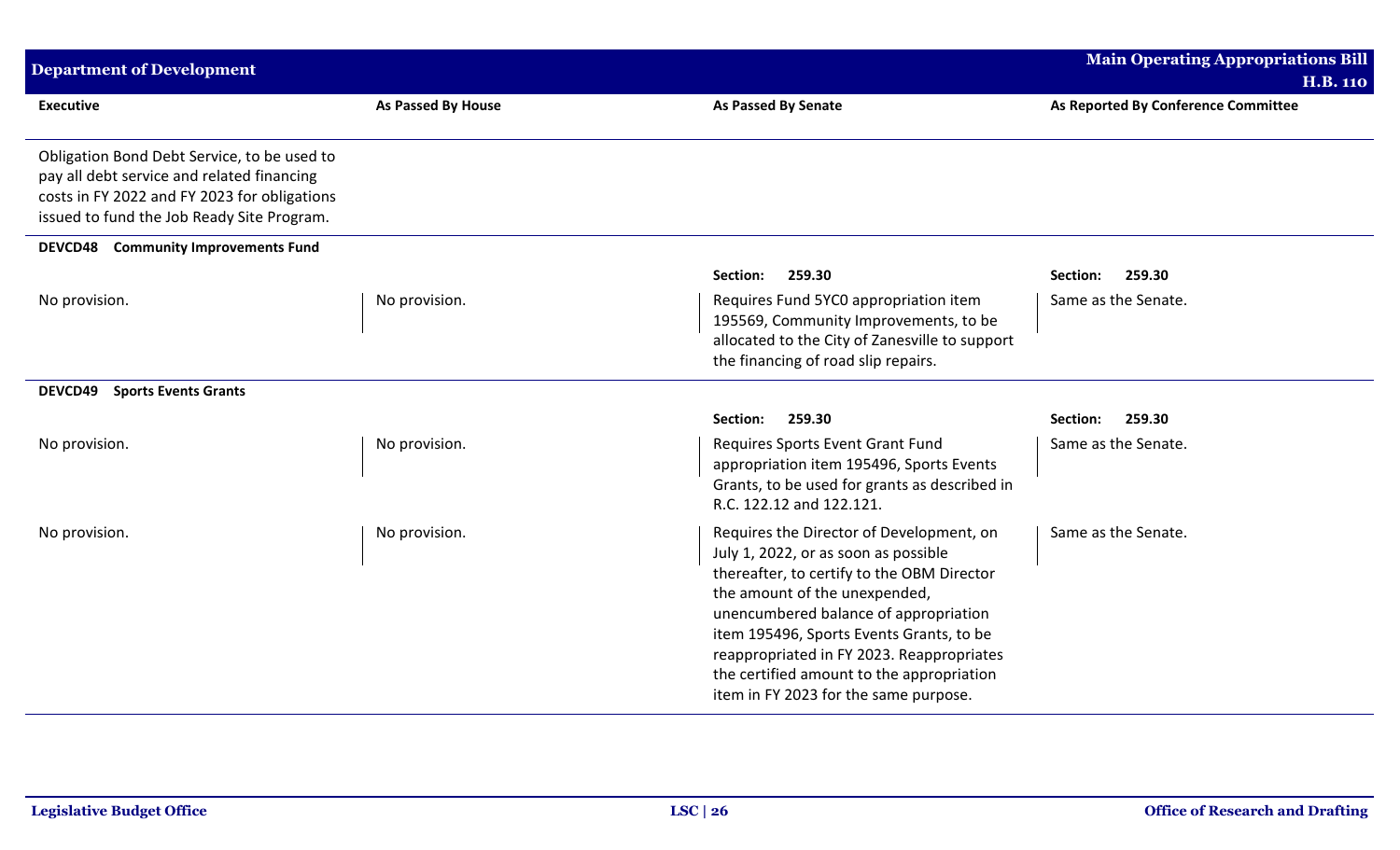| <b>Department of Development</b>                                                                                                                                                                                                                                    |                            |                            | <b>Main Operating Appropriations Bill</b>                                                                                                                                                                                                                                                                                                                  |
|---------------------------------------------------------------------------------------------------------------------------------------------------------------------------------------------------------------------------------------------------------------------|----------------------------|----------------------------|------------------------------------------------------------------------------------------------------------------------------------------------------------------------------------------------------------------------------------------------------------------------------------------------------------------------------------------------------------|
|                                                                                                                                                                                                                                                                     |                            |                            | <b>H.B. 110</b>                                                                                                                                                                                                                                                                                                                                            |
| <b>Executive</b>                                                                                                                                                                                                                                                    | <b>As Passed By House</b>  | <b>As Passed By Senate</b> | As Reported By Conference Committee                                                                                                                                                                                                                                                                                                                        |
| <b>DEVCD58</b> Special Projects                                                                                                                                                                                                                                     |                            |                            |                                                                                                                                                                                                                                                                                                                                                            |
|                                                                                                                                                                                                                                                                     |                            |                            | 259.30<br>Section:                                                                                                                                                                                                                                                                                                                                         |
| No provision.                                                                                                                                                                                                                                                       | No provision.              | No provision.              | Requires that Government Innovation Fund<br>(Fund 5KN0) appropriation item 195571,<br>Special Projects, be used to distribute funds<br>to the City of Sidney in support of site<br>preparation or remediation or both.<br>Specifies that the City of Sidney must<br>provide a matching amount of funding<br>sourced from city, county, or federal sources. |
| No provision.                                                                                                                                                                                                                                                       | No provision.              | No provision.              | Reappropriates the unexpended,<br>unencumbered amount remaining in<br>appropriation item 195571, Special Projects,<br>at the end of FY 2022 for the same purpose<br>in FY 2023.                                                                                                                                                                            |
| DEVCD18<br><b>Minority Business Bonding Fund</b>                                                                                                                                                                                                                    |                            |                            |                                                                                                                                                                                                                                                                                                                                                            |
| 259.30<br>Section:                                                                                                                                                                                                                                                  | 259.30<br>Section:         | 259.30<br>Section:         | Section:<br>259.30                                                                                                                                                                                                                                                                                                                                         |
| (1) Permits the DEV Director, upon the<br>recommendation of the Minority<br>Development Financing Advisory Board, to<br>pledge up to \$10.0 million in unclaimed<br>funds in the FY 2022-FY 2023 biennium<br>allocated to the Minority Business Bonding<br>Program. | (1) Same as the Executive. | Same as the Executive.     | Same as the Executive.                                                                                                                                                                                                                                                                                                                                     |
| (2) Permits any transfer of unclaimed funds<br>from the Unclaimed Funds Trust Fund (Fund<br>5430) to the Minority Bonding Fund (Fund<br>4490), but specifies that the transfer shall<br>only occur after proceeds of the initial                                    | (2) Same as the Executive. | Same as the Executive.     | Same as the Executive.                                                                                                                                                                                                                                                                                                                                     |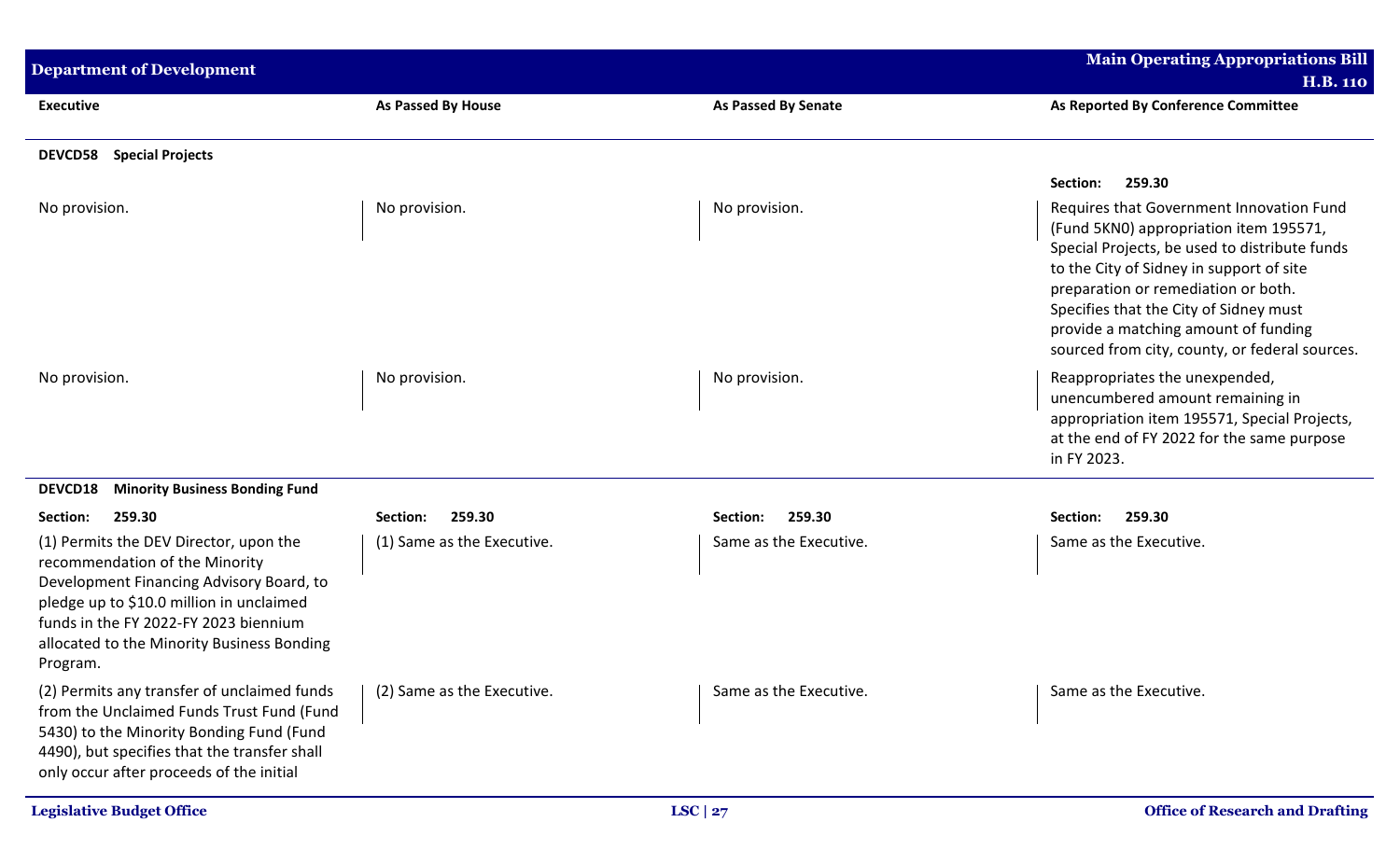| <b>Department of Development</b>                                                                                                                                                                                                                                                               |                            |                            | <b>Main Operating Appropriations Bill</b><br><b>H.B. 110</b> |
|------------------------------------------------------------------------------------------------------------------------------------------------------------------------------------------------------------------------------------------------------------------------------------------------|----------------------------|----------------------------|--------------------------------------------------------------|
| <b>Executive</b>                                                                                                                                                                                                                                                                               | As Passed By House         | <b>As Passed By Senate</b> | As Reported By Conference Committee                          |
| transfer of \$2.7 million authorized by the<br>Controlling Board have been used for that<br>purpose.                                                                                                                                                                                           |                            |                            |                                                              |
| (3) Requires that any expenditures made to<br>pay losses arising from the Minority Business<br>Bonding Program be made from Fund 4490<br>appropriation item 195658, Minority<br>Business Bonding Contingency in the<br>Minority Business Bonding Fund, and<br>appropriates such amounts.       | (3) Same as the Executive. | Same as the Executive.     | Same as the Executive.                                       |
| <b>DEVCD19</b><br><b>Business Assistance Program</b>                                                                                                                                                                                                                                           |                            |                            |                                                              |
| 259.30<br>Section:                                                                                                                                                                                                                                                                             | 259.30<br>Section:         | 259.30<br>Section:         | 259.30<br>Section:                                           |
| Requires Fund 4510 appropriation item<br>195649, Business Assistance Programs, to be<br>used to cover the administrative expenses<br>associated with the operation of loan<br>incentives within the Office of Strategic<br><b>Business Investments.</b>                                        | Same as the Executive.     | Same as the Executive.     | Same as the Executive.                                       |
| <b>DEVCD20</b><br><b>State Special Projects</b>                                                                                                                                                                                                                                                |                            |                            |                                                              |
| 259.30<br>Section:                                                                                                                                                                                                                                                                             | Section:<br>259.30         | 259.30<br>Section:         | Section:<br>259.30                                           |
| Permits the State Special Projects Fund<br>(Fund 4F20) to be used for the deposit of<br>funds from private utility companies and<br>other miscellaneous state funds, and allows<br>funds to be used to match federal funding<br>and to support programs of the Community<br>Services Division. | Same as the Executive.     | Same as the Executive.     | Same as the Executive.                                       |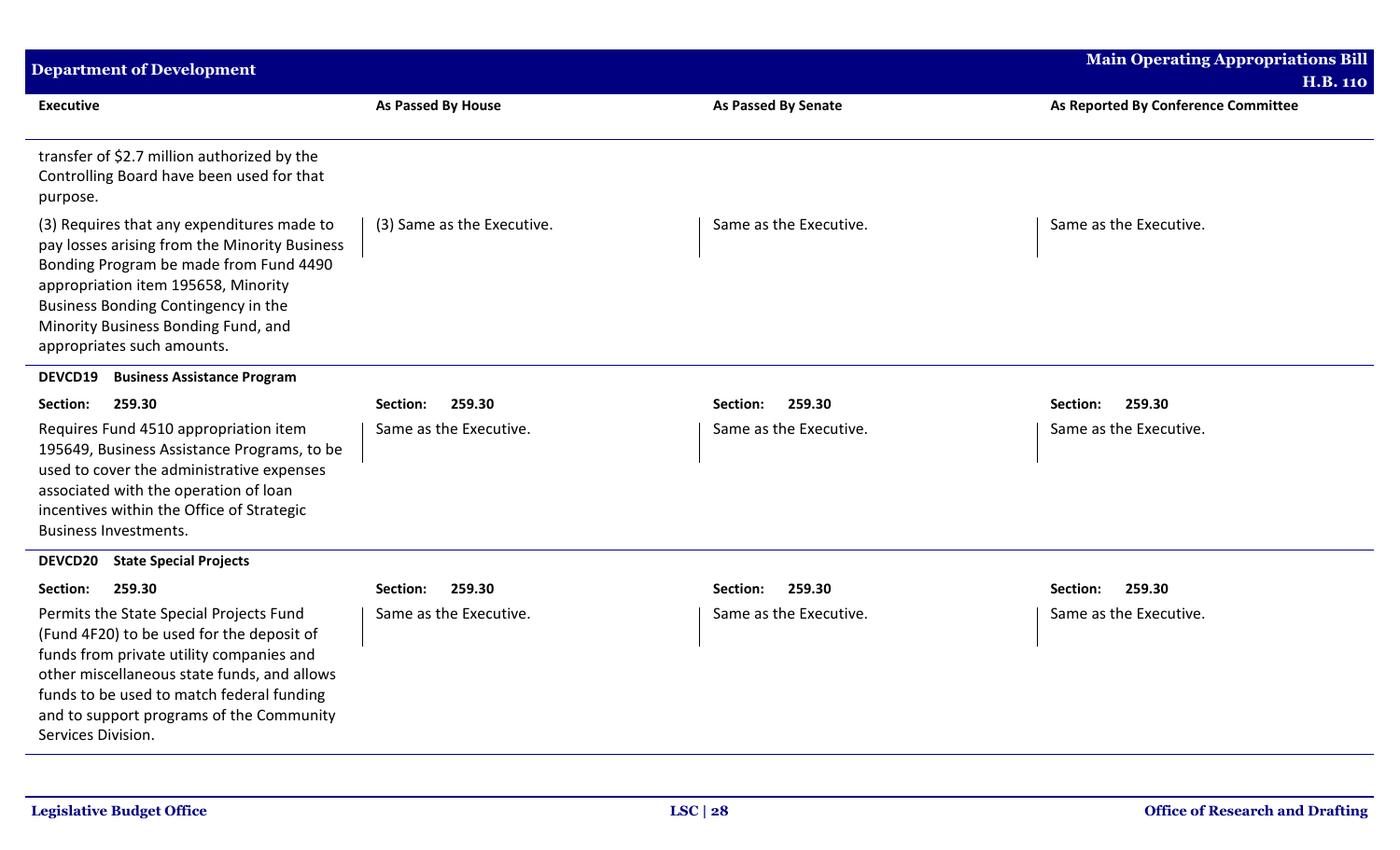| <b>Department of Development</b>                                                                                                                                                                                                                                                                                                                                                                                                                                    |                        |                            | <b>Main Operating Appropriations Bill</b><br><b>H.B. 110</b> |
|---------------------------------------------------------------------------------------------------------------------------------------------------------------------------------------------------------------------------------------------------------------------------------------------------------------------------------------------------------------------------------------------------------------------------------------------------------------------|------------------------|----------------------------|--------------------------------------------------------------|
| <b>Executive</b>                                                                                                                                                                                                                                                                                                                                                                                                                                                    | As Passed By House     | <b>As Passed By Senate</b> | As Reported By Conference Committee                          |
| <b>Minority Business Enterprise Loan</b><br>DEVCD21                                                                                                                                                                                                                                                                                                                                                                                                                 |                        |                            |                                                              |
| 259.30<br>Section:                                                                                                                                                                                                                                                                                                                                                                                                                                                  | 259.30<br>Section:     | 259.30<br>Section:         | 259.30<br>Section:                                           |
| Requires Minority Business Enterprise Loan<br>Fund (Fund 4W10) appropriation item<br>195646, Minority Business Enterprise Loan,<br>to be used for awards under the Minority<br>Business Enterprise Loan Program and to<br>cover operating expenses of the Minority<br><b>Business Enterprise Division. Requires all</b><br>repayments from program to be credited to<br>the Fund 4W10.                                                                              | Same as the Executive. | Same as the Executive.     | Same as the Executive.                                       |
| <b>Advanced Energy Loan Programs</b><br><b>DEVCD22</b>                                                                                                                                                                                                                                                                                                                                                                                                              |                        |                            |                                                              |
| Section:<br>259.30                                                                                                                                                                                                                                                                                                                                                                                                                                                  | 259.30<br>Section:     | 259.30<br>Section:         | 259.30<br>Section:                                           |
| Requires Fund 5M50 appropriation item<br>195660, Advanced Energy Loan Programs, to<br>be used to provide financial assistance to<br>customers for eligible advanced energy<br>projects for residential, commercial, and<br>industrial businesses; local governments;<br>educational institutions; nonprofits; and<br>agriculture customers. Allows the line item<br>to be used to match federal grant funding<br>and to pay administrative costs of the<br>program. | Same as the Executive. | Same as the Executive.     | Same as the Executive.                                       |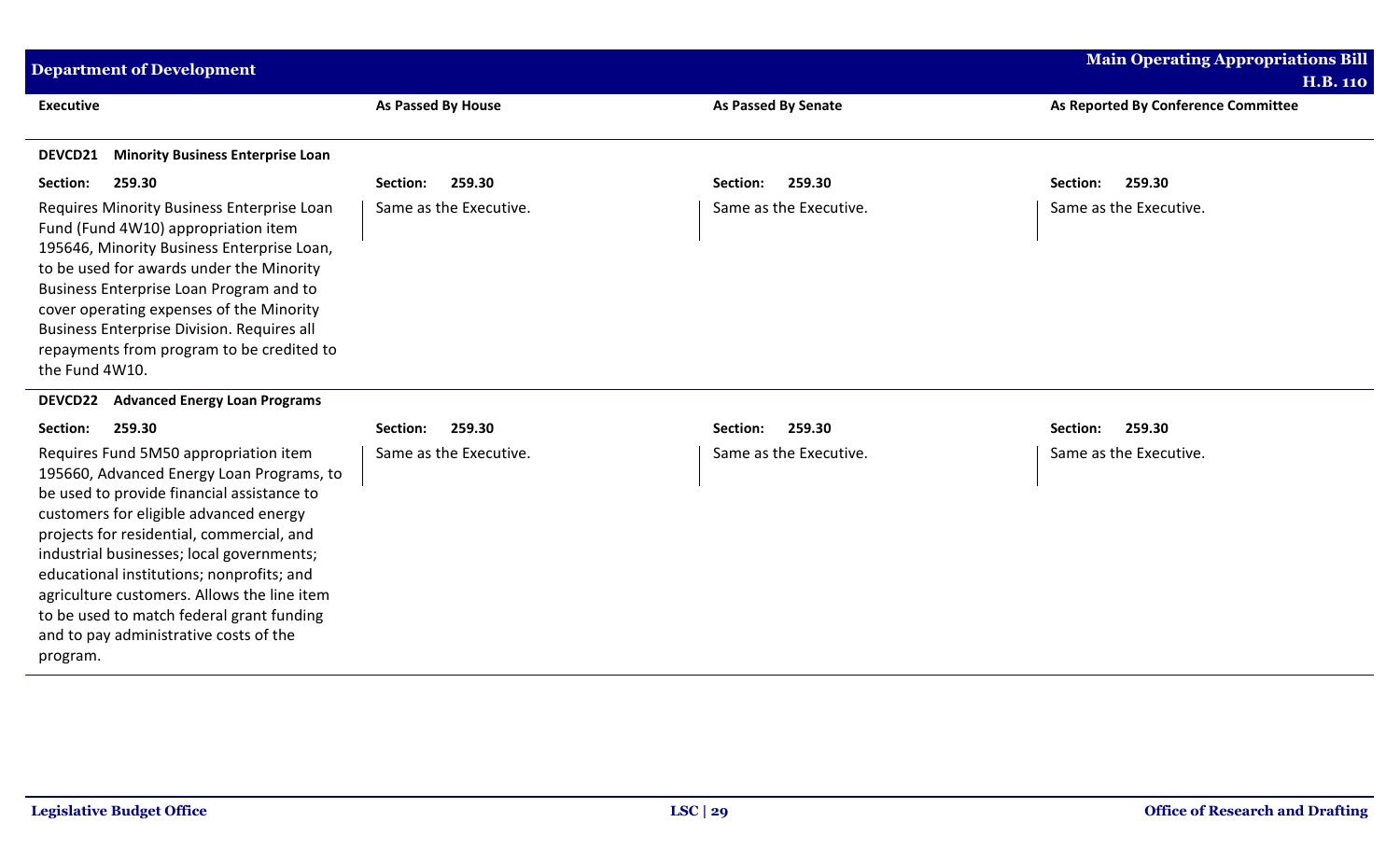| <b>Department of Development</b>                                                                                                                                                                                                                                   |                                                                                                                                                                                                    |                            | <b>Main Operating Appropriations Bill</b><br><b>H.B. 110</b>                                                                                  |
|--------------------------------------------------------------------------------------------------------------------------------------------------------------------------------------------------------------------------------------------------------------------|----------------------------------------------------------------------------------------------------------------------------------------------------------------------------------------------------|----------------------------|-----------------------------------------------------------------------------------------------------------------------------------------------|
| Executive                                                                                                                                                                                                                                                          | As Passed By House                                                                                                                                                                                 | <b>As Passed By Senate</b> | As Reported By Conference Committee                                                                                                           |
| <b>MBD Financial Assistance Fund</b><br><b>DEVCD23</b>                                                                                                                                                                                                             |                                                                                                                                                                                                    |                            |                                                                                                                                               |
| 259.30<br>Section:                                                                                                                                                                                                                                                 | 259.30<br>Section:                                                                                                                                                                                 | 259.30<br>Section:         | 259.30<br>Section:                                                                                                                            |
| Creates the MBD Financial Assistance Fund<br>(Fund 5XH0) and permits the OBM Director<br>on July 1, 2021, or as soon as possible<br>thereafter, to transfer \$20,000,000 cash<br>from the State Small Business Credit<br>Initiative Fund (Fund 3FJ0) to Fund 5XH0. | Same as the Executive.                                                                                                                                                                             | Same as the Executive.     | Same as the Executive.                                                                                                                        |
| Requires Fund 5XH0 appropriation item<br>195694, Micro-Enterprise Loan, to be used<br>to operate the Minority Business Microloan<br>Program.                                                                                                                       | Same as the Executive.                                                                                                                                                                             | Same as the Executive.     | Same as the Executive.                                                                                                                        |
| Requires Fund 5XH0 appropriation item<br>195632, Women-Owned Business Loan, to<br>be used to operate the Women-Owned<br>Business Loan Program.                                                                                                                     | Same as the Executive.                                                                                                                                                                             | Same as the Executive.     | Same as the Executive.                                                                                                                        |
| <b>DEVCD42</b> Entertainment Venues                                                                                                                                                                                                                                |                                                                                                                                                                                                    |                            |                                                                                                                                               |
|                                                                                                                                                                                                                                                                    | 259.30<br><b>Section:</b>                                                                                                                                                                          | Section:<br>259.30         | Section:<br>259.30                                                                                                                            |
| No provision.                                                                                                                                                                                                                                                      | Requires Fund 5XM0 appropriation item<br>195554, Entertainment Venues, to be used<br>for grants to entertainment venues<br>impacted by the COVID-19 pandemic.                                      | Same as the House.         | Same as the House, but changes the funding<br>source to Fund 5CV1 appropriation item<br>195621, Coronavirus Relief - Entertainment<br>Venues. |
| No provision.                                                                                                                                                                                                                                                      | Requires grants to be awarded in amounts<br>of \$10,000, \$20,000, and \$30,000 and<br>awarded based on factors such as<br>demonstrated loss of revenue due to<br>canceled events or performances. | Same as the House.         | Same as the House.                                                                                                                            |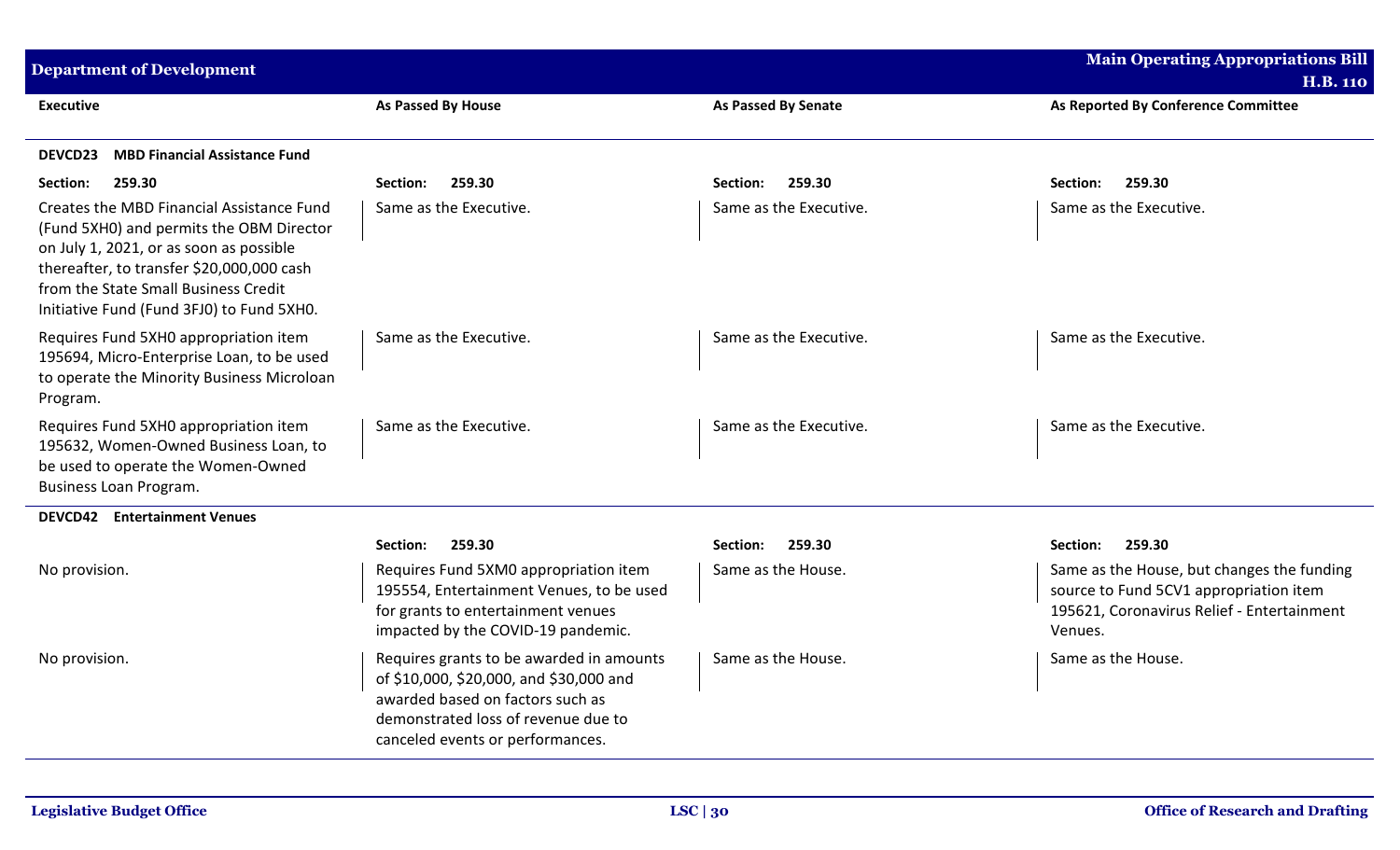| <b>Department of Development</b>                       |                                                                                                                                                                                                                                      |                            | <b>Main Operating Appropriations Bill</b><br><b>H.B. 110</b>                                                                                     |
|--------------------------------------------------------|--------------------------------------------------------------------------------------------------------------------------------------------------------------------------------------------------------------------------------------|----------------------------|--------------------------------------------------------------------------------------------------------------------------------------------------|
| <b>Executive</b>                                       | As Passed By House                                                                                                                                                                                                                   | <b>As Passed By Senate</b> | As Reported By Conference Committee                                                                                                              |
| <b>Bar and Restaurant Assistance</b><br><b>DEVCD43</b> |                                                                                                                                                                                                                                      |                            |                                                                                                                                                  |
|                                                        | 259.30<br>Section:                                                                                                                                                                                                                   | Section:<br>259.30         | 259.30<br>Section:                                                                                                                               |
| No provision.                                          | Requires Fund 5XM0 appropriation item<br>195677, Bar and Restaurant Assistance, to<br>be used for grants to bars and restaurants<br>that have been impacted by the COVID-19<br>pandemic.                                             | Same as the House.         | Same as the House.                                                                                                                               |
| No provision.                                          | Requires grants to be awarded in amounts<br>of \$10,000, \$20,000, and \$30,000 and<br>awarded based on factors such as<br>demonstrated loss of revenue and the<br>number of employees that eligible bars and<br>restaurants employ. | Same as the House.         | Same as the House.                                                                                                                               |
| <b>Lodging Industry Grants</b><br>DEVCD44              |                                                                                                                                                                                                                                      |                            |                                                                                                                                                  |
|                                                        | 259.30<br>Section:                                                                                                                                                                                                                   | 259.30<br>Section:         | 259.30<br>Section:                                                                                                                               |
| No provision.                                          | Requires Fund 5XM0 appropriation item<br>195685, Lodging Industry Grants, to be used<br>for grants to lodging industry businesses<br>impacted by the COVID-19 pandemic.                                                              | Same as the House.         | Same as the House, but changes the funding<br>source to Fund 5CV1 appropriation item<br>195562, Coronavirus Relief - Lodging<br>Industry Grants. |
| No provision.                                          | Requires grants to be awarded in amounts<br>of \$10,000, \$20,000, and \$30,000 and<br>awarded based on factors such as a<br>demonstrated loss of revenue and<br>occupancy rates.                                                    | Same as the House.         | Same as the House.                                                                                                                               |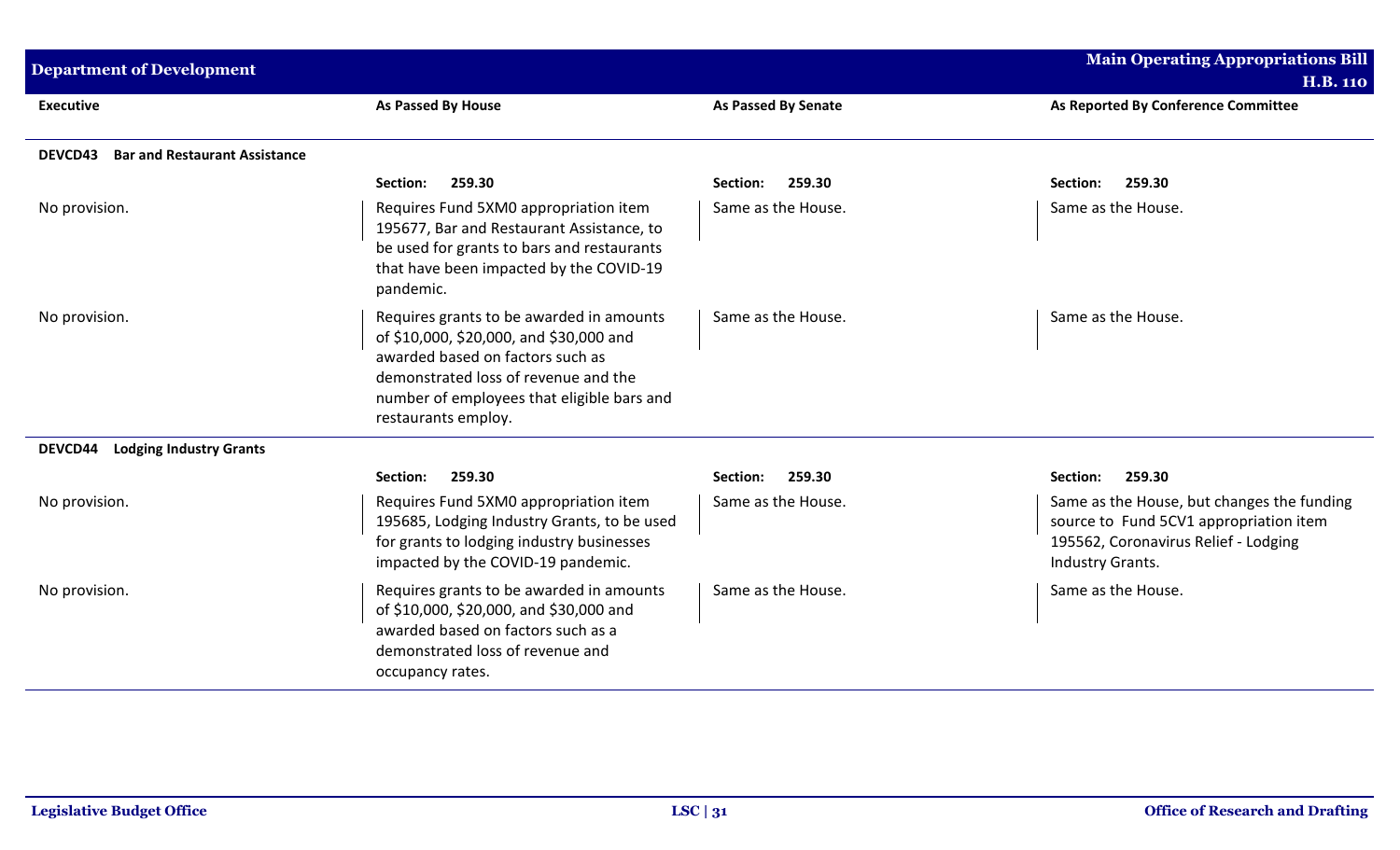| <b>Department of Development</b>                         |                                                                                                                                                                                                          |                            | <b>Main Operating Appropriations Bill</b>                                                                                                                                            |
|----------------------------------------------------------|----------------------------------------------------------------------------------------------------------------------------------------------------------------------------------------------------------|----------------------------|--------------------------------------------------------------------------------------------------------------------------------------------------------------------------------------|
|                                                          |                                                                                                                                                                                                          |                            | <b>H.B. 110</b>                                                                                                                                                                      |
| <b>Executive</b>                                         | <b>As Passed By House</b>                                                                                                                                                                                | <b>As Passed By Senate</b> | As Reported By Conference Committee                                                                                                                                                  |
| <b>New Business Relief Grant</b><br><b>DEVCD45</b>       |                                                                                                                                                                                                          |                            |                                                                                                                                                                                      |
|                                                          | Section:<br>259.30                                                                                                                                                                                       | 259.30<br>Section:         | Section:<br>259.30                                                                                                                                                                   |
| No provision.                                            | Requires Fund 5XM0 appropriation item<br>195697, New Business Relief Grant, to be<br>used for relief grants of \$10,000 for new<br>businesses in this state opening after<br>January 1, 2020.            | Same as the House.         | Same as the House, but changes the funding<br>source to Fund 5CV1 appropriation item<br>195630, Coronavirus Relief - New Business<br><b>Relief Grants.</b>                           |
| <b>Residential Broadband Expansion Grants</b><br>DEVCD41 |                                                                                                                                                                                                          |                            |                                                                                                                                                                                      |
|                                                          | Section:<br>259.30                                                                                                                                                                                       |                            | Section:<br>259.30                                                                                                                                                                   |
| No provision.                                            | Requires Fund 5XU0 line item 195567,<br>Residential Broadband Expansion Grants, to<br>be used for grants under the Ohio<br>Residential Broadband Expansion Grant<br>Program established in R.C. 122.401. | No provision.              | Replaces the House provision with a<br>provision that requires Fund 5GT0 line item<br>195550, Broadband Development Grants, be<br>used to issue grants for broadband<br>development. |
| No provision.                                            | Reappropriates the unexpended,<br>unencumbered balance of the appropriation<br>in FY 2022 for the same purpose in FY 2023.                                                                               | No provision.              | Same as the House, but applies this<br>authority to appropriation item 195550.                                                                                                       |
| No provision.                                            | No provision.                                                                                                                                                                                            | No provision.              | Earmarks up to \$2,000,000 over the<br>biennium for a statewide initiative to<br>support behavioral health in schools through<br>telehealth.                                         |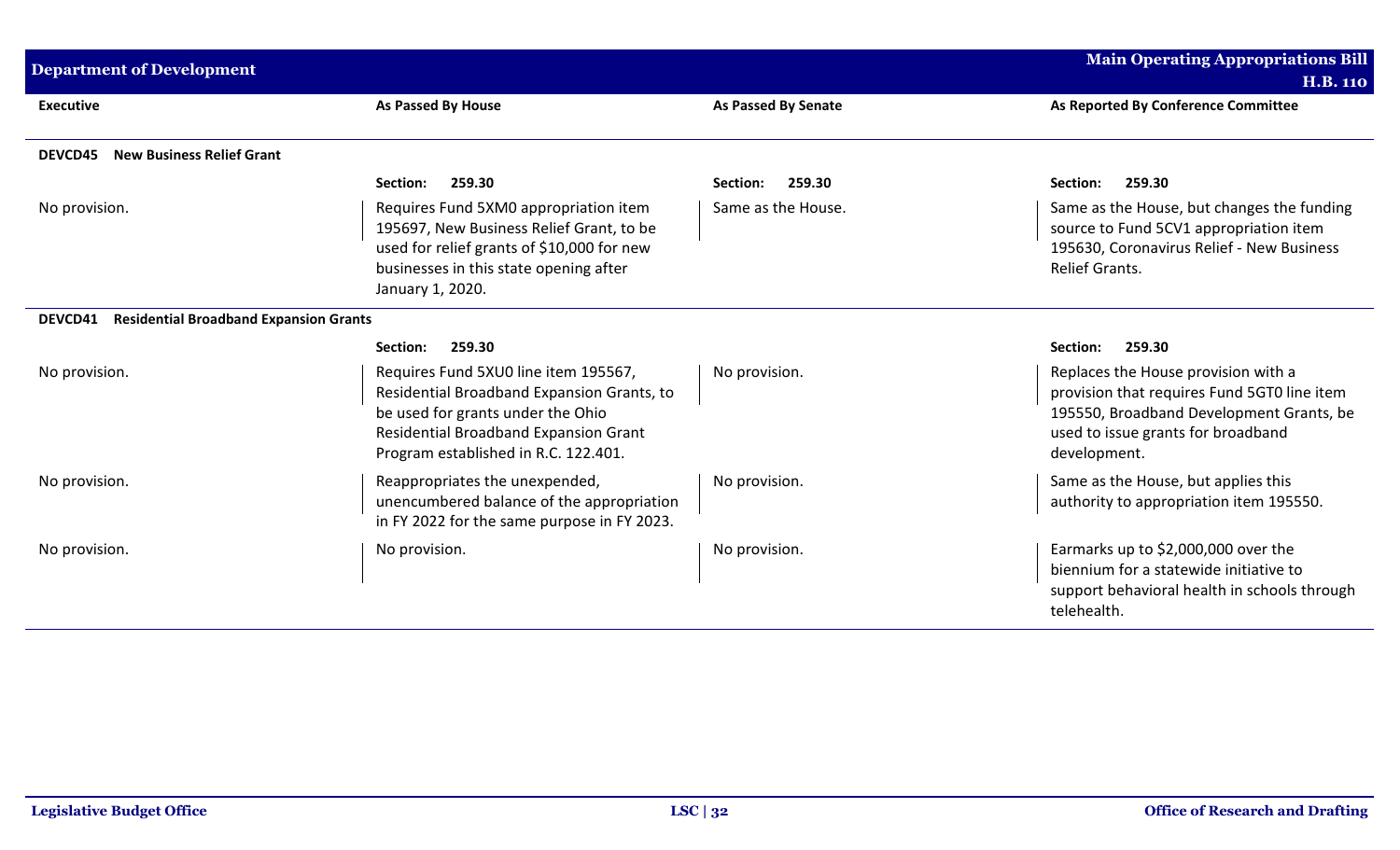| <b>Department of Development</b>                                                                                                                                                                                                                                                                                                                                                                                  |                        |                            | <b>Main Operating Appropriations Bill</b> |
|-------------------------------------------------------------------------------------------------------------------------------------------------------------------------------------------------------------------------------------------------------------------------------------------------------------------------------------------------------------------------------------------------------------------|------------------------|----------------------------|-------------------------------------------|
|                                                                                                                                                                                                                                                                                                                                                                                                                   |                        |                            | <b>H.B. 110</b>                           |
| <b>Executive</b>                                                                                                                                                                                                                                                                                                                                                                                                  | As Passed By House     | <b>As Passed By Senate</b> | As Reported By Conference Committee       |
| <b>Volume Cap Administration</b><br><b>DEVCD24</b>                                                                                                                                                                                                                                                                                                                                                                |                        |                            |                                           |
| 259.30<br>Section:                                                                                                                                                                                                                                                                                                                                                                                                | 259.30<br>Section:     | 259.30<br>Section:         | 259.30<br>Section:                        |
| Requires Fund 6170 appropriation item<br>195654, Volume Cap Administration, to be<br>used for expenses related to the<br>administration of the Volume Cap Program,<br>and specifies that revenues received by the<br>Volume Cap Administration Fund (Fund<br>6170) shall consist of application fees,<br>forfeited deposits, and interest earned from<br>the custodial account held by the Treasurer<br>of State. | Same as the Executive. | Same as the Executive.     | Same as the Executive.                    |
| <b>Supportive Services Fund</b><br><b>DEVCD25</b>                                                                                                                                                                                                                                                                                                                                                                 |                        |                            |                                           |
| 259.40<br>Section:                                                                                                                                                                                                                                                                                                                                                                                                | 259.40<br>Section:     | 259.40<br>Section:         | 259.40<br>Section:                        |
| Permits the OBM Director on July 1, 2021<br>and July 1, 2022, or as soon as possible<br>thereafter, to transfer up to \$2,000,000<br>from the State Special Projects Fund (Fund<br>4F20) to the Supportive Services Fund (Fund<br>1350).                                                                                                                                                                          | Same as the Executive. | Same as the Executive.     | Same as the Executive.                    |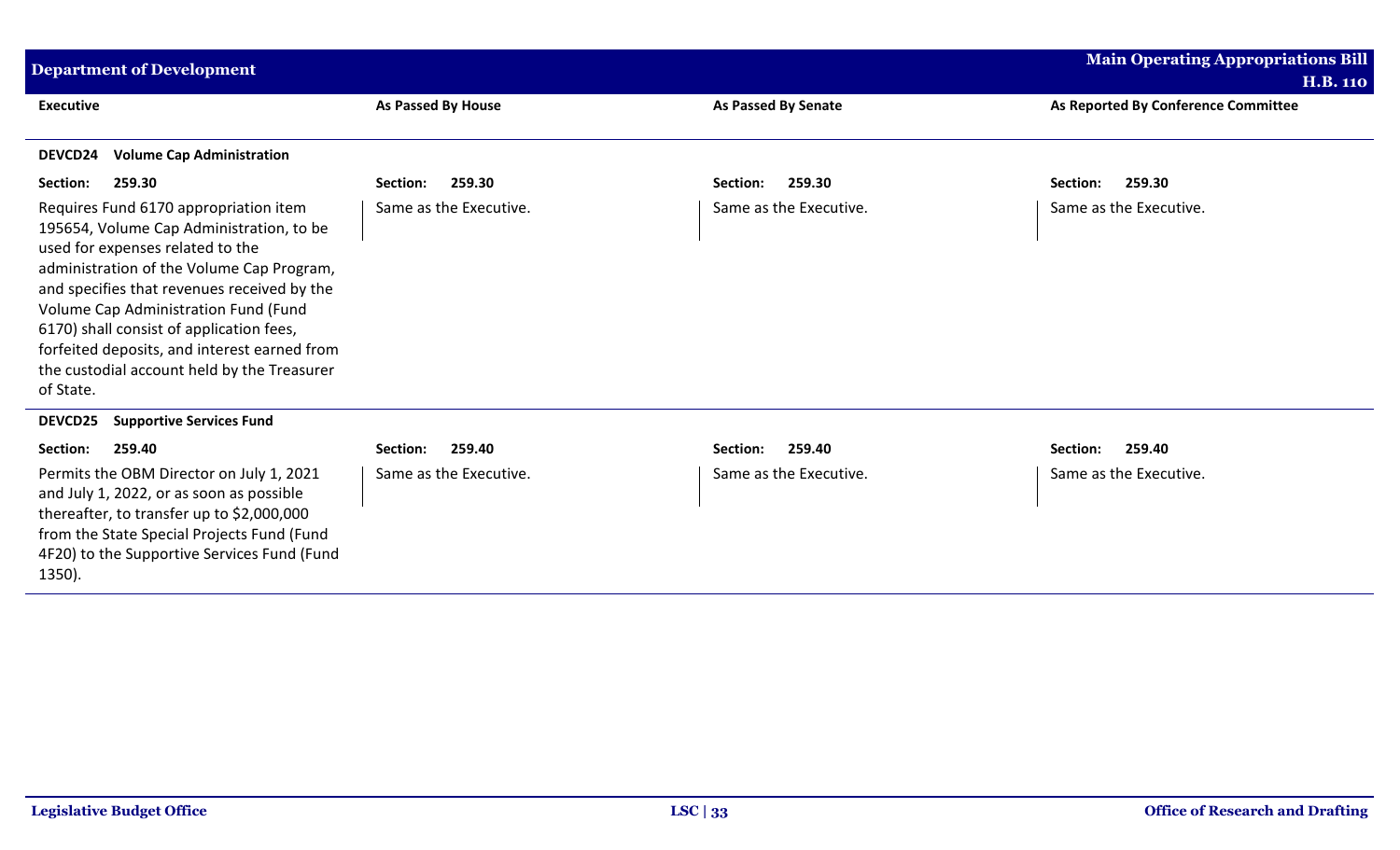| <b>Department of Development</b>                                                                                                                                                                                                                                                                                                                                                                                                |                           |                            | <b>Main Operating Appropriations Bill</b> |
|---------------------------------------------------------------------------------------------------------------------------------------------------------------------------------------------------------------------------------------------------------------------------------------------------------------------------------------------------------------------------------------------------------------------------------|---------------------------|----------------------------|-------------------------------------------|
|                                                                                                                                                                                                                                                                                                                                                                                                                                 |                           |                            | <b>H.B. 110</b>                           |
| <b>Executive</b>                                                                                                                                                                                                                                                                                                                                                                                                                | <b>As Passed By House</b> | <b>As Passed By Senate</b> | As Reported By Conference Committee       |
| <b>Development Services Operations</b><br>DEVCD26                                                                                                                                                                                                                                                                                                                                                                               |                           |                            |                                           |
|                                                                                                                                                                                                                                                                                                                                                                                                                                 |                           |                            |                                           |
| Section:<br>259.40                                                                                                                                                                                                                                                                                                                                                                                                              | 259.40<br>Section:        | 259.40<br>Section:         | 259.40<br>Section:                        |
| Authorizes the Director of Development<br>Services to assess DEV's divisions for the<br>costs of central service operations, requires<br>assessments to contain the characteristics of<br>administrative ease and uniform application,<br>and requires such payments to be credited<br>to the Supportive Services Fund (Fund 1350)<br>using an intrastate transfer voucher.                                                     | Same as the Executive.    | Same as the Executive.     | Same as the Executive.                    |
| DEVCD27<br><b>Development Services Reimbursable Expenditures</b>                                                                                                                                                                                                                                                                                                                                                                |                           |                            |                                           |
| Section:<br>259.40                                                                                                                                                                                                                                                                                                                                                                                                              | 259.40<br>Section:        | 259.40<br>Section:         | 259.40<br>Section:                        |
| Requires Fund 6850 appropriation item<br>195636, Development Services<br>Reimbursable Expenditures, to be used for<br>reimbursable costs. Specifies that revenues<br>to the General Reimbursement Fund (Fund<br>6850) consist of moneys charged for<br>administrative costs that are not central<br>service costs and repayment of loans,<br>including the interest thereon, made from<br>the Water and Sewer Fund (Fund 4440). | Same as the Executive.    | Same as the Executive.     | Same as the Executive.                    |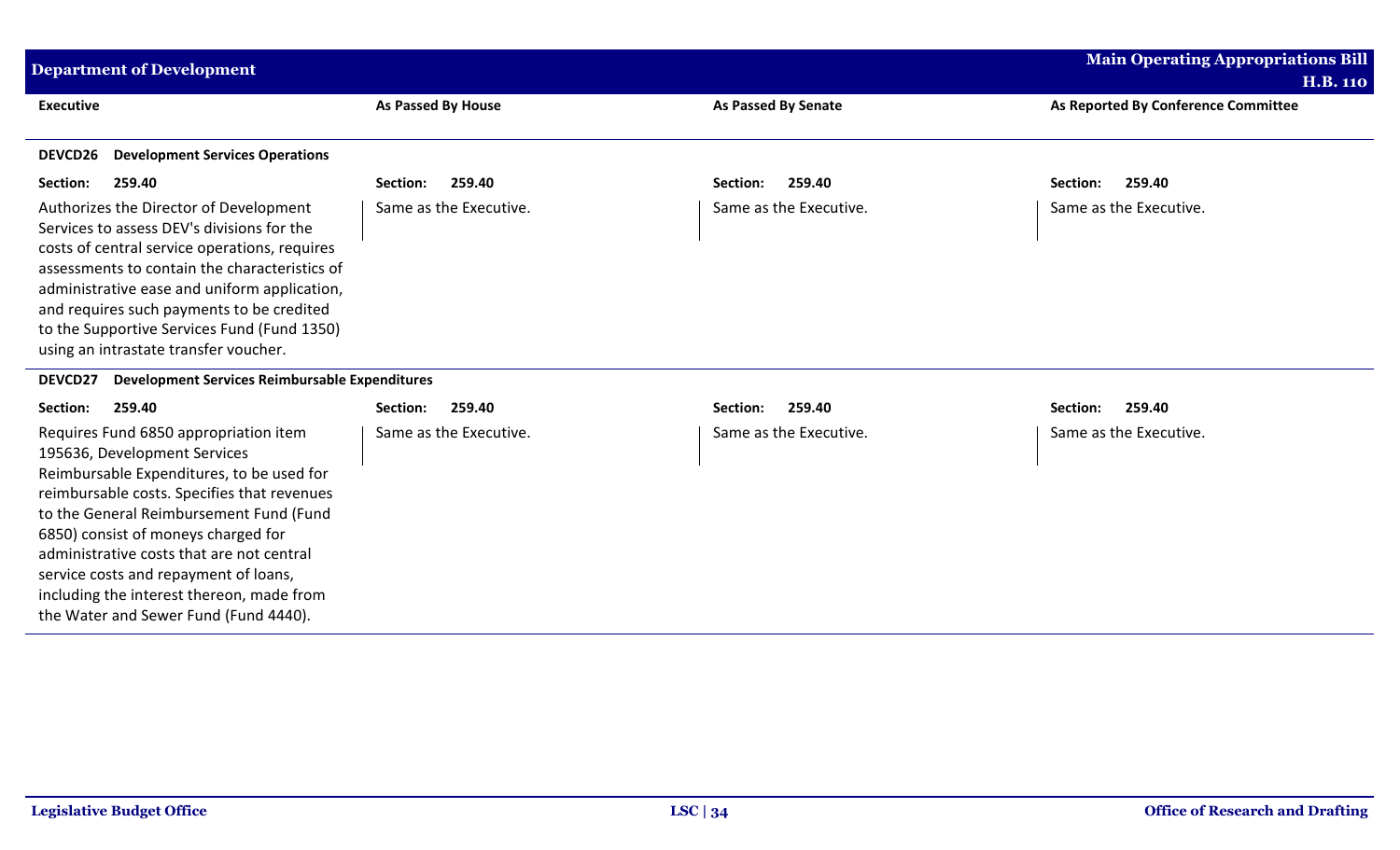| <b>Department of Development</b>                                                                                                                                                                                                                                                                                                                                                                                                  |                           |                            | <b>Main Operating Appropriations Bill</b> |
|-----------------------------------------------------------------------------------------------------------------------------------------------------------------------------------------------------------------------------------------------------------------------------------------------------------------------------------------------------------------------------------------------------------------------------------|---------------------------|----------------------------|-------------------------------------------|
|                                                                                                                                                                                                                                                                                                                                                                                                                                   |                           |                            | <b>H.B. 110</b>                           |
| <b>Executive</b>                                                                                                                                                                                                                                                                                                                                                                                                                  | <b>As Passed By House</b> | <b>As Passed By Senate</b> | As Reported By Conference Committee       |
| <b>DEVCD28</b><br><b>Capital Access Loan Program</b>                                                                                                                                                                                                                                                                                                                                                                              |                           |                            |                                           |
| 259.50<br>Section:                                                                                                                                                                                                                                                                                                                                                                                                                | 259.50<br>Section:        | 259.50<br>Section:         | 259.50<br>Section:                        |
| Requires Fund 5S90 appropriation item<br>195628, Capital Access Loan Program, to be<br>used for operating, program, and<br>administrative expenses of the Capital<br>Access Loan Program, and requires program<br>funds to be used to assist participating<br>financial institutions in making program<br>loans to eligible businesses that face barriers<br>in accessing working capital and obtaining<br>fixed-asset financing. | Same as the Executive.    | Same as the Executive.     | Same as the Executive.                    |
| Allows the OBM Director, with Controlling<br>Board approval, to transfer of up to<br>\$2,000,000 cash in each fiscal year from the<br>Minority Business Enterprise Loan Fund<br>(Fund 4W10) to the Capital Access Loan<br>Fund (Fund 5S90).                                                                                                                                                                                       | Same as the Executive.    | Same as the Executive.     | Same as the Executive.                    |
| DEVCD29<br><b>Innovation Ohio</b>                                                                                                                                                                                                                                                                                                                                                                                                 |                           |                            |                                           |
| Section:<br>259.50                                                                                                                                                                                                                                                                                                                                                                                                                | 259.50<br>Section:        | 259.50<br>Section:         | 259.50<br>Section:                        |
| Requires Fund 7009 appropriation item<br>195664, Innovation Ohio, to be used for<br>Innovation Ohio Program loan guarantees<br>and loans pursuant to RC 166.12 to 166.16.                                                                                                                                                                                                                                                         | Same as the Executive.    | Same as the Executive.     | Same as the Executive.                    |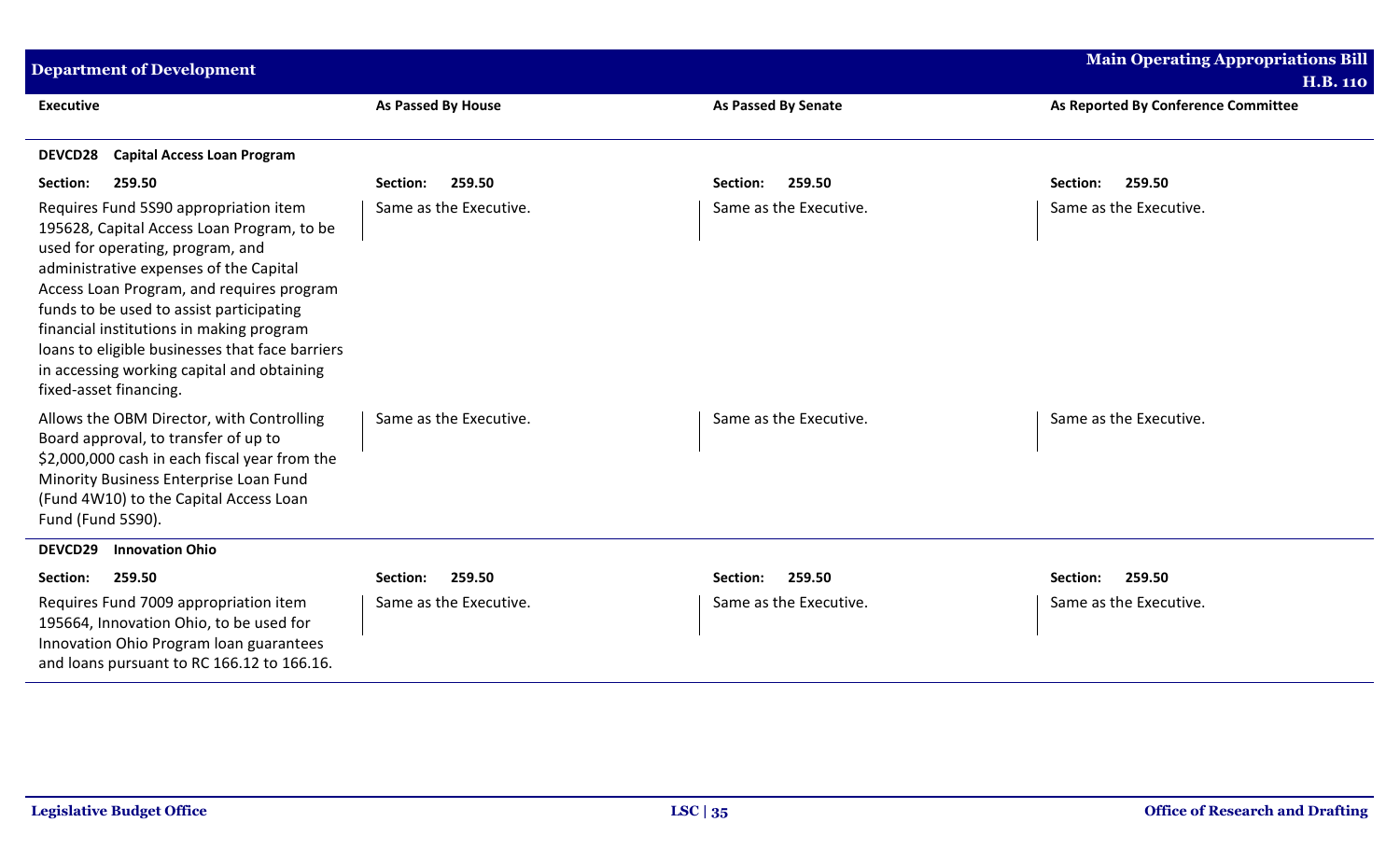| <b>Department of Development</b>                                                                                                                                                                                                                                                                                         |                                                                    |                            | <b>Main Operating Appropriations Bill</b>                                                                                                                                             |
|--------------------------------------------------------------------------------------------------------------------------------------------------------------------------------------------------------------------------------------------------------------------------------------------------------------------------|--------------------------------------------------------------------|----------------------------|---------------------------------------------------------------------------------------------------------------------------------------------------------------------------------------|
| <b>Executive</b>                                                                                                                                                                                                                                                                                                         | As Passed By House                                                 |                            | <b>H.B. 110</b><br>As Reported By Conference Committee                                                                                                                                |
|                                                                                                                                                                                                                                                                                                                          |                                                                    | As Passed By Senate        |                                                                                                                                                                                       |
| <b>Research and Development</b><br><b>DEVCD30</b>                                                                                                                                                                                                                                                                        |                                                                    |                            |                                                                                                                                                                                       |
| 259.50<br>Section:                                                                                                                                                                                                                                                                                                       | 259.50<br>Section:                                                 | 259.50<br>Section:         | 259.50<br>Section:                                                                                                                                                                    |
| Requires Fund 7010 appropriation item<br>195665, Research and Development, to be<br>used for research and development<br>purposes, including loans, pursuant to RC<br>166.17 to 166.21.                                                                                                                                  | Same as the Executive.                                             | Same as the Executive.     | Same as the Executive.                                                                                                                                                                |
| DEVCD31<br><b>Facilities Establishment</b>                                                                                                                                                                                                                                                                               |                                                                    |                            |                                                                                                                                                                                       |
| Section:<br>259.50                                                                                                                                                                                                                                                                                                       | 259.50<br>Section:                                                 | Section:<br>259.50         | 259.50<br>Section:                                                                                                                                                                    |
| (1) Specifies that Fund 7037 appropriation<br>item 195615, Facilities Establishment, be<br>used for the purposes of the Facilities<br>Establishment Fund (Fund 7037) under<br>Chapter 166. of the Revised Code.                                                                                                          | (1) Same as the Executive.                                         | (1) Same as the Executive. | (1) Same as the Executive.                                                                                                                                                            |
| (2) Permits the Controlling Board,<br>notwithstanding R.C. 127.14 and R.C. 131.35,<br>in the FY 2022-FY 2023 biennium to<br>authorize expenditures, in excess of the<br>amount appropriated under Fund 7037 for<br>purposes consistent with Chapter 166. of<br>the Revised Code. Appropriates the<br>authorized amounts. | (2) Same as the Executive.                                         | (2) No provision.          | (2) Same as the Executive, but subjects the<br>additional expenditures authorized by the<br>Controlling Board from Fund 7037 to the<br>limitation set in division (E) of R.C. 131.35. |
| (3) Allows the transfer of cash, with<br>Controlling Board approval, from Fund 7037,<br>in the following amounts:                                                                                                                                                                                                        | (3) Same as the Executive, but also makes<br>the following change: | (3) Same as the House.     | (3) Same as the House.                                                                                                                                                                |
| Up to \$3,500,000 cash in each fiscal year to<br>the Business Assistance Fund (Fund 4510).                                                                                                                                                                                                                               | Same as the Executive.                                             | Same as the Executive.     | Same as the Executive                                                                                                                                                                 |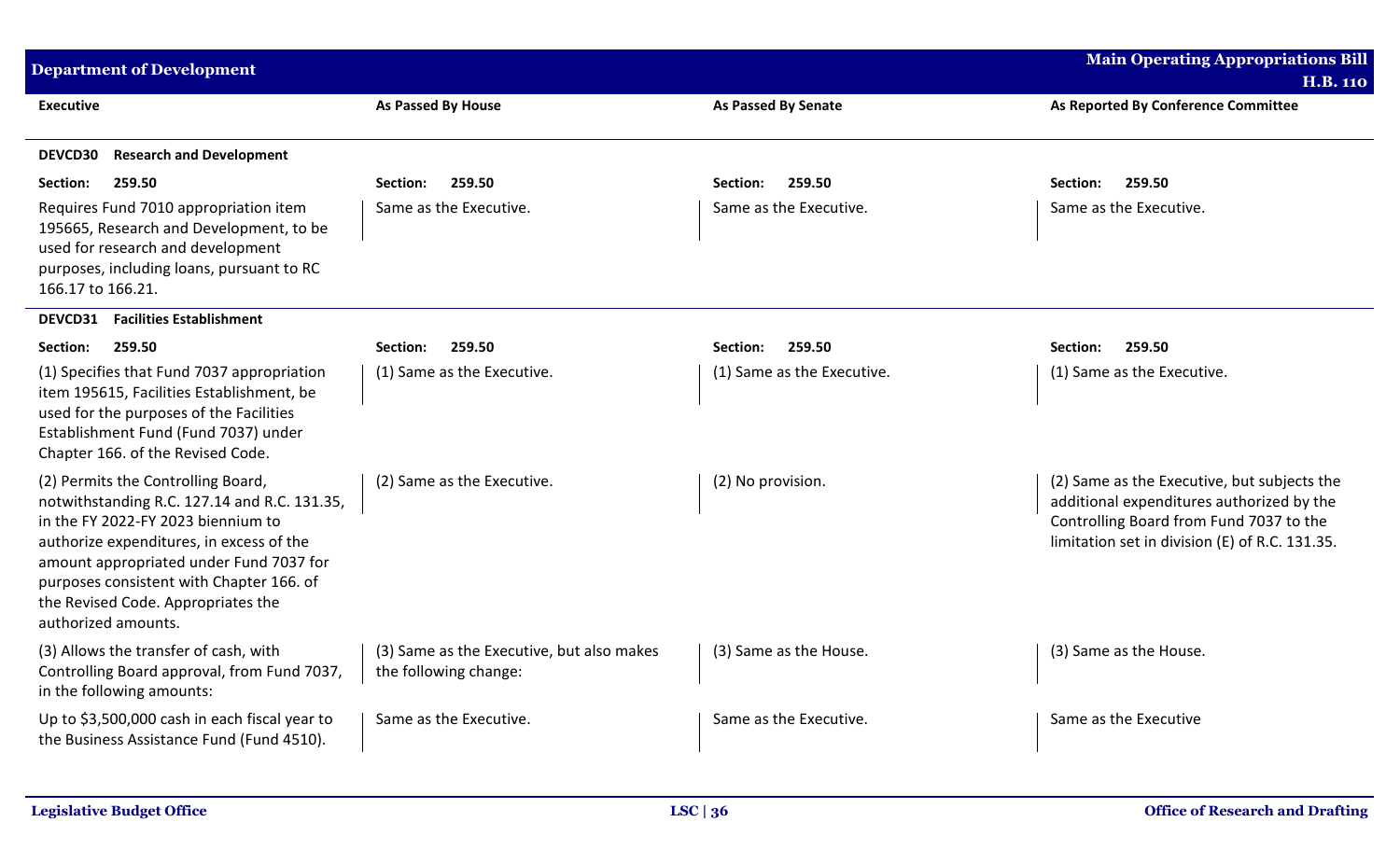| <b>Department of Development</b>                                                                                                                                                                                                                                                                                                                                                        |                                                                                    |                                                                          | <b>Main Operating Appropriations Bill</b><br><b>H.B. 110</b> |
|-----------------------------------------------------------------------------------------------------------------------------------------------------------------------------------------------------------------------------------------------------------------------------------------------------------------------------------------------------------------------------------------|------------------------------------------------------------------------------------|--------------------------------------------------------------------------|--------------------------------------------------------------|
| <b>Executive</b>                                                                                                                                                                                                                                                                                                                                                                        | As Passed By House                                                                 | <b>As Passed By Senate</b>                                               | As Reported By Conference Committee                          |
| Up to \$2,000,000 cash in each fiscal year to<br>the Capital Access Loan Fund (Fund 5S90)                                                                                                                                                                                                                                                                                               | Same as the Executive.                                                             | Same as the Executive.                                                   | Same as the Executive.                                       |
| Up to \$5,000,000 cash in each fiscal year to<br>the Minority Business Enterprise Loan Fund<br>(Fund 4W10)                                                                                                                                                                                                                                                                              | Same as the Executive.                                                             | Same as the Executive.                                                   | Same as the Executive.                                       |
| No provision.                                                                                                                                                                                                                                                                                                                                                                           | \$8,000,000 cash in FY 2022 to the Rural<br>Industrial Park Loan Fund (Fund 4Z60). | Same as the House, but increases the<br>transfer amount to \$20,000,000. | Same as the Senate.                                          |
| <b>Third Frontier Operating Costs</b><br><b>DEVCD32</b>                                                                                                                                                                                                                                                                                                                                 |                                                                                    |                                                                          |                                                              |
| 259.60<br>Section:                                                                                                                                                                                                                                                                                                                                                                      | 259.60<br>Section:                                                                 | 259.60<br>Section:                                                       | 259.60<br>Section:                                           |
| Requires appropriation items 195686 and<br>195620 to be used for Third Frontier<br>Program operating expenses under RC<br>184.10 to 184.20.                                                                                                                                                                                                                                             | Same as the Executive.                                                             | Same as the Executive.                                                   | Same as the Executive.                                       |
| Restricts expenses paid from line item<br>195686 to costs related to the<br>administration of projects funded from the<br>Third Frontier Research and Development<br>Fund (Fund 7011), and expenses paid from<br>line item 195620 to costs related the<br>administration of projects funded from the<br>Third Frontier Research & Development<br>Taxable Bond Project Fund (Fund 7014). | Same as the Executive.                                                             | Same as the Executive.                                                   | Same as the Executive.                                       |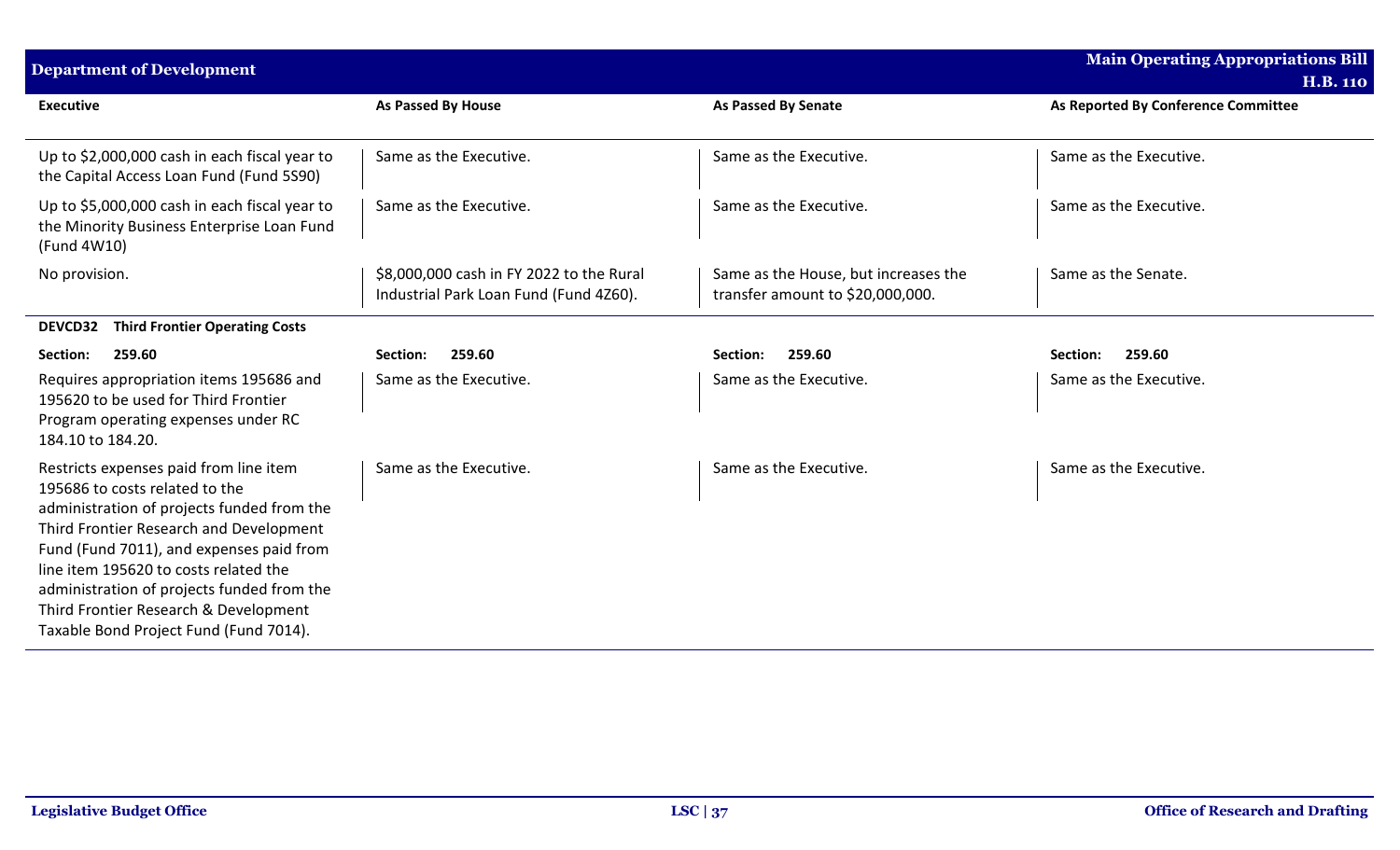| <b>Department of Development</b>                                                                                                                                                                                                                                                                                                                                                              |                           |                            | <b>Main Operating Appropriations Bill</b>              |
|-----------------------------------------------------------------------------------------------------------------------------------------------------------------------------------------------------------------------------------------------------------------------------------------------------------------------------------------------------------------------------------------------|---------------------------|----------------------------|--------------------------------------------------------|
| <b>Executive</b>                                                                                                                                                                                                                                                                                                                                                                              | <b>As Passed By House</b> | <b>As Passed By Senate</b> | <b>H.B. 110</b><br>As Reported By Conference Committee |
| Third Frontier Program funding for research and development projects<br><b>DEVCD33</b>                                                                                                                                                                                                                                                                                                        |                           |                            |                                                        |
| Section:<br>259.60                                                                                                                                                                                                                                                                                                                                                                            | 259.60<br>Section:        | 259.60<br>Section:         | 259.60<br>Section:                                     |
| Requires appropriation items 195687 and<br>195692 to be used to fund selected projects,<br>which may include the internship programs.<br>Specifies that eligible costs are the costs of<br>the projects to which the Third Frontier<br>Research and Development Fund (Fund<br>7011) and the Research and Development<br>Taxable Bond Project Fund (Fund 7014) are<br>to be applied.           | Same as the Executive.    | Same as the Executive.     | Same as the Executive.                                 |
| Transfers of appropriations supporting the Third Frontier Program<br><b>DEVCD34</b>                                                                                                                                                                                                                                                                                                           |                           |                            |                                                        |
| Section:<br>259.60                                                                                                                                                                                                                                                                                                                                                                            | 259.60<br>Section:        | 259.60<br>Section:         | 259.60<br>Section:                                     |
| Permits OBM to approve written requests<br>from DEV for the transfer of appropriations<br>between appropriation items 195687 and<br>195692 based upon Third Frontier Program<br>awards recommended by the Third Frontier<br>Commission.                                                                                                                                                       | Same as the Executive.    | Same as the Executive.     | Same as the Executive.                                 |
| Authorizes DEV to request that OBM<br>reappropriate any unexpended,<br>unencumbered balance of the FY 2022<br>appropriations to line items 195687 and<br>195692 for the same purposes in FY 2023.<br>Allows OBM to request additional<br>information to evaluate the requests before<br>making the cash transfers. Reappropriates<br>the cash transfer amounts approved by OBM<br>in FY 2023. | Same as the Executive.    | Same as the Executive.     | Same as the Executive.                                 |

 $\mathbf{r}$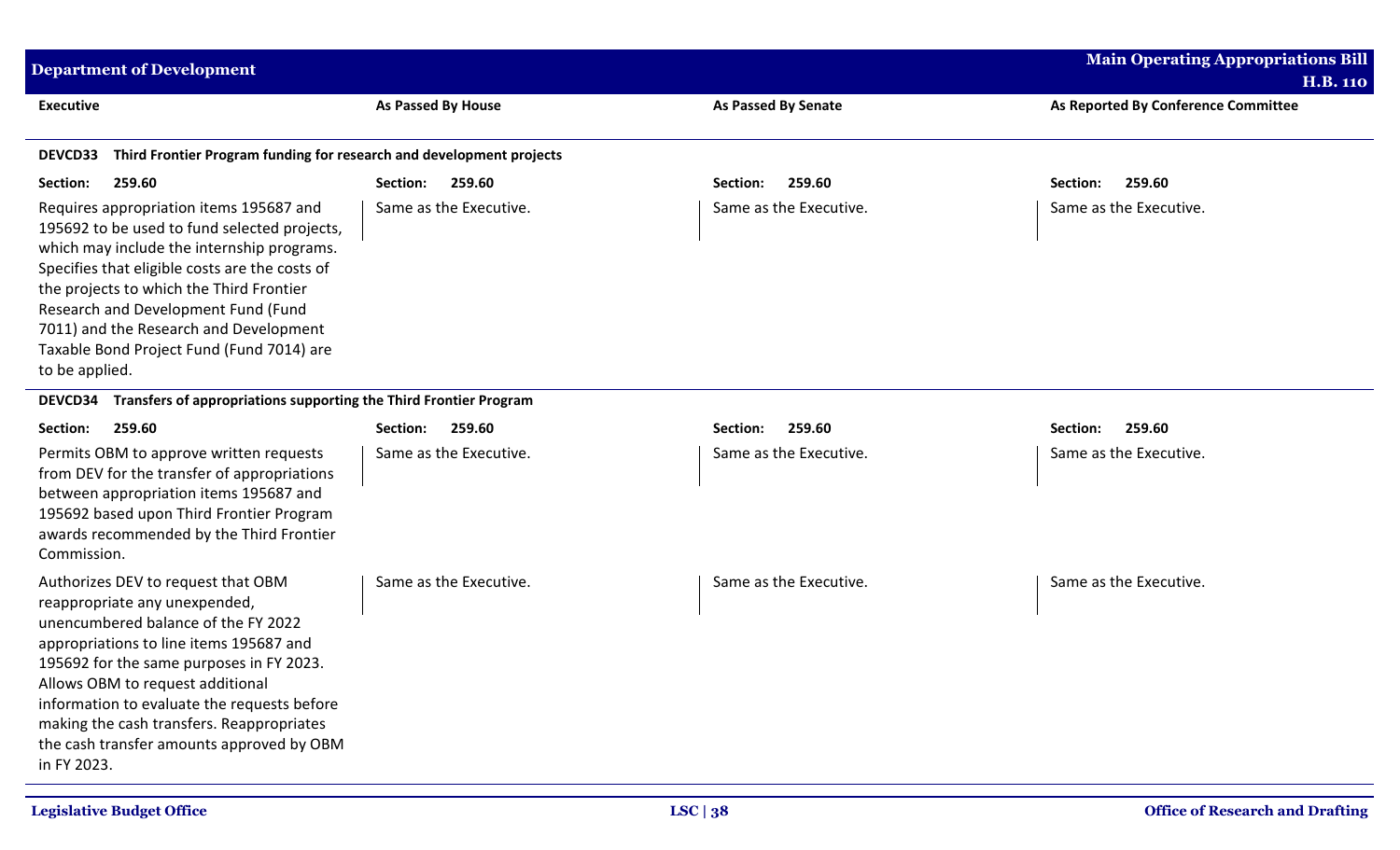| <b>Department of Development</b>                                                                                                                                                                                                                                                                                                            |                           |                                                                                                                                 | <b>Main Operating Appropriations Bill</b><br><b>H.B. 110</b>                                                                                                                                         |
|---------------------------------------------------------------------------------------------------------------------------------------------------------------------------------------------------------------------------------------------------------------------------------------------------------------------------------------------|---------------------------|---------------------------------------------------------------------------------------------------------------------------------|------------------------------------------------------------------------------------------------------------------------------------------------------------------------------------------------------|
| <b>Executive</b>                                                                                                                                                                                                                                                                                                                            | <b>As Passed By House</b> | <b>As Passed By Senate</b>                                                                                                      | As Reported By Conference Committee                                                                                                                                                                  |
| <b>HEAP Weatherization</b><br><b>DEVCD35</b>                                                                                                                                                                                                                                                                                                |                           |                                                                                                                                 |                                                                                                                                                                                                      |
| 259.70<br>Section:                                                                                                                                                                                                                                                                                                                          | 259.70<br>Section:        | 259.70<br>Section:                                                                                                              | 259.70<br>Section:                                                                                                                                                                                   |
| Allows up to 25% of the federal funds<br>credited to the Home Energy Assistance<br>Block Grant Fund (Fund 3K90) to be spent<br>from appropriation item 195614, HEAP<br>Weatherization, to be used to provide home<br>weatherization services as determined by<br>DEV.                                                                       | Same as the Executive.    | Same as the Executive.                                                                                                          | Same as the Executive.                                                                                                                                                                               |
| Ohio Incumbent Workforce Job Training Fund<br><b>DEVCD36</b>                                                                                                                                                                                                                                                                                |                           |                                                                                                                                 |                                                                                                                                                                                                      |
| Section:<br>259.80                                                                                                                                                                                                                                                                                                                          | 259.80<br>Section:        | 259.80<br>Section:                                                                                                              | 259.80<br>Section:                                                                                                                                                                                   |
| No provision.                                                                                                                                                                                                                                                                                                                               | No provision.             | Requires that Fund 5HR0 appropriation item<br>195606, TechCred Program, be used for the<br>TechCred Program under R.C. 122.178. | Same as the Senate, but specifies that the<br>appropriation can also be used for the<br>Individual Microcredential Assistance<br>Program under R.C. 122.1710 in addition to<br>the TechCred Program. |
| Requires the DEV Director, in consultation<br>with the Treasurer of State, on July 1, 2021,<br>or as soon as possible thereafter, to certify<br>to the OBM Director the amount of bond<br>proceeds collected under Chapter 3366. of<br>the Revised Code in the semiannual period<br>beginning January 1, 2021, and ending June<br>30, 2021. | Same as the Executive.    | Same as the Executive.                                                                                                          | Same as the Executive.                                                                                                                                                                               |
| Requires the OBM Director to transfer the<br>amount of cash equal to the certified<br>amount from the fund designated by the<br>Treasurer of State to receive the bond<br>proceeds to the Ohio Incumbent Workforce                                                                                                                          | Same as the Executive.    | Same as the Executive.                                                                                                          | Same as the Executive.                                                                                                                                                                               |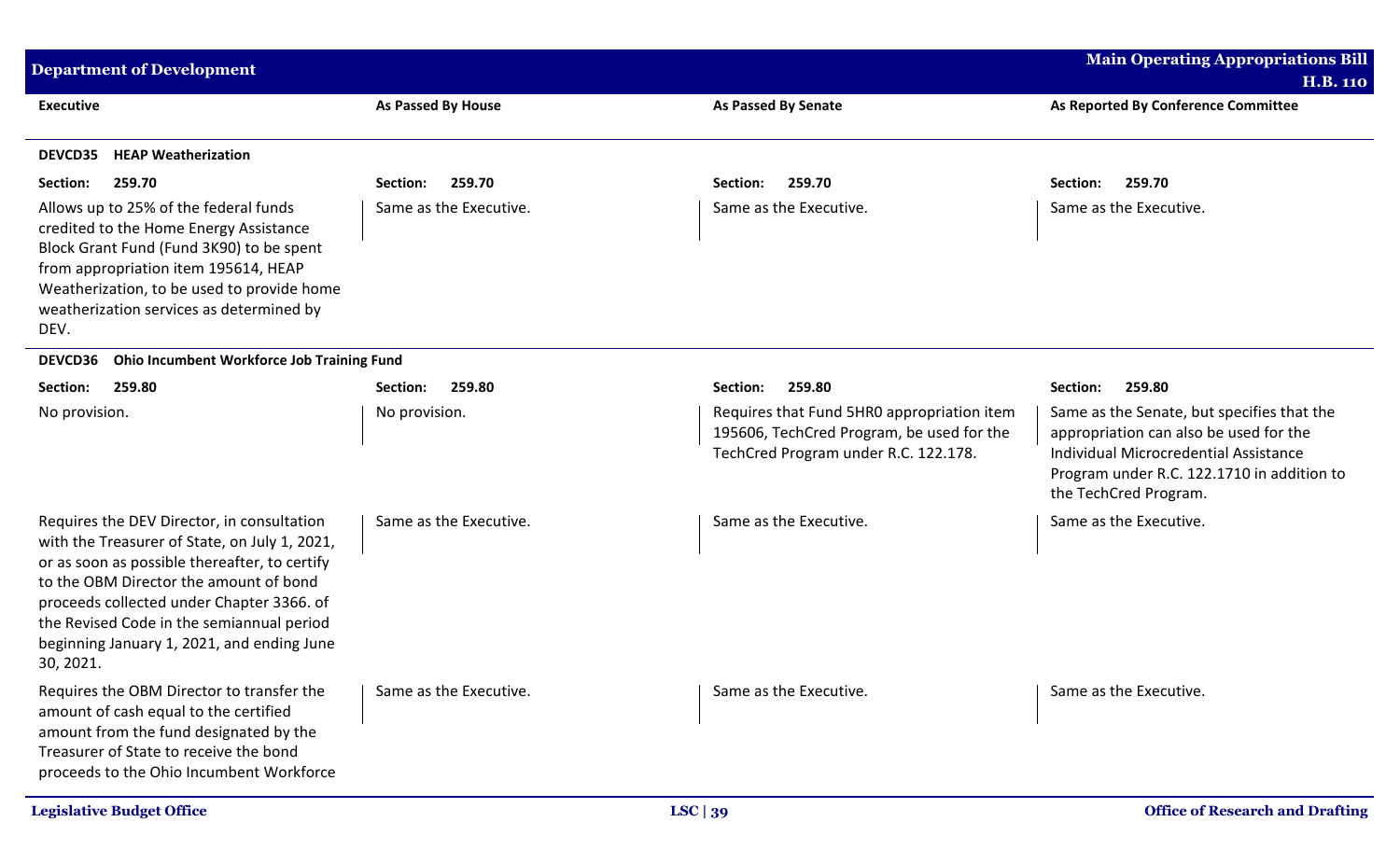| <b>Department of Development</b>           |                    |                                                                                                                                                                                                                                                                                                                                                                                                                                                                                                                                                    | <b>Main Operating Appropriations Bill</b><br><b>H.B. 110</b> |
|--------------------------------------------|--------------------|----------------------------------------------------------------------------------------------------------------------------------------------------------------------------------------------------------------------------------------------------------------------------------------------------------------------------------------------------------------------------------------------------------------------------------------------------------------------------------------------------------------------------------------------------|--------------------------------------------------------------|
| <b>Executive</b>                           | As Passed By House | <b>As Passed By Senate</b>                                                                                                                                                                                                                                                                                                                                                                                                                                                                                                                         | As Reported By Conference Committee                          |
| Job Training Fund (Fund 5HRO).             |                    |                                                                                                                                                                                                                                                                                                                                                                                                                                                                                                                                                    |                                                              |
| DEVCD46 Meat Processing Investment Program |                    |                                                                                                                                                                                                                                                                                                                                                                                                                                                                                                                                                    |                                                              |
|                                            | 259.30<br>Section: | 701.90, 259.30<br>Section:                                                                                                                                                                                                                                                                                                                                                                                                                                                                                                                         | 701.90, 259.30<br>Section:                                   |
| No provision.                              | No provision.      | Requires the Director of Development to<br>establish a grant program for meat<br>processing plants, including prescribing the<br>grant application form.                                                                                                                                                                                                                                                                                                                                                                                           | Same as the Senate.                                          |
| No provision.                              | No provision.      | Specifies that a meat processing plant is a<br>facility that is located in Ohio, is in operation<br>as of July 1, 2021, and provides processing<br>services for livestock and poultry producers.                                                                                                                                                                                                                                                                                                                                                   | Same as the Senate.                                          |
| No provision.                              | No provision.      | Authorizes the owner or operator of a meat<br>processing plant to apply to the Director for<br>a grant and, on the receipt of a grant<br>application from a plant, requires the<br>Director to review the application and score<br>it based on specified criteria, including: (1)<br>whether the grant will improve the<br>applicant's processing efficiencies for<br>livestock and poultry; (2) whether the grant<br>will be used for expansion or new<br>construction for the processing of livestock<br>and poultry; and (3) project readiness. | Same as the Senate.                                          |
| No provision.                              | No provision.      | Prohibits the Director from considering<br>certain expenditures by a plant for a grant,<br>including improvements to personal<br>residences, nonfarm commercial property,<br>and any other nonfarm structures.                                                                                                                                                                                                                                                                                                                                     | Same as the Senate.                                          |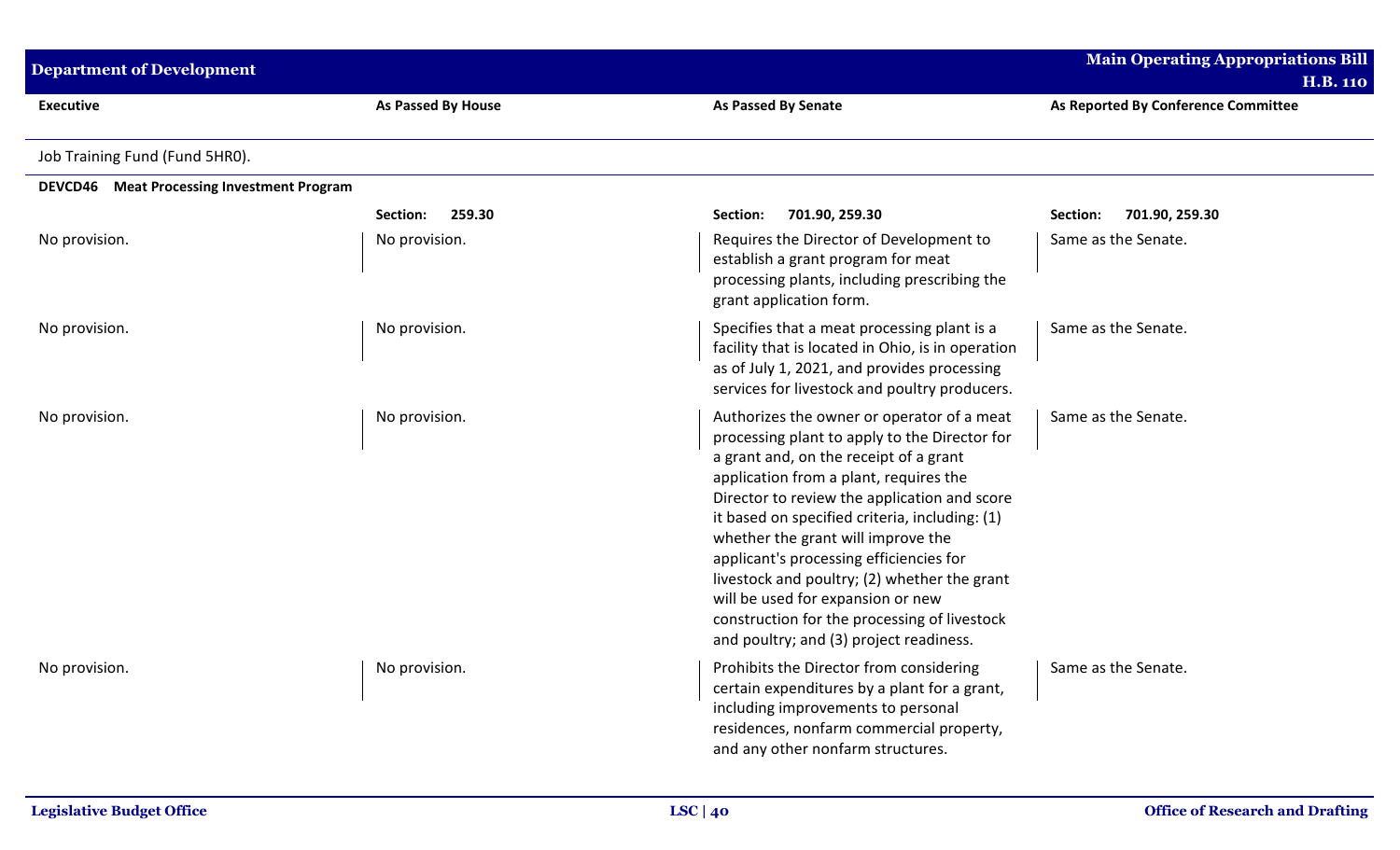| <b>Department of Development</b> |                                                                                                                                                                                                                                                                                                                      |                                                                                                                                                                                                                                                       | <b>Main Operating Appropriations Bill</b><br><b>H.B. 110</b> |
|----------------------------------|----------------------------------------------------------------------------------------------------------------------------------------------------------------------------------------------------------------------------------------------------------------------------------------------------------------------|-------------------------------------------------------------------------------------------------------------------------------------------------------------------------------------------------------------------------------------------------------|--------------------------------------------------------------|
| <b>Executive</b>                 | As Passed By House                                                                                                                                                                                                                                                                                                   | As Passed By Senate                                                                                                                                                                                                                                   | As Reported By Conference Committee                          |
| No provision.                    | No provision.                                                                                                                                                                                                                                                                                                        | Prohibits the Director from awarding a grant<br>of more than \$250,000.                                                                                                                                                                               | Same as the Senate.                                          |
| No provision.                    | Requires that DPF Fund 5XX0 appropriation<br>item 195408, Meat Processing Investment<br>Program, be used to make grants to meat<br>processing plants for facility improvements<br>and capacity expansion, including but not<br>limited to equipment purchases or<br>upgrades, training, and process<br>improvements. | Replaces the House provision with one that<br>specifies that Fund 5XX0 appropriation item<br>195408, Meat Processing Investment<br>Program, be used to make grants to meat<br>processing plants in accordance with the<br>provisions described above. | Same as the Senate.                                          |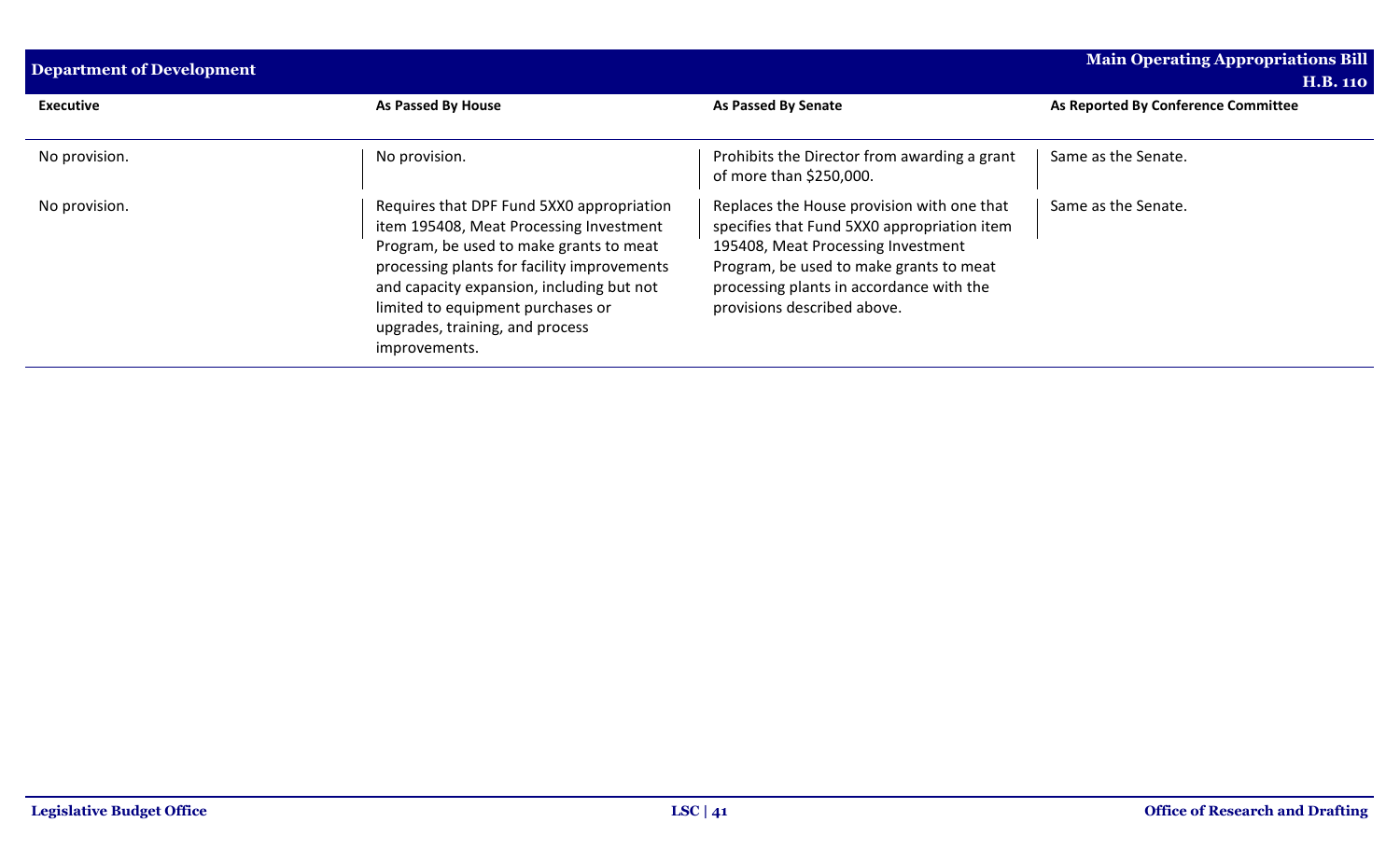| <b>Department of Development</b>                                   |                                                                                                                                                                                                                                                                                  |                                | <b>Main Operating Appropriations Bill</b><br><b>H.B. 110</b> |  |
|--------------------------------------------------------------------|----------------------------------------------------------------------------------------------------------------------------------------------------------------------------------------------------------------------------------------------------------------------------------|--------------------------------|--------------------------------------------------------------|--|
| <b>Executive</b>                                                   | <b>As Passed By House</b>                                                                                                                                                                                                                                                        | <b>As Passed By Senate</b>     | As Reported By Conference Committee                          |  |
| AUDCD10 Compliance with terms of state economic development awards |                                                                                                                                                                                                                                                                                  |                                |                                                              |  |
|                                                                    | <b>R.C.</b><br>117.55, 125.112                                                                                                                                                                                                                                                   | <b>R.C.</b><br>117.55, 125.112 | <b>R.C.</b><br>117.55, 125.112                               |  |
| No provision.                                                      | Transfers to the Auditor of State, from the<br>Attorney General under current law, the<br>duty to determine if an entity is in<br>compliance with the terms and conditions of<br>a state award for economic development.                                                         | Same as the House.             | Same as the House.                                           |  |
| No provision.                                                      | Requires the Department of Development<br>(DEV), not later than 30 days after the end<br>of the state fiscal year, to send the Auditor<br>of State a list of state awards for economic<br>development.                                                                           | Same as the House.             | Same as the House.                                           |  |
| No provision.                                                      | Requires the Auditor of State to review each<br>award and determine if an entity is in<br>compliance with the terms and conditions of<br>the award received by that entity and<br>publish a report of its review within 90 days<br>after receiving the list of awards from DEV.  | Same as the House.             | Same as the House.                                           |  |
| No provision.                                                      | Requires the Auditor of State to report to<br>the Attorney General that an award<br>recipient is not in compliance with a<br>performance metric specified in the terms<br>and conditions of the award.                                                                           | Same as the House.             | Same as the House.                                           |  |
| No provision.                                                      | Modifies the Attorney General's authority to<br>pursue remedies and recoveries, available<br>under current law, against and from a non-<br>compliant entity by permitting, rather than<br>requiring such actions, when the Attorney<br>General determines appropriate and to the | Same as the House.             | Same as the House.                                           |  |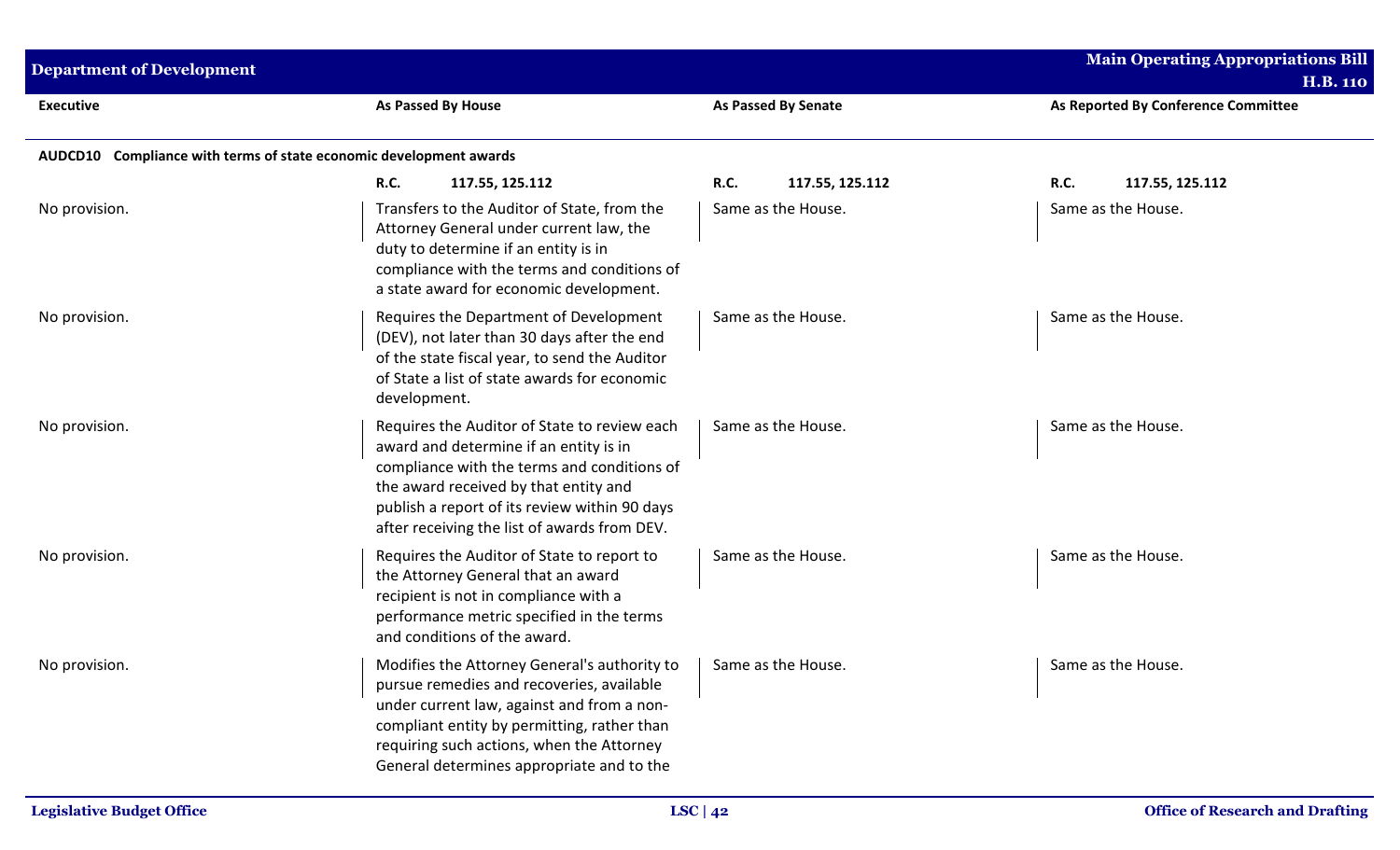| <b>Department of Development</b> |                                                                                                                                                                                                             |                                          | Main Operating Appropriations Bill<br><b>H.B. 110</b> |
|----------------------------------|-------------------------------------------------------------------------------------------------------------------------------------------------------------------------------------------------------------|------------------------------------------|-------------------------------------------------------|
| <b>Executive</b>                 | As Passed By House                                                                                                                                                                                          | <b>As Passed By Senate</b>               | As Reported By Conference Committee                   |
|                                  | extent of the non-compliance.                                                                                                                                                                               |                                          |                                                       |
| No provision.                    | Requires, if the Auditor of State is<br>authorized to conduct an audit of an entity<br>that has received an award, that the audit<br>be conducted in accordance with the<br>Auditor of State law.           | Same as the House.                       | Same as the House.                                    |
|                                  | Fiscal effect: The administrative costs for<br>determining compliance with terms and<br>conditions of state economic development<br>incentives will shift from Attorney General<br>to the Auditor of State. | <b>Fiscal effect: Same as the House.</b> | Fiscal effect: Same as the House.                     |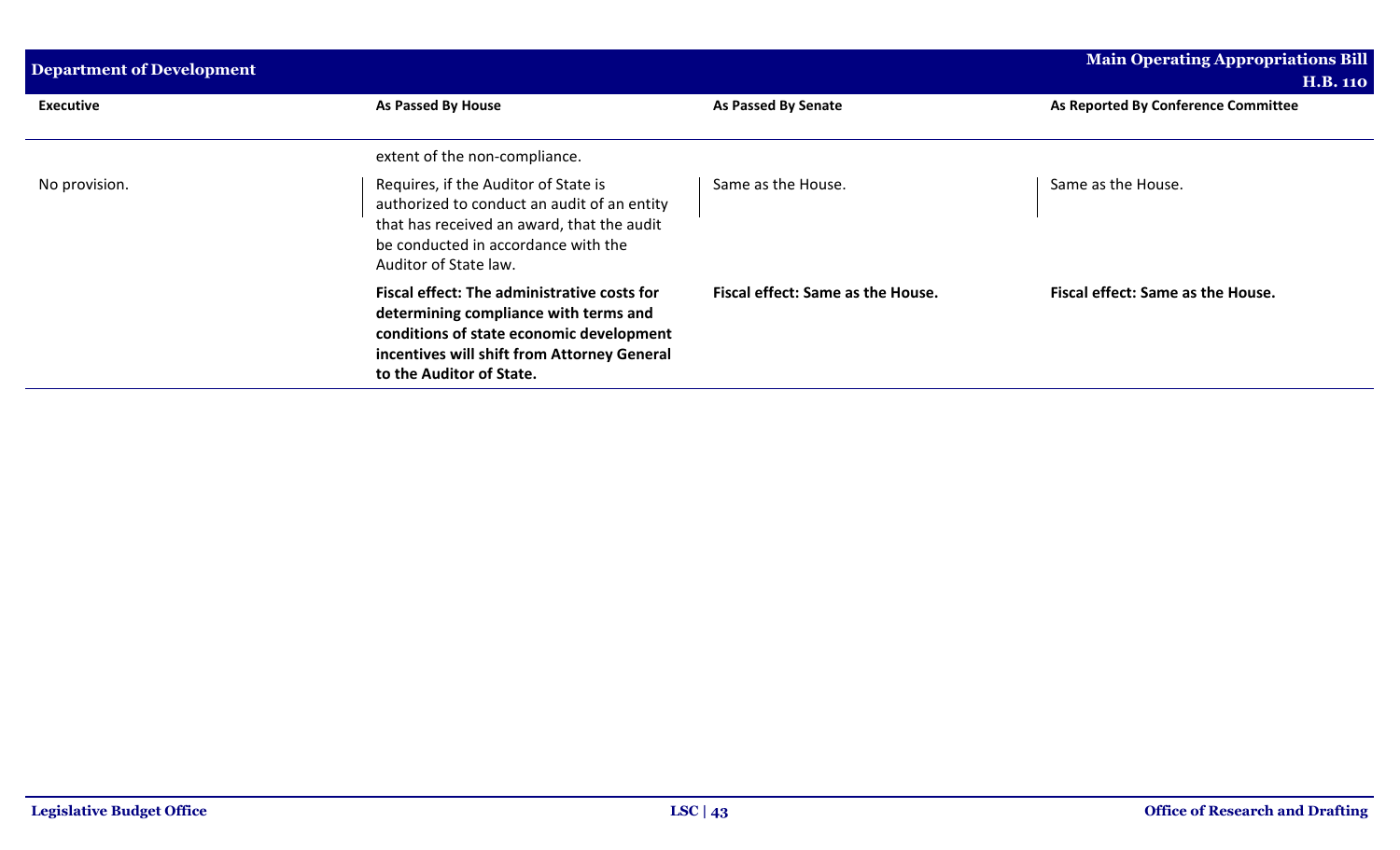| <b>Main Operating Appropriations Bill</b><br><b>Department of Development</b>                                                                                                      |                                                                                                                                                                                                                                                     |                                                                                                       |                                     |
|------------------------------------------------------------------------------------------------------------------------------------------------------------------------------------|-----------------------------------------------------------------------------------------------------------------------------------------------------------------------------------------------------------------------------------------------------|-------------------------------------------------------------------------------------------------------|-------------------------------------|
|                                                                                                                                                                                    |                                                                                                                                                                                                                                                     |                                                                                                       | <b>H.B. 110</b>                     |
| <b>Executive</b>                                                                                                                                                                   | As Passed By House                                                                                                                                                                                                                                  | <b>As Passed By Senate</b>                                                                            | As Reported By Conference Committee |
| <b>OBMCD38 GRF transfer to Tourism Ohio Fund</b>                                                                                                                                   |                                                                                                                                                                                                                                                     |                                                                                                       |                                     |
| 512.10<br>Section:                                                                                                                                                                 | 512.10<br>Section:                                                                                                                                                                                                                                  | 512.10<br>Section:                                                                                    | 512.10<br>Section:                  |
| Authorizes the Director of OBM, on July 1,<br>2021 or as soon as possible thereafter, to<br>transfer up to \$20,000,000 cash from the<br>GRF to the Tourism Ohio Fund (Fund 5MJ0). | Same as the Executive.                                                                                                                                                                                                                              | Same as the Executive but decreases the<br>cash amount that may be transferred up to<br>\$15,000,000. | Same as the Senate.                 |
| OBMCD49 GRF transfer to Meat Processing Investment Program Fund                                                                                                                    |                                                                                                                                                                                                                                                     |                                                                                                       |                                     |
|                                                                                                                                                                                    | 512.100<br>Section:                                                                                                                                                                                                                                 | 512.100<br>Section:                                                                                   | 512.100<br>Section:                 |
| No provision.                                                                                                                                                                      | Creates the Meat Processing Investment<br>Program Fund (Fund 5XX0) in the state<br>treasury and requires the Director of OBM,<br>on July 1, 2021, or as soon as possible<br>thereafter, to transfer \$10,000,000 cash<br>from the GRF to Fund 5XX0. | Same as the House.                                                                                    | Same as the House.                  |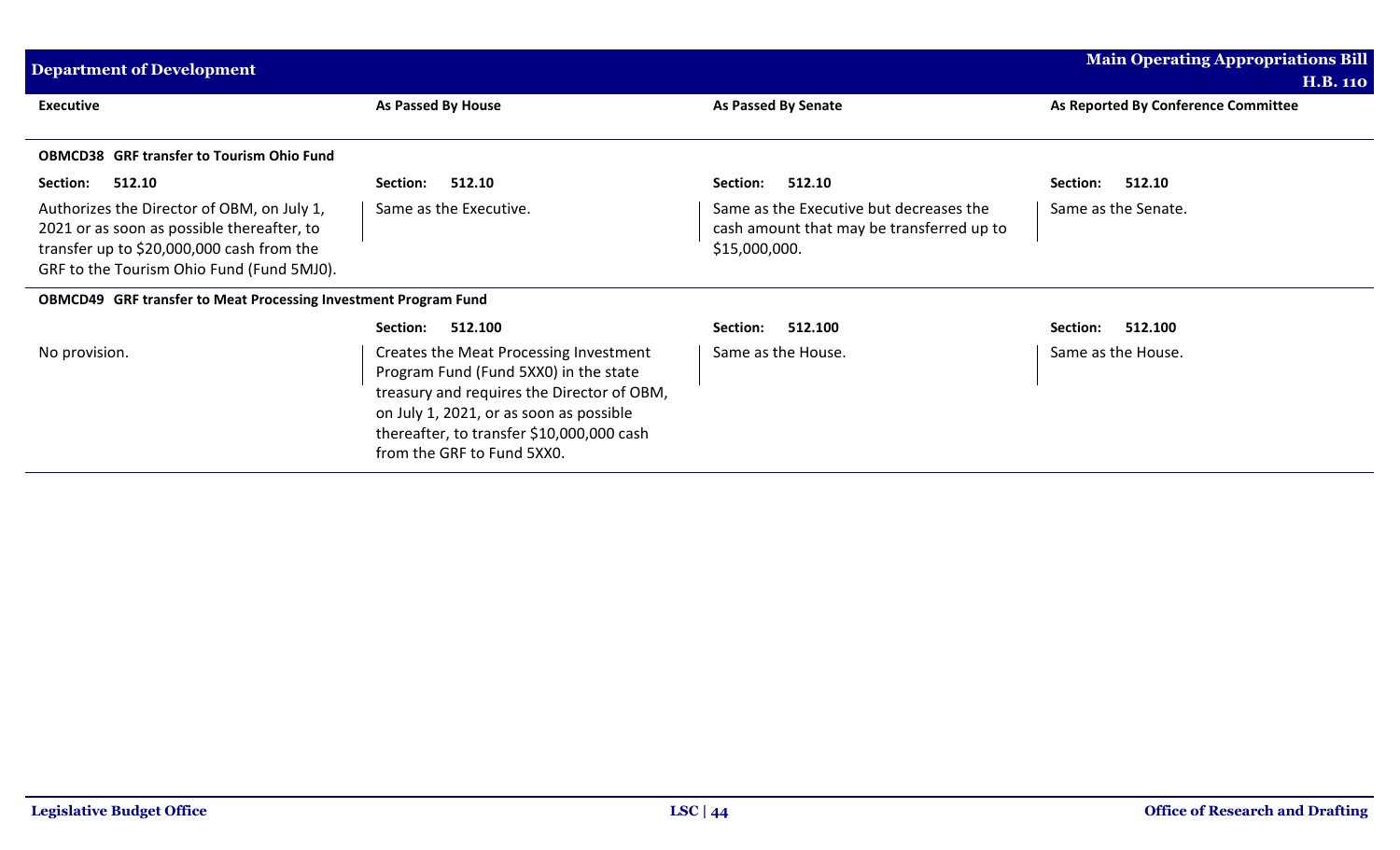| <b>Department of Development</b> |                                                                                                                                                                                                                   |             |                                              |             |                                              | <b>Main Operating Appropriations Bill</b> |                                              |
|----------------------------------|-------------------------------------------------------------------------------------------------------------------------------------------------------------------------------------------------------------------|-------------|----------------------------------------------|-------------|----------------------------------------------|-------------------------------------------|----------------------------------------------|
|                                  |                                                                                                                                                                                                                   |             |                                              |             |                                              |                                           | <b>H.B. 110</b>                              |
| <b>Executive</b>                 |                                                                                                                                                                                                                   |             | As Passed By House                           |             | <b>As Passed By Senate</b>                   |                                           | As Reported By Conference Committee          |
|                                  | <b>Other Education Provisions</b>                                                                                                                                                                                 |             |                                              |             |                                              |                                           |                                              |
| <b>EDUCD87</b>                   | STEM schools - STEM Committee membership, grants, and recommendations                                                                                                                                             |             |                                              |             |                                              |                                           |                                              |
| <b>R.C.</b>                      | 3326.02, 3326.03, 3326.05<br>(Repealed)                                                                                                                                                                           | <b>R.C.</b> | 3326.02, 3326.03, 3326.05<br>(Repealed)      | <b>R.C.</b> | 3326.02, 3326.03, 3326.05<br>(Repealed)      | <b>R.C.</b>                               | 3326.02, 3326.03, 3326.05<br>(Repealed)      |
|                                  | Permits the Superintendent of Public<br>Instruction, the Chancellor of Higher<br>Education, and the Director of Development<br>to appoint designees to participate in STEM<br>Committee business on their behalf. |             | Same as the Executive.                       |             | Same as the Executive.                       |                                           | Same as the Executive.                       |
|                                  | Repeals the requirement that the STEM<br>Committee award grants to STEM schools.                                                                                                                                  |             | Same as the Executive.                       |             | Same as the Executive.                       |                                           | Same as the Executive.                       |
|                                  | Repeals the authority for the STEM<br>Committee to make recommendations to<br>the General Assembly and the Governor for<br>the training of STEM educators.                                                        |             | Same as the Executive.                       |             | Same as the Executive.                       |                                           | Same as the Executive.                       |
|                                  | <b>Fiscal effect: None.</b>                                                                                                                                                                                       |             | <b>Fiscal effect: Same as the Executive.</b> |             | <b>Fiscal effect: Same as the Executive.</b> |                                           | <b>Fiscal effect: Same as the Executive.</b> |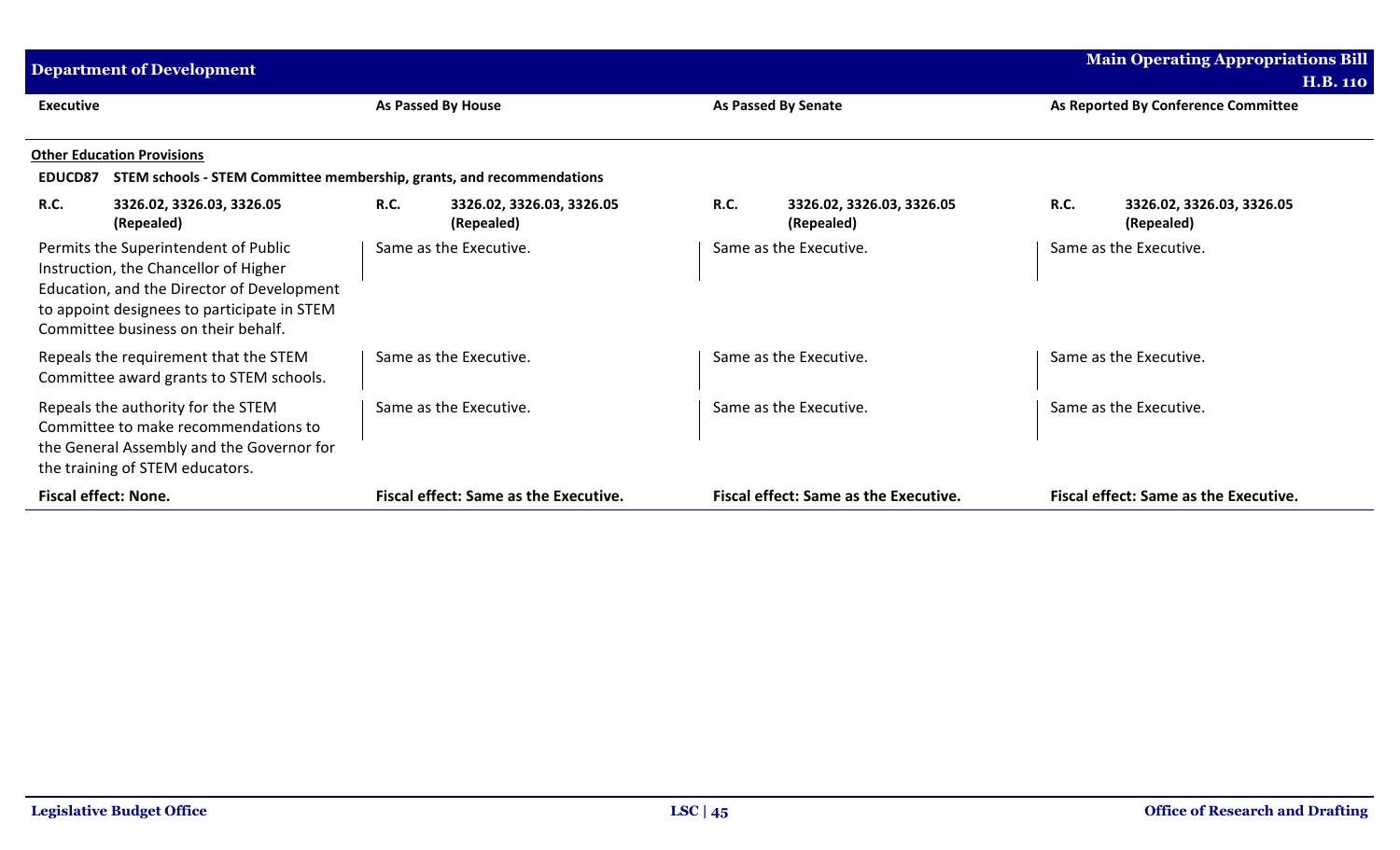| <b>Department of Development</b>                                |                    |                                                                                                                                                                                                                                                                                                                                                                                                                                                                                                                                                                                                                                                        | <b>Main Operating Appropriations Bill</b><br><b>H.B. 110</b> |
|-----------------------------------------------------------------|--------------------|--------------------------------------------------------------------------------------------------------------------------------------------------------------------------------------------------------------------------------------------------------------------------------------------------------------------------------------------------------------------------------------------------------------------------------------------------------------------------------------------------------------------------------------------------------------------------------------------------------------------------------------------------------|--------------------------------------------------------------|
| <b>Executive</b>                                                | As Passed By House | <b>As Passed By Senate</b>                                                                                                                                                                                                                                                                                                                                                                                                                                                                                                                                                                                                                             | As Reported By Conference Committee                          |
| <b>Personal Income Tax</b><br>TAXCD82 Motion picture tax credit |                    |                                                                                                                                                                                                                                                                                                                                                                                                                                                                                                                                                                                                                                                        |                                                              |
|                                                                 |                    | <b>R.C.</b><br>122.85                                                                                                                                                                                                                                                                                                                                                                                                                                                                                                                                                                                                                                  | 122.85<br><b>R.C.</b>                                        |
| No provision.                                                   | No provision.      | Revokes the eligibility of "production<br>contractors" (persons other than the<br>production company that are involved in a<br>motion picture or Broadway theatrical<br>production) for the motion picture tax credit.                                                                                                                                                                                                                                                                                                                                                                                                                                 | Same as the Senate.                                          |
|                                                                 |                    | Fiscal effect: Reduces the value of<br>prospective credits awarded by the Director<br>of Development. Continuing law permits a<br>refundable tax credit that may be claimed<br>for Ohio production expenditures by<br>eligible productions. The total amount<br>issued may not exceed \$40 million per fiscal<br>year, but the latest Tax Expenditure Report<br>estimated that the credit would reduce GRF<br>receipts between \$25 million and \$30<br>million per year over the FY 2022- FY2023<br>biennium. The motion picture tax credit can<br>be taken against the financial institutions<br>tax, income tax and the commercial activity<br>tax. | Fiscal effect: Same as the Senate.                           |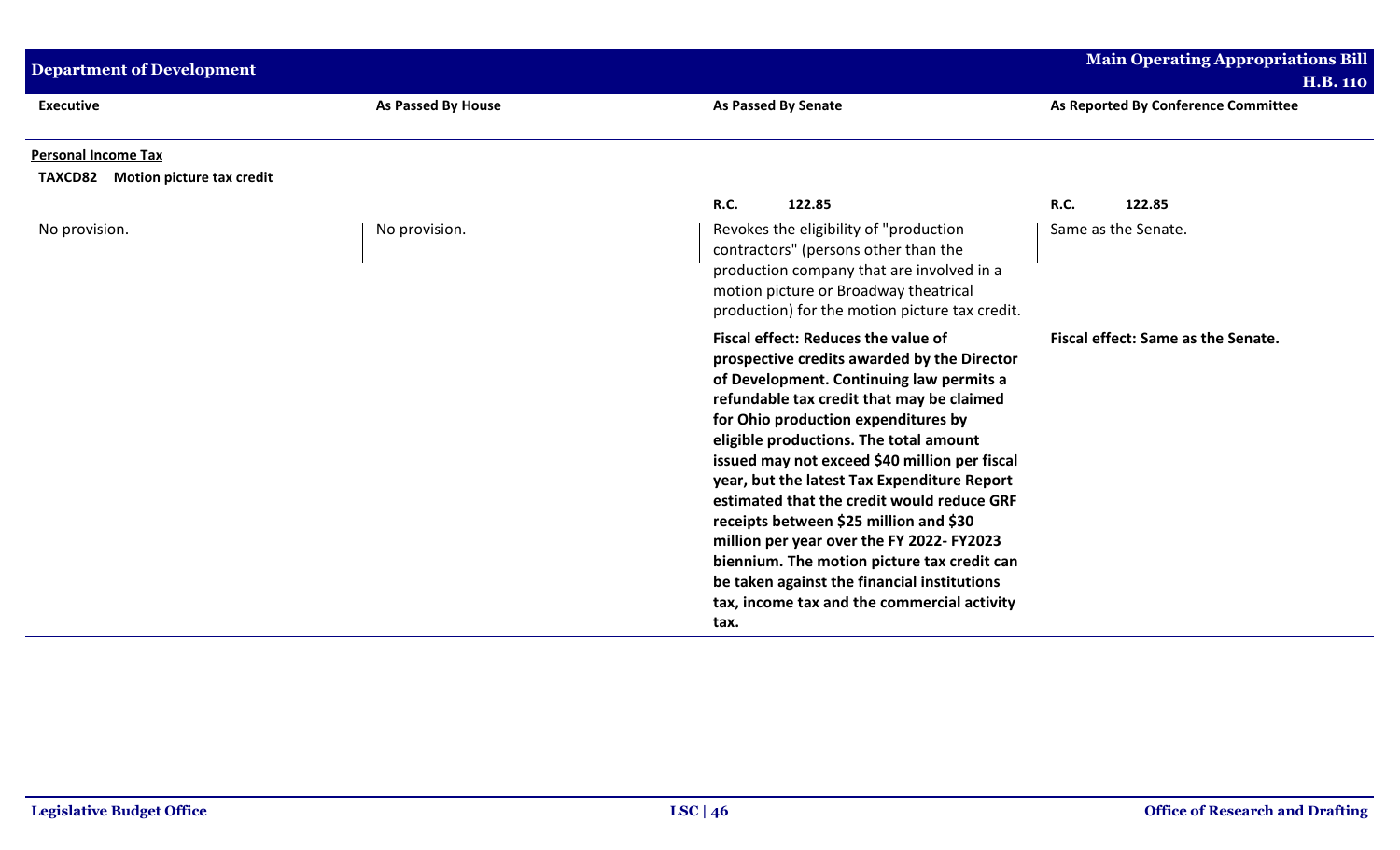| <b>Department of Development</b> |                                                                                                                                                                                                                                                                                                                                                                                                             |                            | <b>Main Operating Appropriations Bill</b><br><b>H.B. 110</b> |  |  |  |  |  |
|----------------------------------|-------------------------------------------------------------------------------------------------------------------------------------------------------------------------------------------------------------------------------------------------------------------------------------------------------------------------------------------------------------------------------------------------------------|----------------------------|--------------------------------------------------------------|--|--|--|--|--|
| <b>Executive</b>                 | As Passed By House                                                                                                                                                                                                                                                                                                                                                                                          | <b>As Passed By Senate</b> | As Reported By Conference Committee                          |  |  |  |  |  |
| <b>TAXCD53</b>                   | Venture capital gains income tax deduction                                                                                                                                                                                                                                                                                                                                                                  |                            |                                                              |  |  |  |  |  |
|                                  | R.C.<br>5747.01, 122.851, 5703.21                                                                                                                                                                                                                                                                                                                                                                           |                            | R.C.<br>5747.01, 122.851, 5703.21                            |  |  |  |  |  |
| No provision.                    | Authorizes an income tax deduction, for<br>taxable years beginning in and after 2026,<br>for all or a portion of capital gains received<br>by investors in certain Ohio-based "venture<br>capital operating companies" (VCOCs)<br>certified by the Director of Development.                                                                                                                                 | No provision.              | Same as the House.                                           |  |  |  |  |  |
| No provision.                    | Requires that a VCOC, in order to qualify for<br>certification, must manage, or have capital<br>commitments of, at least \$50 million in<br>active assets and must have residents of<br>Ohio constitute at least two-thirds of its<br>managing and general partners. Limits<br>deductibility of gains to those that occur<br>during the period for which the company is<br>certified as an Ohio VCOC.       | No provision.              | Same as the House.                                           |  |  |  |  |  |
| No provision.                    | Provides that the deduction equals 100% of<br>the capital gain received by the taxpayer in<br>the taxable year from a qualifying interest in<br>an Ohio VCOC attributable to the company's<br>investments in Ohio businesses and 50% of<br>the capital gain received by the taxpayer<br>from a qualifying interest in an Ohio VCOC<br>attributable to the company's investments<br>in all other businesses. | No provision.              | Same as the House.                                           |  |  |  |  |  |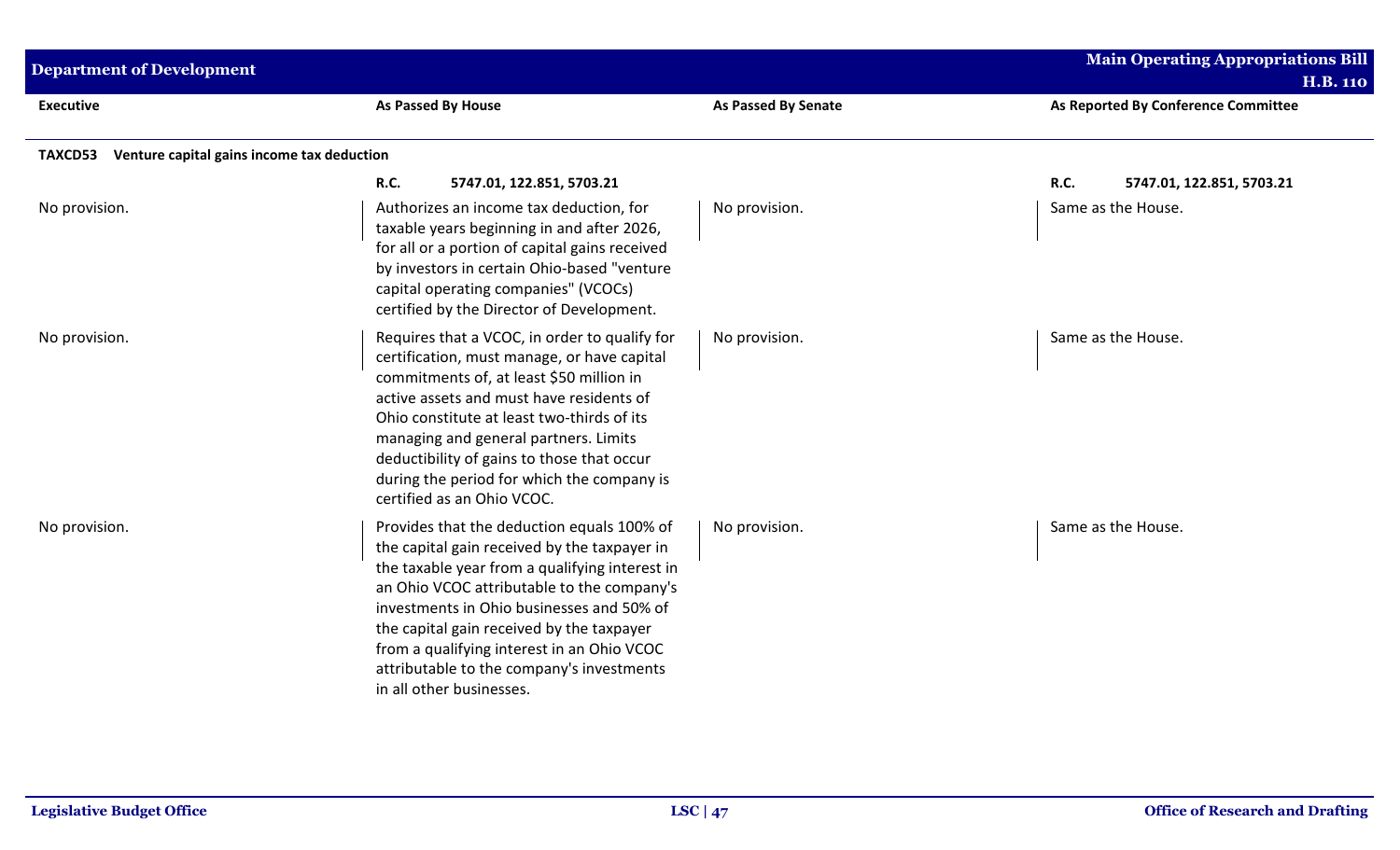| <b>Department of Development</b>                                                                                                                                                                                                                                                                                                                                                                                                                                         |                                                                                                                                                                                                                                                                                                                                                                                                |                                       | <b>Main Operating Appropriations Bill</b> |
|--------------------------------------------------------------------------------------------------------------------------------------------------------------------------------------------------------------------------------------------------------------------------------------------------------------------------------------------------------------------------------------------------------------------------------------------------------------------------|------------------------------------------------------------------------------------------------------------------------------------------------------------------------------------------------------------------------------------------------------------------------------------------------------------------------------------------------------------------------------------------------|---------------------------------------|-------------------------------------------|
|                                                                                                                                                                                                                                                                                                                                                                                                                                                                          |                                                                                                                                                                                                                                                                                                                                                                                                |                                       | <b>H.B. 110</b>                           |
| <b>Executive</b>                                                                                                                                                                                                                                                                                                                                                                                                                                                         | As Passed By House                                                                                                                                                                                                                                                                                                                                                                             | As Passed By Senate                   | As Reported By Conference Committee       |
|                                                                                                                                                                                                                                                                                                                                                                                                                                                                          | Fiscal effect: LBO staff is uncertain about<br>the total amount of capital gains that will<br>be generated by a VCOC after it is certified<br>by the Development Services Agency.<br>However, it is feasible to anticipate an<br>income tax revenue loss of tens of millions<br>per year beginning in FY 2027, albeit with<br>substantial variability in revenue effects<br>from year-to-year. |                                       | Fiscal effect: Same as the House.         |
| <b>Commercial Activity Tax</b>                                                                                                                                                                                                                                                                                                                                                                                                                                           |                                                                                                                                                                                                                                                                                                                                                                                                |                                       |                                           |
| JCTC reporting of work-from home employees<br>TAXCD28                                                                                                                                                                                                                                                                                                                                                                                                                    |                                                                                                                                                                                                                                                                                                                                                                                                |                                       |                                           |
| <b>R.C.</b><br>122.17                                                                                                                                                                                                                                                                                                                                                                                                                                                    | <b>R.C.</b><br>122.17                                                                                                                                                                                                                                                                                                                                                                          | R.C.<br>122.17                        | R.C.<br>122.17                            |
| Allows any business that receives the Job<br>Creation Tax Credit (JCTC) to include work-<br>from-home employees in its annual<br>reporting of employment and payroll, thus<br>allowing those employees' payroll to count<br>towards computing and verifying the credit,<br>beginning with reports filed for 2020.<br>(Current law only allows JCTC recipients<br>whose applications were approved after<br>September 29, 2017, to include work-from-<br>home employees). | Same as the Executive.                                                                                                                                                                                                                                                                                                                                                                         | Same as the Executive.                | Same as the Executive.                    |
| Fiscal effect: None. (Potentially prevents a<br>loss of approved credits for taxpayers with<br>JCTC agreements authorized prior to<br>September 29, 2017, and whose employees<br>may be required to work from home).                                                                                                                                                                                                                                                     | Fiscal effect: Same as the Executive.                                                                                                                                                                                                                                                                                                                                                          | Fiscal effect: Same as the Executive. | Fiscal effect: Same as the Executive.     |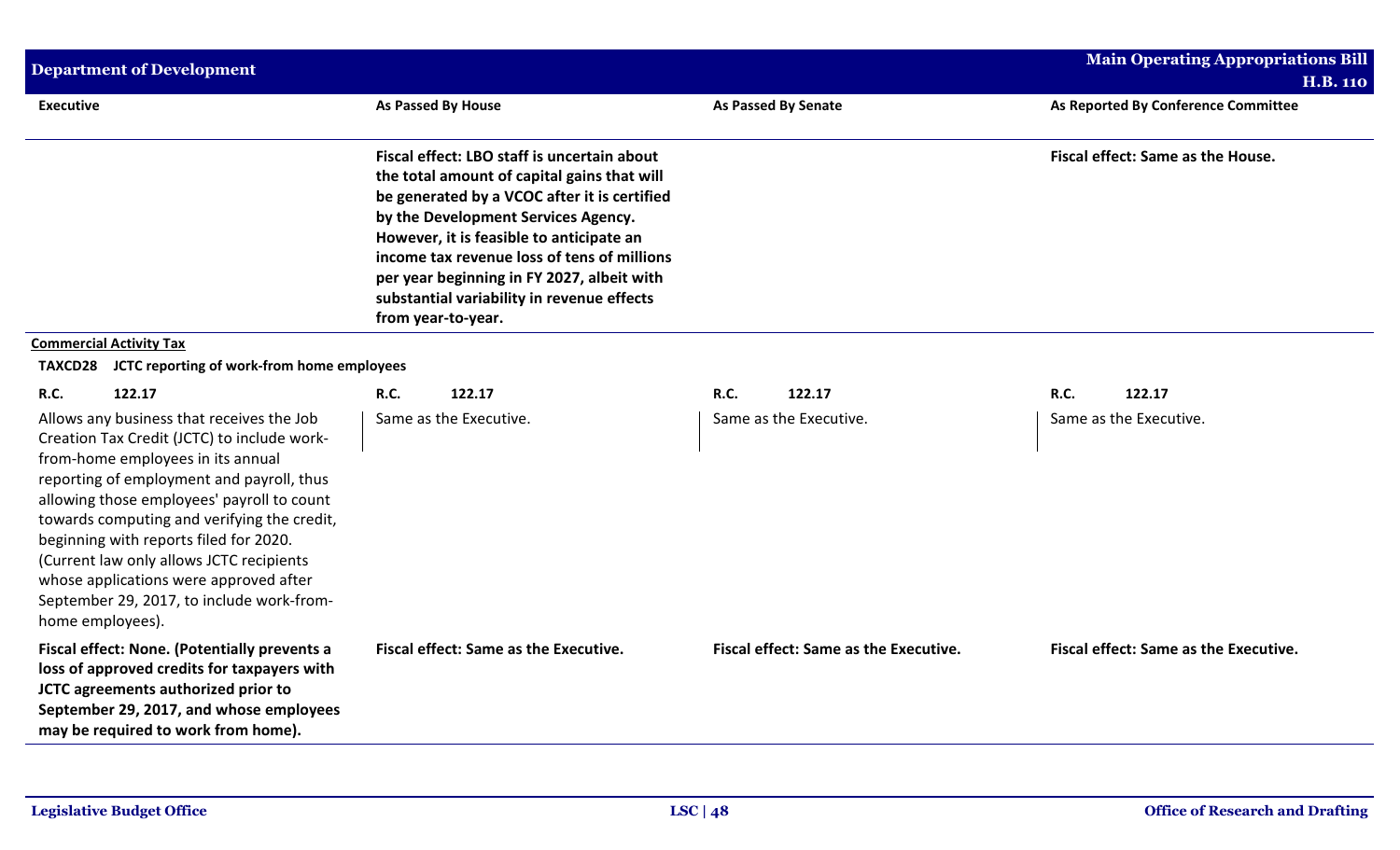| As Passed By House | <b>As Passed By Senate</b> | <b>H.B. 110</b><br>As Reported By Conference Committee |
|--------------------|----------------------------|--------------------------------------------------------|
|                    |                            |                                                        |
|                    |                            |                                                        |
| No provision.      | No provision.              | No provision.                                          |
| No provision.      | No provision.              | No provision.                                          |
|                    |                            |                                                        |
|                    |                            |                                                        |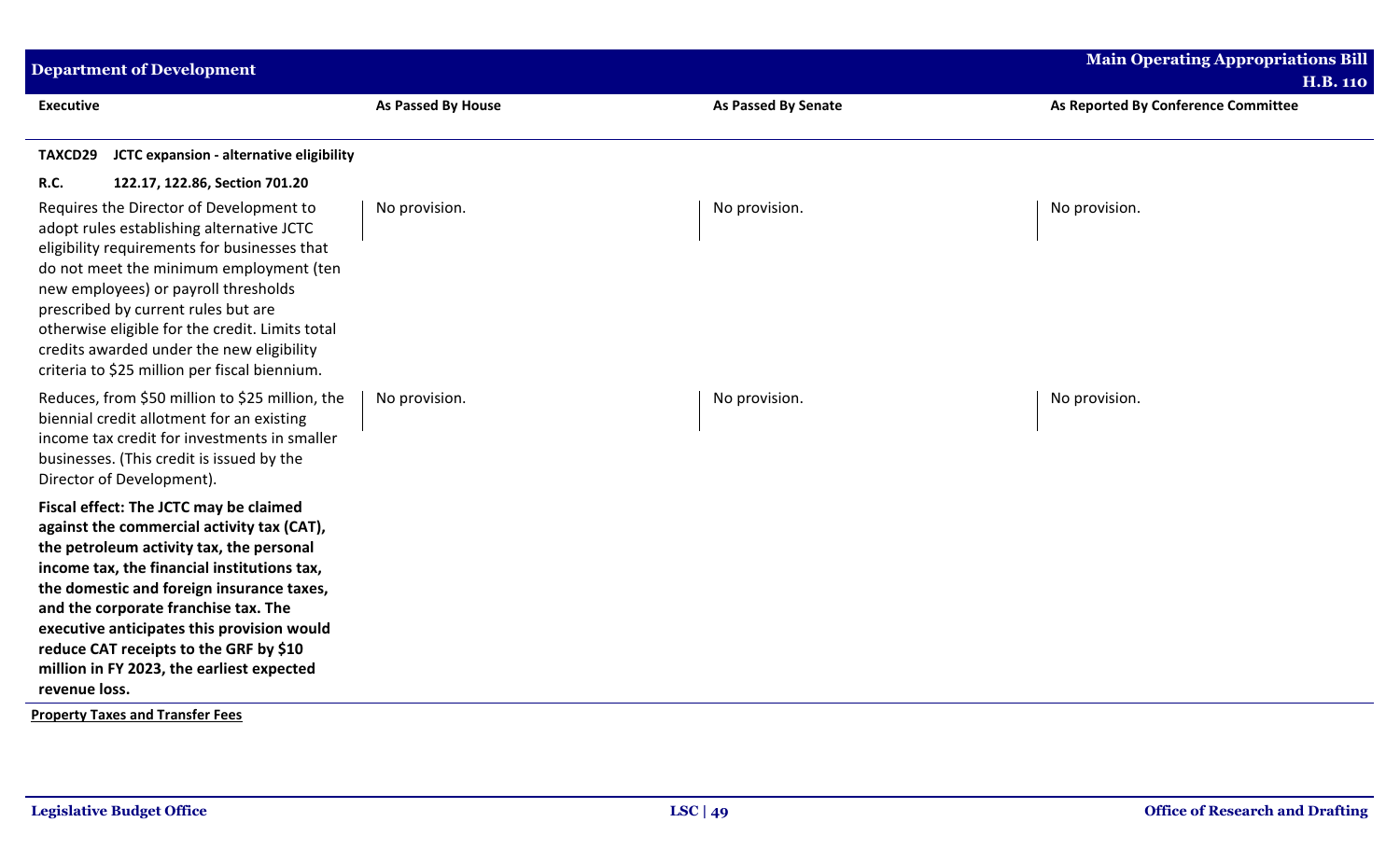| <b>Department of Development</b>                             |                                                                                                           |                        | <b>Main Operating Appropriations Bill</b> |  |
|--------------------------------------------------------------|-----------------------------------------------------------------------------------------------------------|------------------------|-------------------------------------------|--|
|                                                              |                                                                                                           |                        | <b>H.B. 110</b>                           |  |
| <b>Executive</b>                                             | <b>As Passed By House</b>                                                                                 | As Passed By Senate    | As Reported By Conference Committee       |  |
| TAXCD50 Property tax exemption for qualified energy projects | 5727.75<br><b>R.C.</b>                                                                                    | <b>R.C.</b><br>5727.75 | <b>R.C.</b><br>5727.75                    |  |
| No provision.                                                | Extends, by two years, the deadline by which                                                              | Same as the House.     | Same as the House.                        |  |
|                                                              | the owner or lessee of a qualified renewable<br>energy project may apply for a property tax<br>exemption. |                        |                                           |  |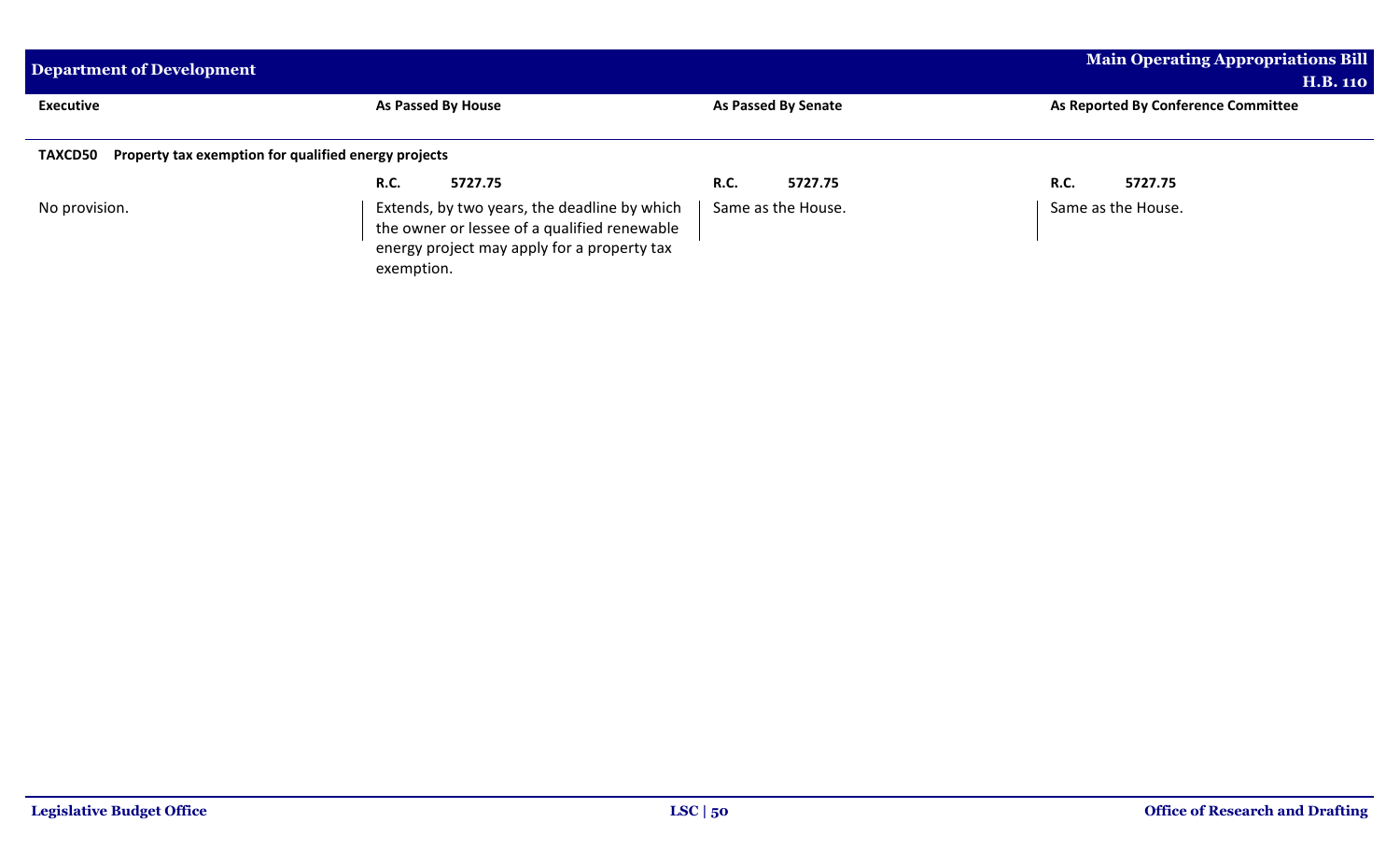| <b>Department of Development</b> |                                                                                                                                                                                                                                                                                                                                                                                                                                                                                                                                                                                                                                                                                                                                                                                                                                                                                                                                                                                                                                                                                                                                                                                                                             |                                   | <b>Main Operating Appropriations Bill</b><br><b>H.B. 110</b> |
|----------------------------------|-----------------------------------------------------------------------------------------------------------------------------------------------------------------------------------------------------------------------------------------------------------------------------------------------------------------------------------------------------------------------------------------------------------------------------------------------------------------------------------------------------------------------------------------------------------------------------------------------------------------------------------------------------------------------------------------------------------------------------------------------------------------------------------------------------------------------------------------------------------------------------------------------------------------------------------------------------------------------------------------------------------------------------------------------------------------------------------------------------------------------------------------------------------------------------------------------------------------------------|-----------------------------------|--------------------------------------------------------------|
| <b>Executive</b>                 | As Passed By House                                                                                                                                                                                                                                                                                                                                                                                                                                                                                                                                                                                                                                                                                                                                                                                                                                                                                                                                                                                                                                                                                                                                                                                                          | As Passed By Senate               | As Reported By Conference Committee                          |
|                                  | <b>Fiscal effect: Potential revenue losses to</b><br>school districts and other political<br>subdivisions, though revenue losses to<br>counties are permissive in certain cases, as<br>explained below. The provision applies to<br>prospective renewable energy (e.g., wind<br>and solar) facilities that will newly obtain<br>the property tax exemption for the two-<br>year period, tax year (TY) 2024-TY 2025.<br>Once a renewable energy project qualifies<br>for this certification, it is exempt from<br>taxation in all ensuing tax years. Since this<br>exemption was originally enacted in 2010,<br>the Ohio Development Services Agency has<br>certified more than 60 renewable energy<br>projects. The property tax exemption<br>applies to real and tangible personal<br>property used by the energy facility. If the<br>nameplate capacity of a qualified energy<br>project is 20 megawatts (MW) or greater,<br>the local board of county commissioners<br>must approve its tax-exempt status. In<br>return for this approval, the owner or<br>lessee of an energy project must make a<br>payment in lieu of taxes (or "PILOT")<br>ranging between \$6,000 and \$9,000 per<br>each MW of nameplate capacity. | Fiscal effect: Same as the House. | Fiscal effect: Same as the House.                            |
| Othar Tavatian Draviciana        |                                                                                                                                                                                                                                                                                                                                                                                                                                                                                                                                                                                                                                                                                                                                                                                                                                                                                                                                                                                                                                                                                                                                                                                                                             |                                   |                                                              |

**Other Taxation Provisions**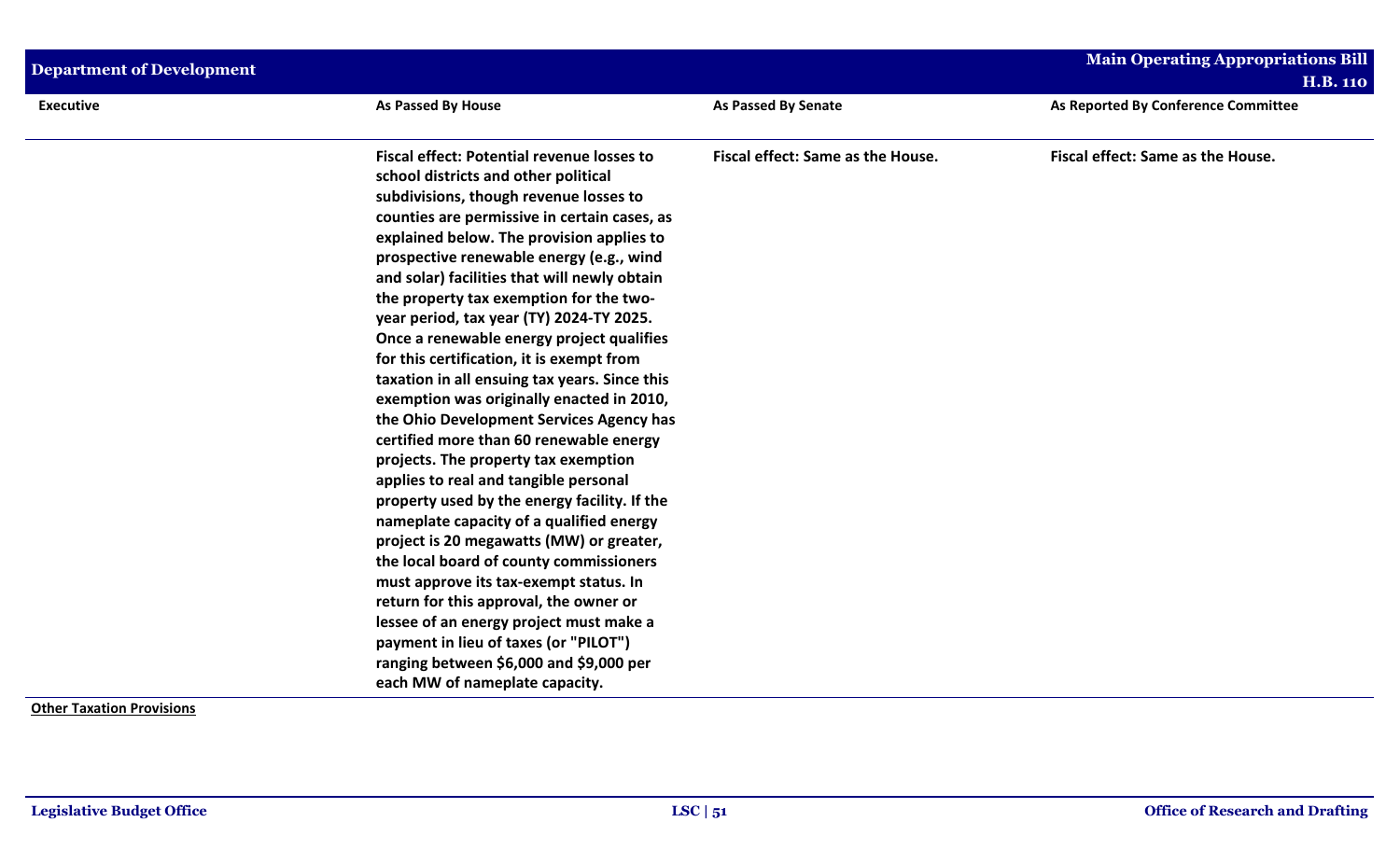| <b>Department of Development</b>                             |                    |                                                                                                                                                                                                                                                                                                                                                                                                                                                                                                                        | <b>Main Operating Appropriations Bill</b><br><b>H.B. 110</b> |
|--------------------------------------------------------------|--------------------|------------------------------------------------------------------------------------------------------------------------------------------------------------------------------------------------------------------------------------------------------------------------------------------------------------------------------------------------------------------------------------------------------------------------------------------------------------------------------------------------------------------------|--------------------------------------------------------------|
| <b>Executive</b>                                             | As Passed By House | As Passed By Senate                                                                                                                                                                                                                                                                                                                                                                                                                                                                                                    | As Reported By Conference Committee                          |
| Transformational mixed use development tax credit<br>TAXCD83 |                    |                                                                                                                                                                                                                                                                                                                                                                                                                                                                                                                        |                                                              |
|                                                              |                    | <b>R.C.</b><br>122.09                                                                                                                                                                                                                                                                                                                                                                                                                                                                                                  | <b>R.C.</b><br>122.09                                        |
| No provision.                                                | No provision.      | Modifies an existing insurance premium tax<br>credit for capital contributions to the<br>construction of a transformational mixed<br>use development (TMUD) by (1) extending<br>the sunset date for certifying new TMUD<br>projects by two years, to June 30, 2025; and<br>(2) setting the maximum annual credit<br>allotment for FY 2024 and FY 2025 at \$100<br>million (the same limit that applies under<br>current law to FY 2020 to FY 2022, though<br>no credits have been issued in FY 2020 or FY<br>$2021$ ). | Same as the Senate.                                          |
|                                                              |                    | <b>Fiscal effect: None. Potential revenue loss</b><br>associated with the tax credit may occur in<br>future fiscal years, instead of beginning in<br>FY 2021.                                                                                                                                                                                                                                                                                                                                                          | Fiscal effect: Same as the Senate.                           |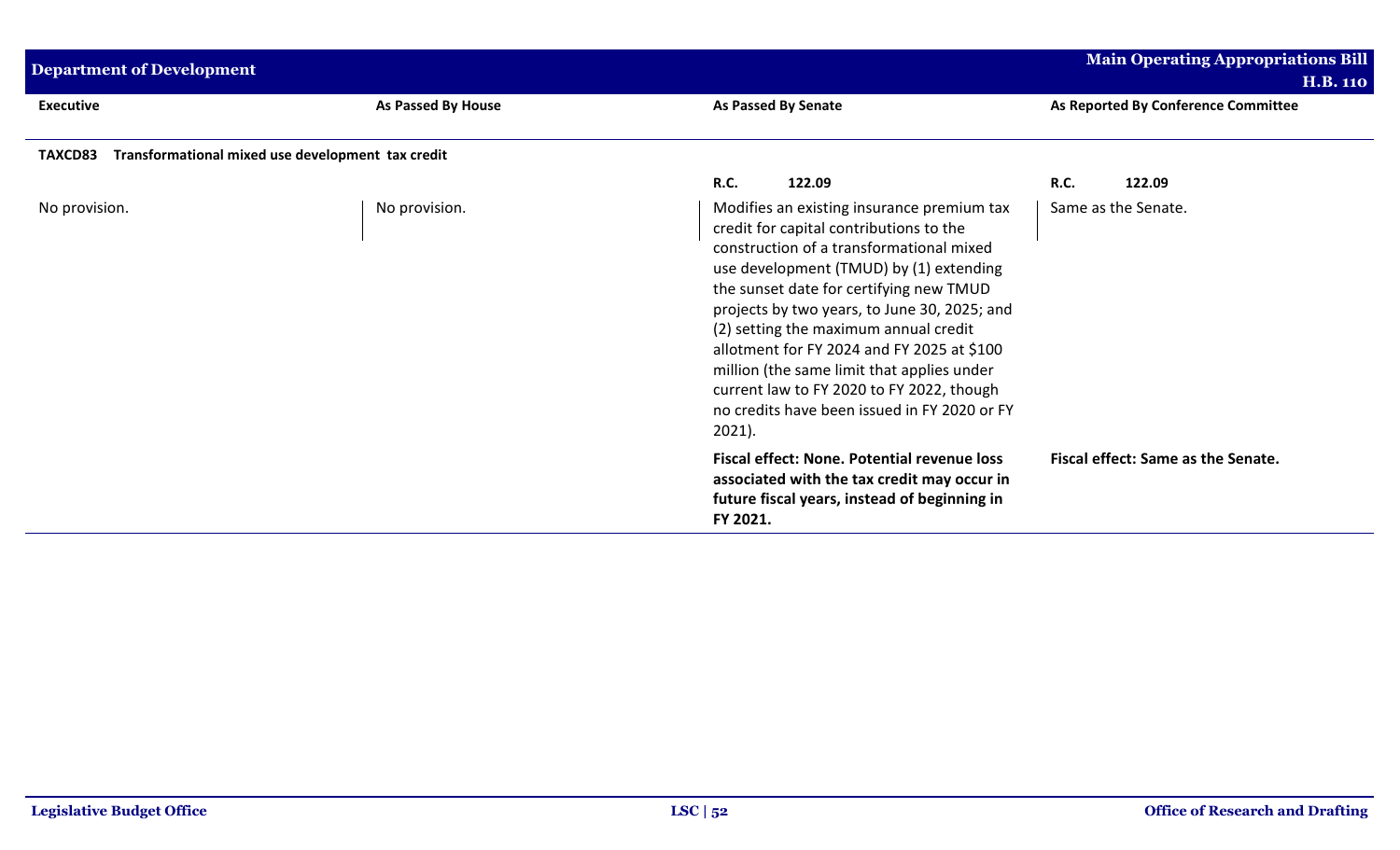| <b>Department of Development</b>                |                    |                                                                                                                                                                                                                                                                                                                                                                                                                                                                                                                                                                                                                                                                                                                                                       | Main Operating Appropriations Bill                     |
|-------------------------------------------------|--------------------|-------------------------------------------------------------------------------------------------------------------------------------------------------------------------------------------------------------------------------------------------------------------------------------------------------------------------------------------------------------------------------------------------------------------------------------------------------------------------------------------------------------------------------------------------------------------------------------------------------------------------------------------------------------------------------------------------------------------------------------------------------|--------------------------------------------------------|
| <b>Executive</b>                                | As Passed By House | <b>As Passed By Senate</b>                                                                                                                                                                                                                                                                                                                                                                                                                                                                                                                                                                                                                                                                                                                            | <b>H.B. 110</b><br>As Reported By Conference Committee |
| Rural business growth program<br><b>TAXCD81</b> |                    | R.C.<br>122.15, 122.151, 122.153, 122.154,                                                                                                                                                                                                                                                                                                                                                                                                                                                                                                                                                                                                                                                                                                            | <b>R.C.</b><br>122.15, 122.151, 122.153, 122.154,      |
| No provision.                                   | No provision.      | 122.156, and section 757.60<br>Makes the following changes to the existing<br>insurance premiums tax credit for<br>investments in rural business growth funds:<br>Increases by \$45 million the amount of tax<br>credits that may be awarded by the<br>Department of Development. (The current<br>tax credit program has already exhausted its<br>previous \$45 million credit limit. Under<br>continuing law, credits are claimed in four<br>annual installments following a three-year<br>holding period after the investment is<br>certified as tax-credit eligible.)                                                                                                                                                                              | 122.156, and section 757.60<br>Same as the Senate.     |
| No provision.                                   | No provision.      | Modifies the eligibility criteria and<br>investment criteria for the new credit<br>allocation as follows: (1) decreases for<br>businesses located in a border county, the<br>percentage of the business's employees who<br>must reside in Ohio or, alternatively, the<br>percentage of the business's payroll that<br>must be paid to Ohio residents in order for<br>investments in that business to be credit-<br>eligible, (2) increases, by one year, the time<br>over which the rural business growth fund<br>must invest its contribution in a way that<br>would qualify for the credit, (3) creates tiers<br>of rural counties, based on population,<br>where eligible investments must occur, and<br>(4) adjusts the amount of credit-eligible | Same as the Senate.                                    |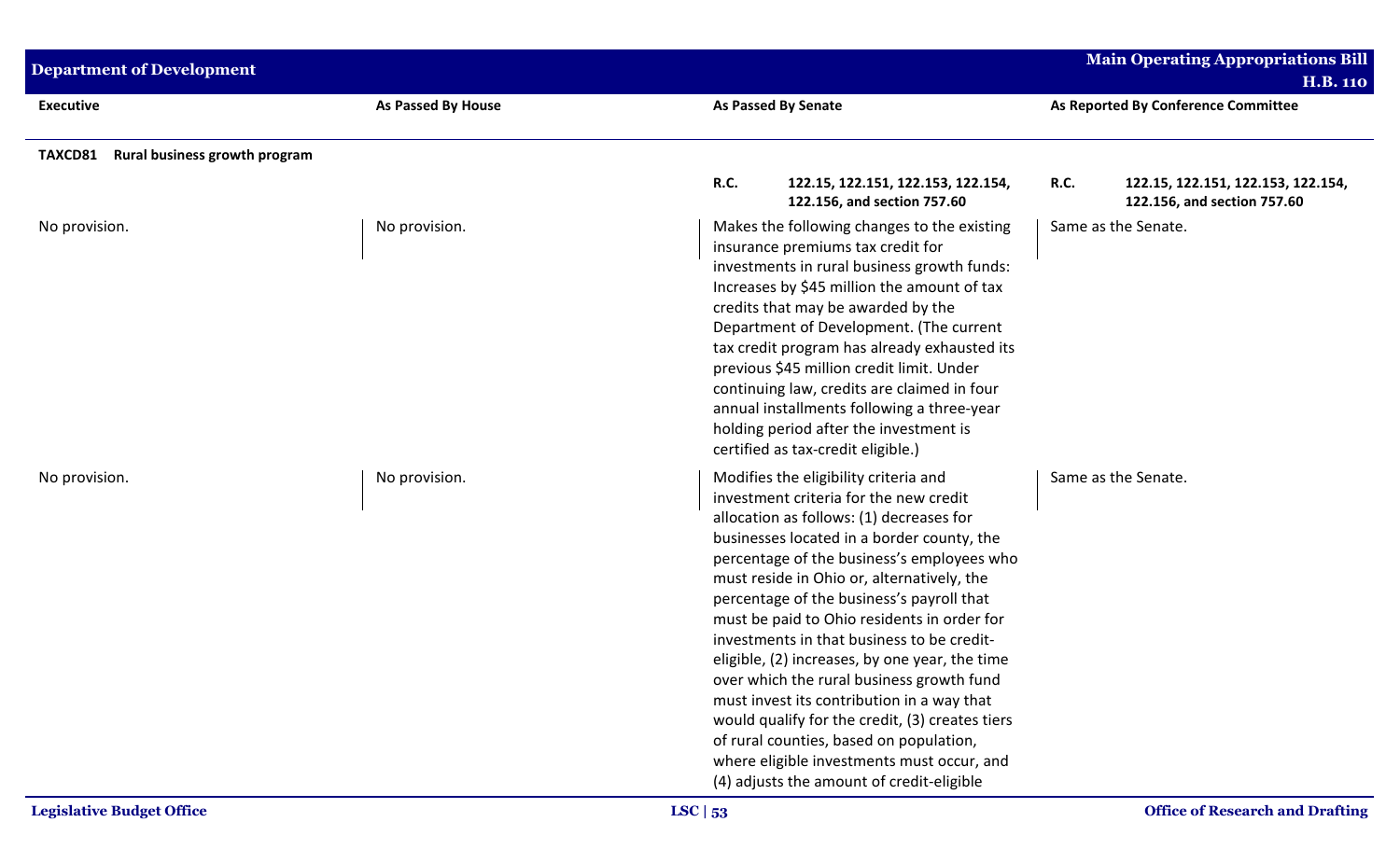| <b>Department of Development</b> |                    | Main Operating Appropriations Bill<br><b>H.B. 110</b>                                                                                                                                                                                                           |                                     |
|----------------------------------|--------------------|-----------------------------------------------------------------------------------------------------------------------------------------------------------------------------------------------------------------------------------------------------------------|-------------------------------------|
| <b>Executive</b>                 | As Passed By House | <b>As Passed By Senate</b>                                                                                                                                                                                                                                      | As Reported By Conference Committee |
|                                  |                    | contributions that may be invested in a<br>single business.                                                                                                                                                                                                     |                                     |
| No provision.                    | No provision.      | Authorizes the Department to begin<br>accepting applications from growth funds to<br>qualify for the new credit allocation<br>beginning 30 days after the bill's 90-day<br>effective date.                                                                      | Same as the Senate.                 |
|                                  |                    | Fiscal effect: No revenue impact for the<br>FY2022-FY 2023 biennium. The tax credits<br>created in this amendment and associated<br>revenue losses to the GRF, the Local<br><b>Government Fund, and the Public Library</b><br>Fund will first occur in FY 2024. | Fiscal effect: Same as the Senate.  |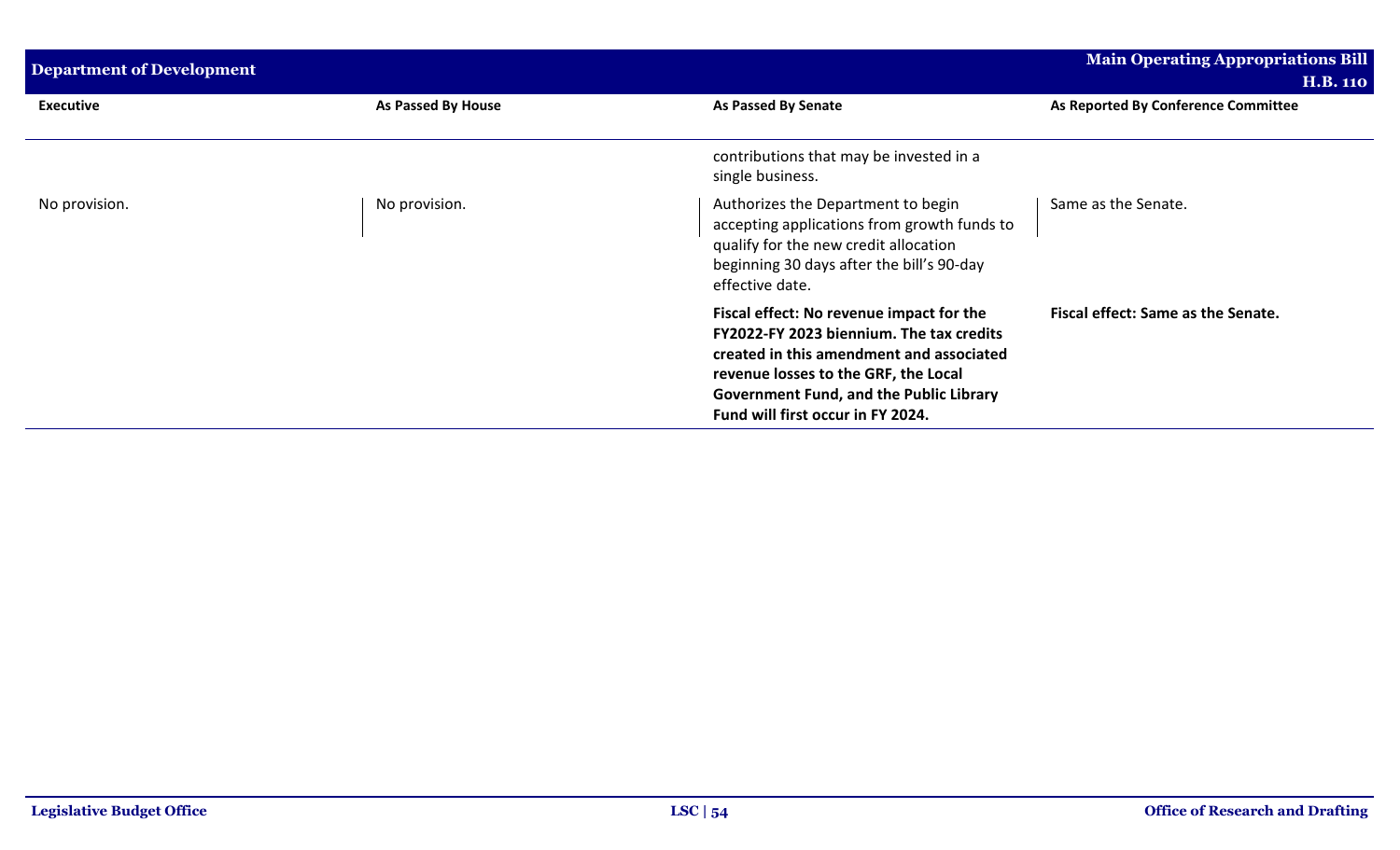| <b>Department of Development</b>             |                           |                            | <b>Main Operating Appropriations Bill</b><br><b>H.B. 110</b>                                                                                                                                                                                                                                                                                                                                                                                                                                                                                                                                                                                |
|----------------------------------------------|---------------------------|----------------------------|---------------------------------------------------------------------------------------------------------------------------------------------------------------------------------------------------------------------------------------------------------------------------------------------------------------------------------------------------------------------------------------------------------------------------------------------------------------------------------------------------------------------------------------------------------------------------------------------------------------------------------------------|
| <b>Executive</b>                             | <b>As Passed By House</b> | <b>As Passed By Senate</b> | As Reported By Conference Committee                                                                                                                                                                                                                                                                                                                                                                                                                                                                                                                                                                                                         |
| <b>Megaproject tax incentives</b><br>TAXCD85 |                           |                            | R.C.<br>122.17, 3735.65, 3735.67, 3735.671,<br>5709.61, 5709.62, 5709.63,<br>5709.631, 5709.632, 5751.01,<br>5751.052, and 5751.091                                                                                                                                                                                                                                                                                                                                                                                                                                                                                                         |
| No provision.                                | No provision.             | No provision.              | Authorizes various tax incentives for<br>operators and certain suppliers of a<br>"megaproject" (i.e., a development project<br>that includes at least \$1 billion in investment<br>or creates at least \$75 million in Ohio<br>payroll, both indexed to inflation). Requires<br>such operators and suppliers to apply to the<br>Director of Development Services, similar to<br>the existing job creation tax credit (JCTC)<br>requirements. Excludes from gross receipts<br>subject to the commercial activity tax (CAT)<br>a megaproject supplier's receipts from the<br>sale of tangible personal property to a<br>megaproject operator. |
| No provision.                                | No provision.             | No provision.              | Increases the maximum number of years a<br>JCTC may be awarded by the Ohio Tax<br>Credit Authority (OTCA) from 15 to 30 years<br>for a business that is a megaproject operator<br>or qualifying megaproject supplier.                                                                                                                                                                                                                                                                                                                                                                                                                       |